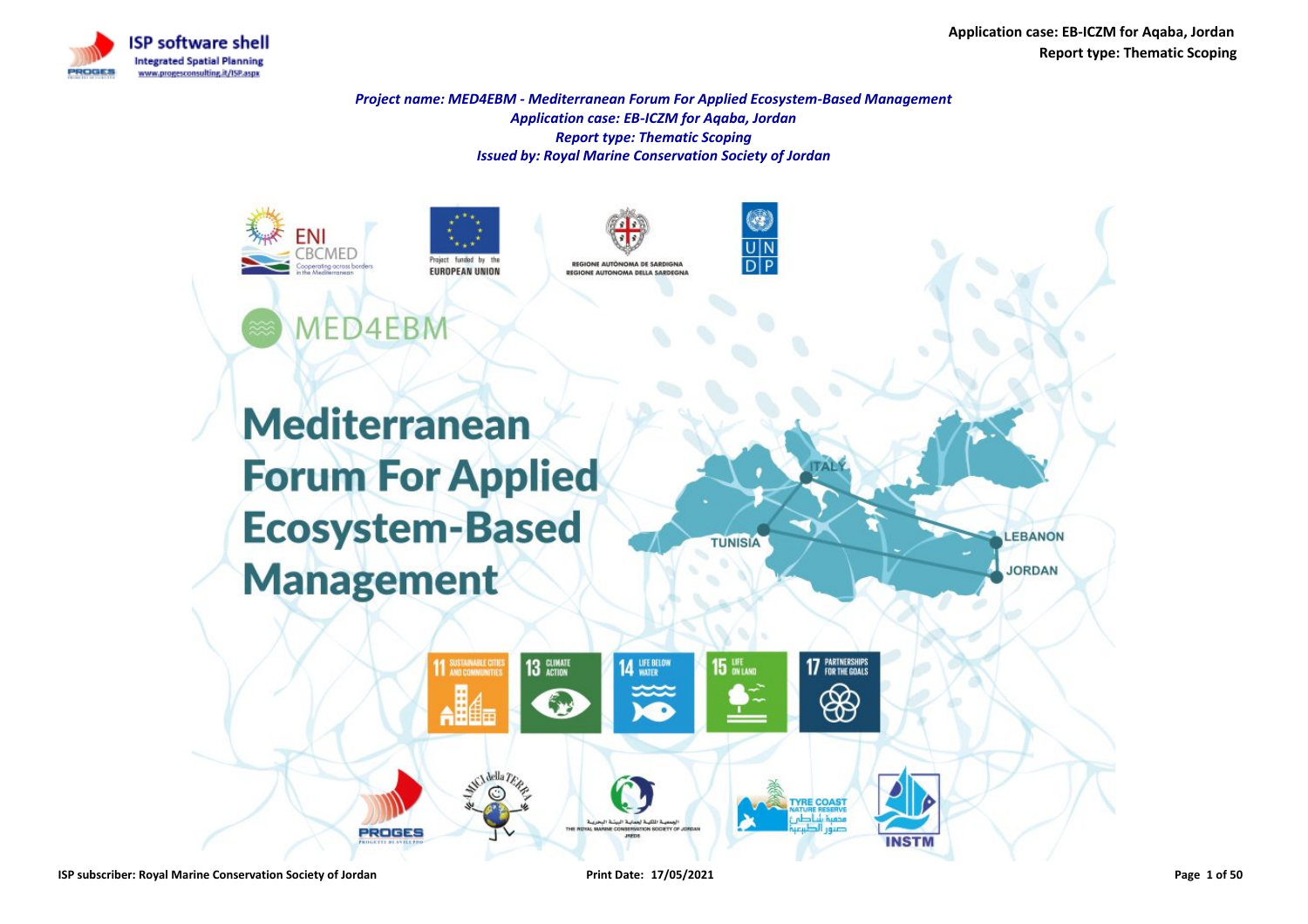

| Item                   |                        | Description                                                                                                                                                                                                                          | Key management issues                                                                                                                                                                                                                 | Key stakeholders                                                                                                                                                                                                                                                                                |
|------------------------|------------------------|--------------------------------------------------------------------------------------------------------------------------------------------------------------------------------------------------------------------------------------|---------------------------------------------------------------------------------------------------------------------------------------------------------------------------------------------------------------------------------------|-------------------------------------------------------------------------------------------------------------------------------------------------------------------------------------------------------------------------------------------------------------------------------------------------|
| Biophysical<br>systems |                        | Identify each of the main components which<br>constitute the key coastal and marine<br>biophysical systems (e.g. climate; hydrological<br>and hydrogeological system; coastal vegetation<br>types; wetlands; mangroves; rocky coast; | <b>Identify the most important management</b><br>issues (e.g. resource uses and/or conflicts;<br>ecological problems/threats) and try to<br>associate them with the related "biophysical<br>component" by listing each of them in the | Identify the most important stakeholders (e.g. institutional<br>management, data provider, resources user) and try to associate<br>them with the related "biophysical component" by listing each of<br>them in the same line as that of the related component.                                  |
|                        | $\boxminus$ Sea water  |                                                                                                                                                                                                                                      |                                                                                                                                                                                                                                       | <b>ASEZA</b><br>Industrial Registered Enterprises<br>Scientific and monitoring Centres: Ben Hayyan- Aqaba International<br>Laboratories and Marine Science station and Royal Science Society<br>Jordan Maritime Commission<br>Private companies<br>Roval Force<br>Ranger (Environmental police) |
|                        | Industrial sea water   | Southern area is industrial, the waters in the area<br>are classified as industrial.                                                                                                                                                 | Cooling waters intake<br>Outflow cooling waters<br>Desalination water (intake and outflow)<br>Incidental impacts in water quality<br>Ship balance waters<br>Liquid and solid waste from ships                                         | <b>ASEZA</b><br>Industrial Registered Enterprises<br>Scientific and monitoring Centres: Ben Hayyan- Aqaba International<br>Laboratories and Marine Science station and Royal Science Society<br>Jordan Maritime Commission<br>Private companies<br>Royal Force<br>Ranger (Environmental police) |
|                        | Touristic sea water    | Touristic open water and artificial touristic lagoons,<br>included marinas                                                                                                                                                           | Water quality<br>Solid waste<br><b>Boat corridors</b>                                                                                                                                                                                 | <b>ASEZA</b><br>Industrial Registered Enterprises<br>Scientific and monitoring Centres: Ben Hayyan- Aqaba International<br>Laboratories and Marine Science station and Royal Science Society<br>Jordan Maritime Commission<br>Private companies<br>Royal Force<br>Ranger (Environmental police) |
|                        | Agaba Marine Reserve   | 7 Km starting from the marine station to South.                                                                                                                                                                                      | Water quality<br>Solid waste<br>Incidental impacts in water quality                                                                                                                                                                   | <b>ASEZA</b><br>Industrial Registered Enterprises<br>Scientific and monitoring Centres: Ben Hayyan- Agaba International<br>Laboratories and Marine Science station and Royal Science Society<br>Jordan Maritime Commission<br>Private companies<br>Royal Force<br>Ranger (Environmental police) |
|                        | Seaports and Terminals |                                                                                                                                                                                                                                      | Outflow cooling waters<br>Incidental impacts in water quality<br>Ship ballast waters<br>Liquid and solid waste from ships                                                                                                             | <b>ASEZA</b><br>Industrial Registered Enterprises<br>Scientific and monitoring Centres: Ben Hayyan- Aqaba International<br>Laboratories and Marine Science station and Royal Science Society<br>Jordan Maritime Commission<br>Private companies<br>Royal Force<br>Ranger (Environmental police) |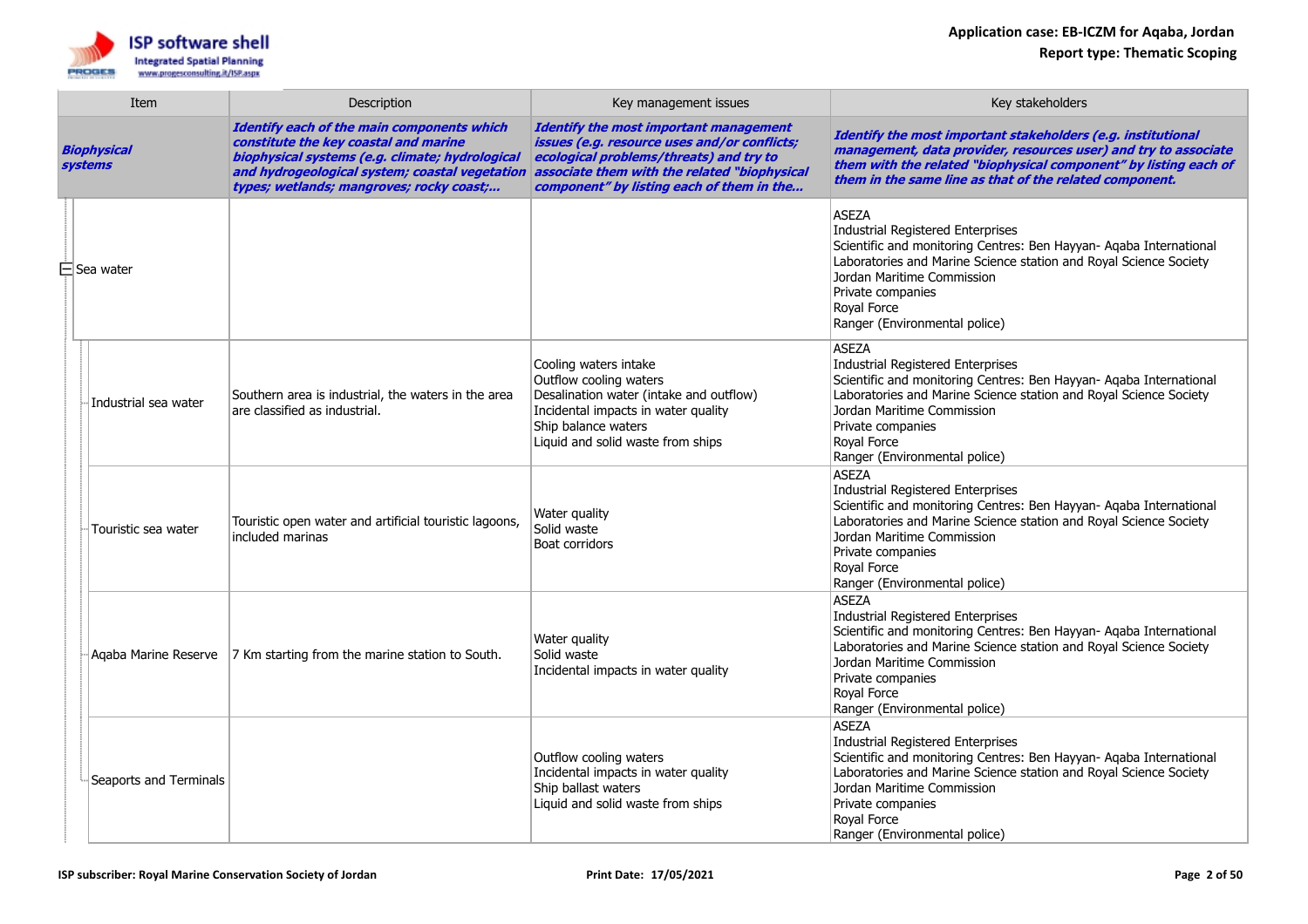

|                      | Item                | Description                                                                                                                                                                                                                           | Key management issues                                                                                                                                                                                                                        | Key stakeholders                                                                                                                                                                                                                                               |
|----------------------|---------------------|---------------------------------------------------------------------------------------------------------------------------------------------------------------------------------------------------------------------------------------|----------------------------------------------------------------------------------------------------------------------------------------------------------------------------------------------------------------------------------------------|----------------------------------------------------------------------------------------------------------------------------------------------------------------------------------------------------------------------------------------------------------------|
|                      | $\Box$ Coastal zone |                                                                                                                                                                                                                                       |                                                                                                                                                                                                                                              | Private sectors, included landowners<br><b>ASEZA</b><br>Royal Force<br>Ranger (Environmental police)<br>Jordan Maritime Commission                                                                                                                             |
|                      | In the sea          | Habitats: coral reefs; seagrasses; sandy habitat;<br>rocky habitat                                                                                                                                                                    | Natural (climate changes, flash floods, sever low<br>tides) and anthropogenic (solid waste, included<br>gears, sediments, fishery and divers' impacts)<br>stressors                                                                          | Private sectors, included landowners<br><b>ASEZA</b><br>Royal Force<br>Ranger (Environmental police)<br>Jordan Maritime Commission                                                                                                                             |
|                      | Inland              | Beaches, urban areas, sand dunes, fossil reef,<br>agricultural areas, valley (seasonally flooded)                                                                                                                                     | Building regulations and constructions (included<br>sand extraction and destruction of agricultural<br>areas)<br>Coastal usage<br>No regulated parking areas<br>Possible use of chemicals in crops' products                                 | Private sectors, included landowners<br><b>ASEZA</b><br>Roval Force<br>Ranger (Environmental police)<br>Jordan Maritime Commission                                                                                                                             |
| <b>Plant species</b> |                     | Identify key groups of species which, for any<br>reason, are of particular interest for the<br>management of the focused ecosystems (e.g.<br>endemic; threatened; invasive; commercial.<br>Note that plant communities/habitat may be | <b>Identify the most important management</b><br><i>issues (e.g. resource uses and/or conflicts;</i><br>ecological problems/threats) and try to<br>associate them with the related "biophysical<br>component" by listing each of them in the | Identify the most important stakeholders (e.g. institutional<br>management, data provider, resources user) and try to associate<br>them with the related "biophysical component" by listing each of<br>them in the same line as that of the related component. |
|                      | □ Marine Flora      |                                                                                                                                                                                                                                       |                                                                                                                                                                                                                                              |                                                                                                                                                                                                                                                                |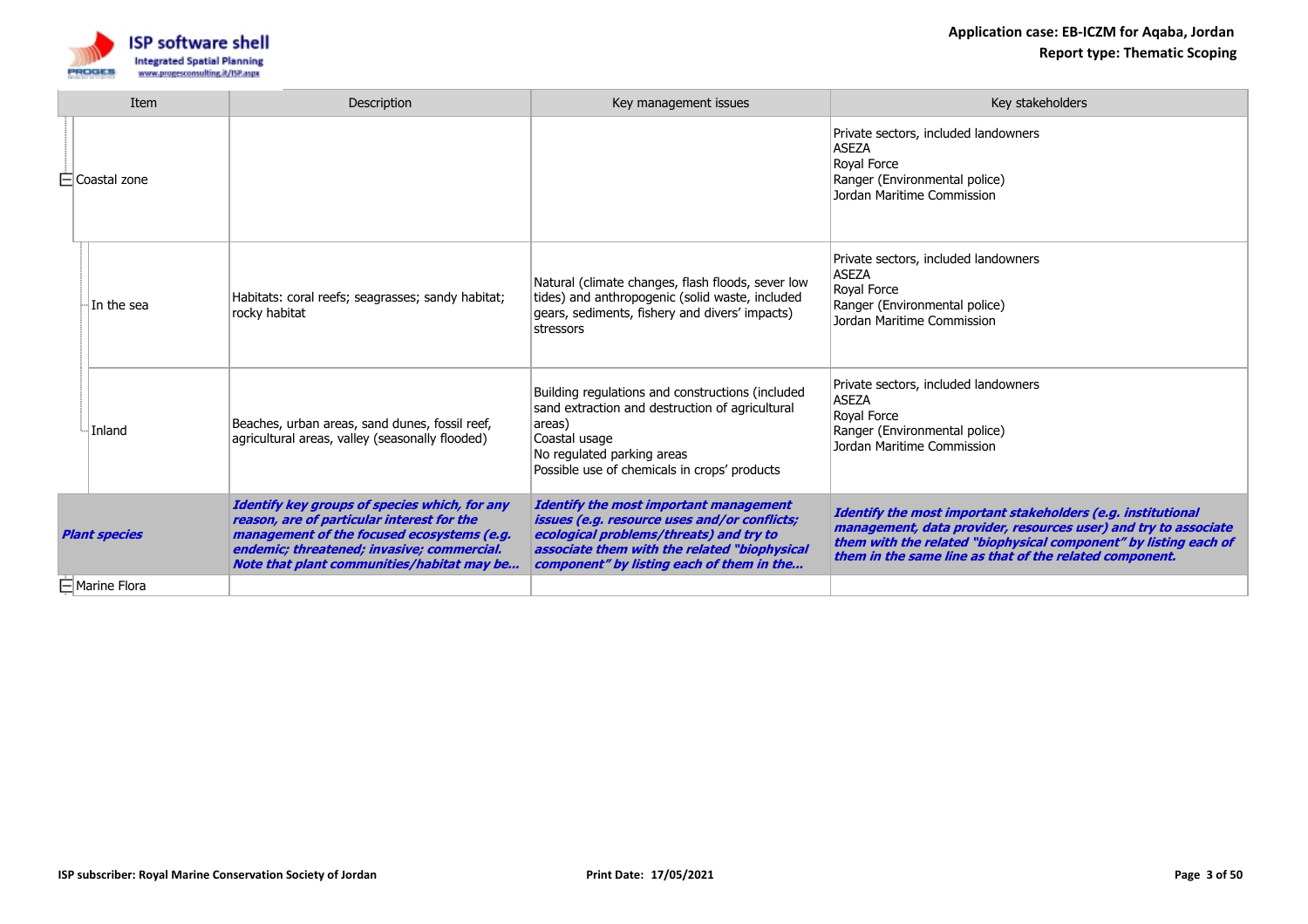

| Item       | Description                                                                                                                                                                                                                                                                                                                                                                                                                                                                                                                                                                                                                                                                                                                                                                                                                                                                                                                                                                                                                                                                                                                                                                                                                                                                                                                                                                                                                                                                                                                                                                                                                                                                                                                                                                                                                                                                     | Key management issues                                                                                                                                                              | Key stakeholders                                                                                           |
|------------|---------------------------------------------------------------------------------------------------------------------------------------------------------------------------------------------------------------------------------------------------------------------------------------------------------------------------------------------------------------------------------------------------------------------------------------------------------------------------------------------------------------------------------------------------------------------------------------------------------------------------------------------------------------------------------------------------------------------------------------------------------------------------------------------------------------------------------------------------------------------------------------------------------------------------------------------------------------------------------------------------------------------------------------------------------------------------------------------------------------------------------------------------------------------------------------------------------------------------------------------------------------------------------------------------------------------------------------------------------------------------------------------------------------------------------------------------------------------------------------------------------------------------------------------------------------------------------------------------------------------------------------------------------------------------------------------------------------------------------------------------------------------------------------------------------------------------------------------------------------------------------|------------------------------------------------------------------------------------------------------------------------------------------------------------------------------------|------------------------------------------------------------------------------------------------------------|
| Seagrasses | Seagrasses are hydrophytes, which can grow,<br>flower, go to seed, and germinate while fully<br>submerged. They inhabit soft bottomed, shallow<br>water areas of temperate, subtropical and tropical<br>seas where they may form large. Seagrasses play<br>several key ecological roles in the marine<br>environment; they are considered primary<br>producers, food for herbivores, important in<br>depositing and stabilizing coastal sediments and<br>they provide habitats for many marine species.<br>Eleven species of seagrass have been reported in<br>the Red Sea. Out of the six species reported in the<br>Gulf of Agaba, only Halophila stipulacea, Halophila<br>ovalis and Halodule uninervis were found at the<br>Jordanian coast.<br>The distribution and abundance of seagrass<br>communities have been investigated from<br>3 sites along the Jordanian coast of the Gulf of<br>Agaba. The investigation<br>showed that the seagrass Halophila stipulacea has<br>the widest distribution in all sites. The other two s<br>species Halodule uninervis, and Halophila ovalis<br>were less abundant.<br>and were found only at shallow depths at the Tala<br>Bay site. The seagrass distributions increased with<br>increasing depth up to 12 m, and thereafter decline.<br>However, in some<br>shallow areas seagrass is completely absent (e.g. 2<br>m depth at Hotel Area) mainly due to the extensive<br>human activities including swimming and boating in<br>the area. Such activities can increase sedimentation<br>and turbidity which is lethal to seagrass beds.<br>Seagrasses have great economic value for fisheries<br>that depend on the presence of coastal seagrass<br>meadows. Human populations in some coastal<br>countries have put<br>various parts of these plants to good use over the<br>centuries. Blades are by far the part most often | Some of the species are used for medicine<br>purposes.<br>Climate changes<br>Anthropogenic impacts<br>Hazard of introduction of invasive species (linked to<br>the ballast waters) | <b>ASEZA</b><br>Marine Science Station<br><b>IRFDS</b><br>Environmental and local NGOs (Fishermen; Divers) |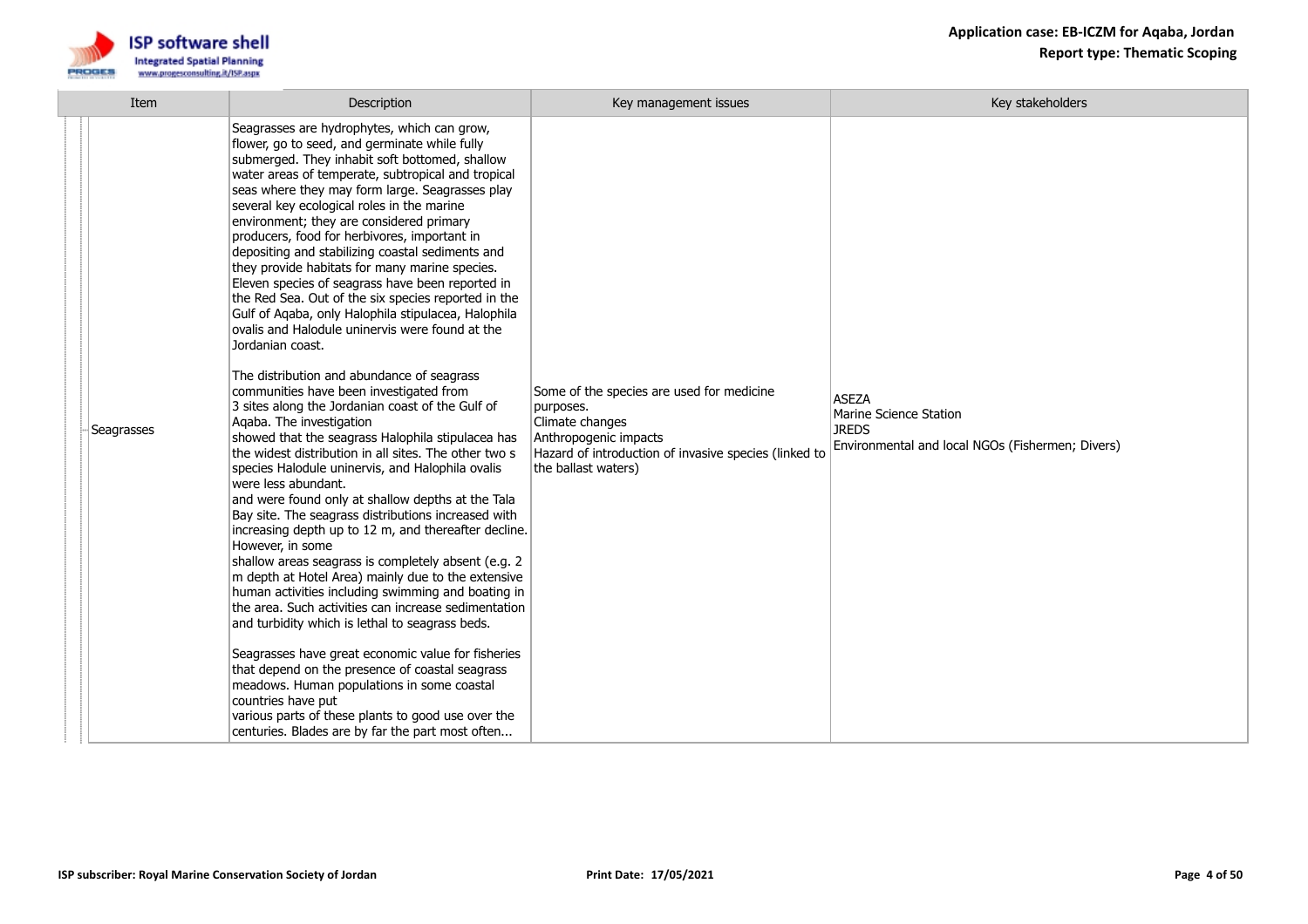

| Item                    | Description                                                                                                                                                                                                                                                                                                                                                                                                                                                                                                                                                                                                                                                                                                                                                                                                                                                                                                                                                                                                                                                                                                                                                                                                                                                                                                                                                                                                                                                                                                                                                                                                                                                                                                                                                                                                                                                                   | Key management issues                                                                                                                                                              | Key stakeholders                                                                                           |
|-------------------------|-------------------------------------------------------------------------------------------------------------------------------------------------------------------------------------------------------------------------------------------------------------------------------------------------------------------------------------------------------------------------------------------------------------------------------------------------------------------------------------------------------------------------------------------------------------------------------------------------------------------------------------------------------------------------------------------------------------------------------------------------------------------------------------------------------------------------------------------------------------------------------------------------------------------------------------------------------------------------------------------------------------------------------------------------------------------------------------------------------------------------------------------------------------------------------------------------------------------------------------------------------------------------------------------------------------------------------------------------------------------------------------------------------------------------------------------------------------------------------------------------------------------------------------------------------------------------------------------------------------------------------------------------------------------------------------------------------------------------------------------------------------------------------------------------------------------------------------------------------------------------------|------------------------------------------------------------------------------------------------------------------------------------------------------------------------------------|------------------------------------------------------------------------------------------------------------|
| <b>CORAL-TURF ALGAE</b> | In many areas the loss of coral cover and diversity<br>is coupled with an increase in algal biomass and<br>shift in algal community structure). The coral reefs<br>of the Gulf of Aqaba, as with many other reefs in<br>the world, are currently experiencing such coral-<br>algae phase shift from reefs dominated by coral,<br>toward turf algae- dominated reefs (Bahartan et al.<br>2010). The Gulf of Aqaba coral reefs are greatly<br>jeopardized by such expansion of this phase shift,<br>as the ailing reef becomes overgrown by bushy<br>algal turfs that trap sediment and do not serve as<br>healthy habitat for marine life, or many of the<br>various other advantages provided by live coral<br>reefs. Despite the ecological and conservation<br>significance of the phase-shift phenomenon and the<br>socio-economic implications for the thriving tourism<br>industry and local fisheries in the Gulf of Agaba,<br>little is known about the factors responsible for the<br>appearance and proliferation of the TA on the Gulf<br>of Agaba reefs.<br>on the occurrence and spatial distribution of turf<br>algae (TA) on coral reefs, coralline algae, and stony<br>(reef-building) corals at seven sites along the<br>Jordan coast of Gulf of Agaba each of which is<br>impacted by industrial and/or recreational activities.<br>The results of the survey of Turf Algae coverage in<br>different sites and depths showed<br>that Turf Algae coverage varied between sites; the<br>shallower transects consistently contained higher<br>percentages of turf algae than the deeper transects;<br>the size of the algae was subjectively bigger at 8 m<br>than at 15 m; and the average turf algae<br>percentage cover was consistently higher at 8 m<br>than at 15 m. The results of the survey showed also<br>that more dense turf algae were observed in | Some of the species are used for medicine<br>purposes.<br>Climate changes<br>Anthropogenic impacts<br>Hazard of introduction of invasive species (linked to<br>the ballast waters) | <b>ASEZA</b><br>Marine Science Station<br><b>JREDS</b><br>Environmental and local NGOs (Fishermen; Divers) |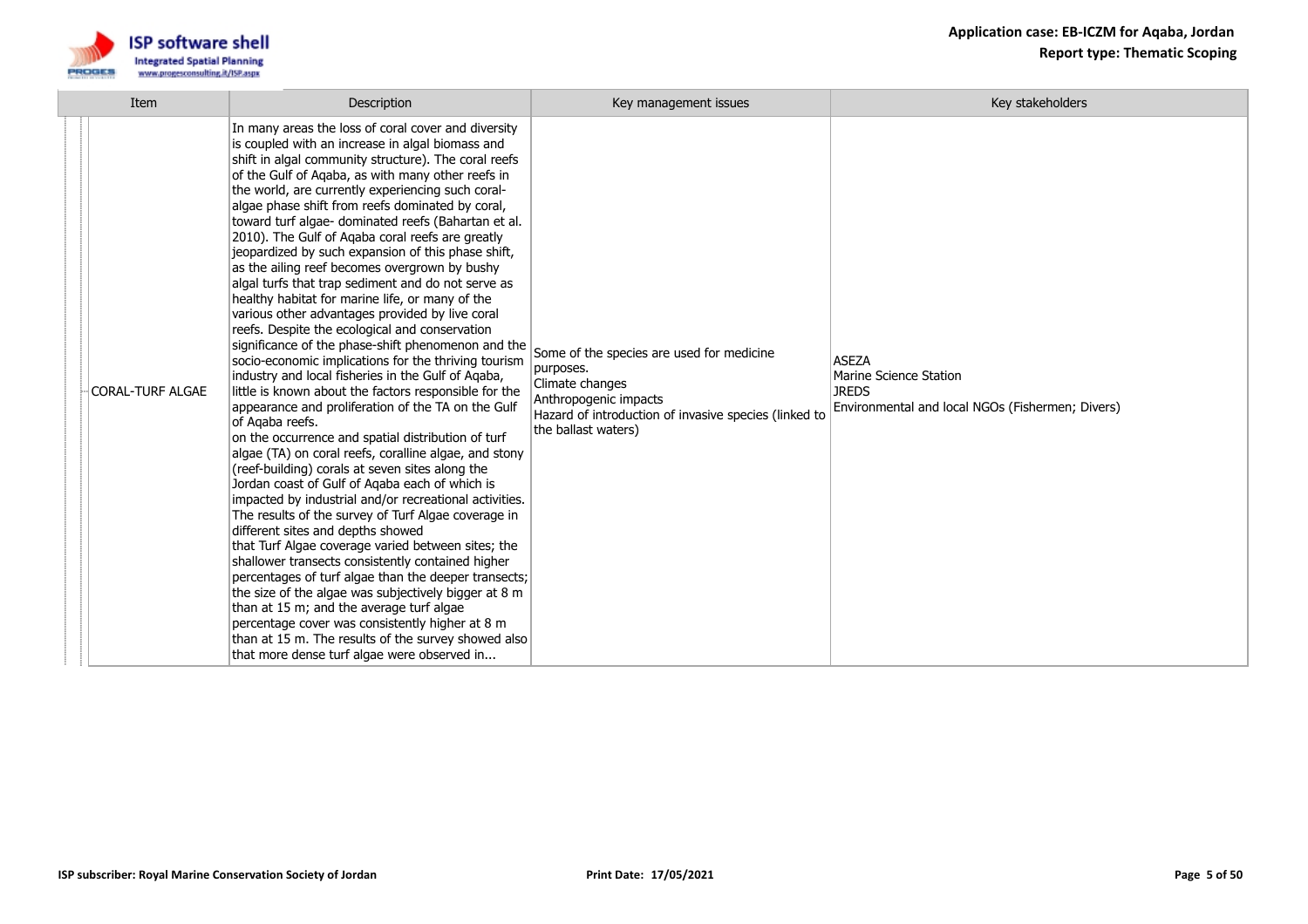

| Item                     | Description                                                                                                                                                                                                                                                                                                                                                                                                                                                                                                                                                                                                                                                                                                                                                                                                                                                                                                                                                                                                                                                                                                                                                                                                                                                                                                                                                                        | Key management issues                                                                                                                                                              | Key stakeholders                                                                                                                                              |
|--------------------------|------------------------------------------------------------------------------------------------------------------------------------------------------------------------------------------------------------------------------------------------------------------------------------------------------------------------------------------------------------------------------------------------------------------------------------------------------------------------------------------------------------------------------------------------------------------------------------------------------------------------------------------------------------------------------------------------------------------------------------------------------------------------------------------------------------------------------------------------------------------------------------------------------------------------------------------------------------------------------------------------------------------------------------------------------------------------------------------------------------------------------------------------------------------------------------------------------------------------------------------------------------------------------------------------------------------------------------------------------------------------------------|------------------------------------------------------------------------------------------------------------------------------------------------------------------------------------|---------------------------------------------------------------------------------------------------------------------------------------------------------------|
| Macro Algae              | Seaweeds are known as marine macroalgae, are<br>multicellular algae that inhabit the oceans.<br>Seaweeds are important in the economy of coastal<br>seas, they create habitat for many marine<br>organisms, contribute substantially to primary<br>production and are<br>consumed by a wide variety of animals, particularly<br>sea urchins, snails and fish.<br>Humans use seaweeds manufacture a variety of<br>dietary, medicinal, and industrial applications in<br>many of the affluent countries. Some red and green<br>algae deposit<br>calcium carbonate in their cell walls and are<br>important contributors to the formation of coral<br>reefs. Algae are a food source for many organisms,<br>including humans, and they provide a habitat for<br>many species. The three groups of seaweeds red<br>algae (phylum Rhodophyta), brown algae (phylum<br>Phaeophyta), and green algae (phylum<br>Chlorophyta) are reported along the Jordanian<br>coast. In Jordan, however, no algae are collected<br>for consumption or for industrial purpose such as<br>the production of food or medicinal drugs.<br>Sometimes, the fishermen<br>mix algae with fish pieces and flour to make a paste<br>which is used as bait in fish traps.<br>Al-Zibdah and Damhoureyeh (2006) reported on the<br>presence, in the Jordan Gulf of<br>Aqaba, of 33 species belonging to 3 families, | Some of the species are used for medicine<br>purposes.<br>Climate changes<br>Anthropogenic impacts<br>Hazard of introduction of invasive species (linked to<br>the ballast waters) | SEE Marine Environment Report and UNDP Document<br><b>ASEZA</b><br>Marine Science Station<br><b>JREDS</b><br>Environmental and local NGOs (Fishermen; Divers) |
| <b>Terrestrial Flora</b> | Anabasis articulata<br>Hammada scoparia<br>Cassia italica<br>Zygophyllum dumosum<br>Caralluma spp.<br>Fagonia spp.<br>Reaumuria hirtella<br>Gymnocarpos decandrus<br>Helianthemum lippii<br>Asteriscus graveolens<br>Sclerocephalus arabicus<br>Anastatica hierochuntica<br>Capparis spinosa                                                                                                                                                                                                                                                                                                                                                                                                                                                                                                                                                                                                                                                                                                                                                                                                                                                                                                                                                                                                                                                                                       |                                                                                                                                                                                    | Ministry of agriculture<br><b>ASEZA</b><br>Landowners<br>Beach users (as users)                                                                               |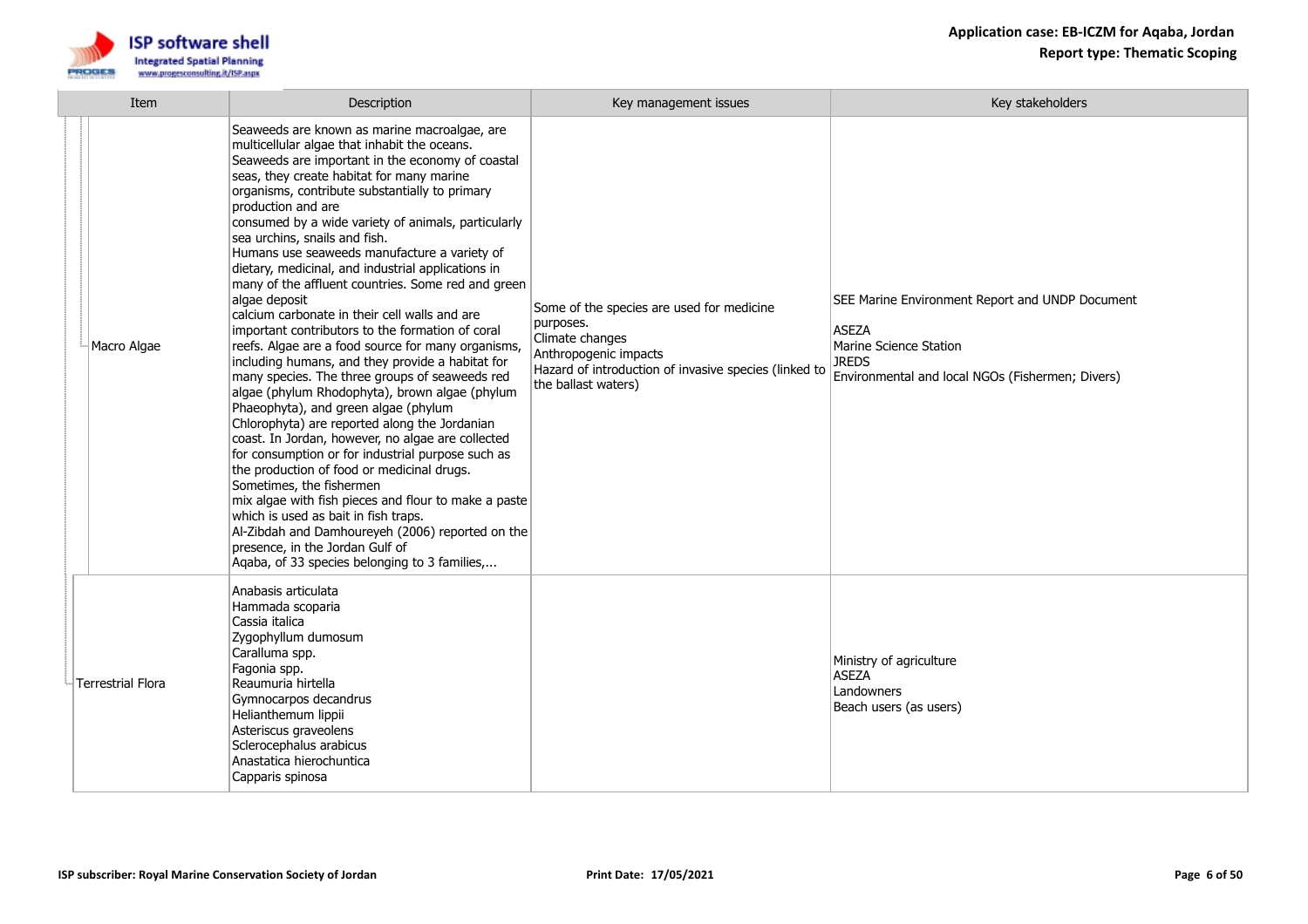

|                       | Item                       | Description                                                                                                                                                                                                                                                                                                                                                                                                                                                                                                                      | Key management issues                                                                                                                                                                                                              | Key stakeholders                                                                                                                                                                                                                                                                                              |
|-----------------------|----------------------------|----------------------------------------------------------------------------------------------------------------------------------------------------------------------------------------------------------------------------------------------------------------------------------------------------------------------------------------------------------------------------------------------------------------------------------------------------------------------------------------------------------------------------------|------------------------------------------------------------------------------------------------------------------------------------------------------------------------------------------------------------------------------------|---------------------------------------------------------------------------------------------------------------------------------------------------------------------------------------------------------------------------------------------------------------------------------------------------------------|
| <b>Animal species</b> |                            | => Identify key groups of species which, for<br>any reason, are of particular interest for the<br>management of the focused ecosystems (e.g.<br>endemic; threatened; invasive; commercial).<br>=> Identify also key groups/taxa which are<br>important in the structure of the relevant<br>ecosystems and related services (e.g                                                                                                                                                                                                  | <b>Identify the most important management</b><br>issues (e.g. resource uses and/or conflicts;<br>ecological problems/threats) and try to<br>associate them with the related "biophysical<br>line as that of the related component. | Identify the most important stakeholders (e.g. institutional<br>management, data provider, resources user) and try to associate<br>them with the related "biophysical component" by listing each of<br>component" by listing each of them in the same them in the same line as that of the related component. |
|                       | Birds                      | Other important bird's species which can be<br>observed within the proposed AMR is the Red Sea<br>endemic White-eyed Gull Ichthyaetus<br>leucophthalmus which is a resident in the region.<br>Another species includes the Western Reef Heron<br>Egretta gularis which was known to breed<br>previously in the area though would benefit from a<br>specific rehabilitation (breeding) Program. In<br>addition, some tern species can be observed such<br>as the Common Tern Sterna hirundo and Little Tern<br>Sternula albifrons | Destroy the natural habitat<br>Agaba bird observatory<br>Ayla Oasis - Agreement to monitor the bird                                                                                                                                |                                                                                                                                                                                                                                                                                                               |
|                       | <b>Terrestrial Mammals</b> | A single common species to Jordan has been<br>recorded in the proposed AMR which is the red fox;<br>Vulpes vulpes. In addition, the feral dogs Canis<br>familiaris can be encountered frequently in the area.<br>However, the areas adjacent to the AMR area hold<br>the presence of eight mammalian species that<br>belongs to three families<br>Tadarida teniotis<br>Pipistrellus kuhli<br><b>Vulpes vulpes</b><br>Canis familiaris                                                                                            | Destroy the natural ecosystem                                                                                                                                                                                                      |                                                                                                                                                                                                                                                                                                               |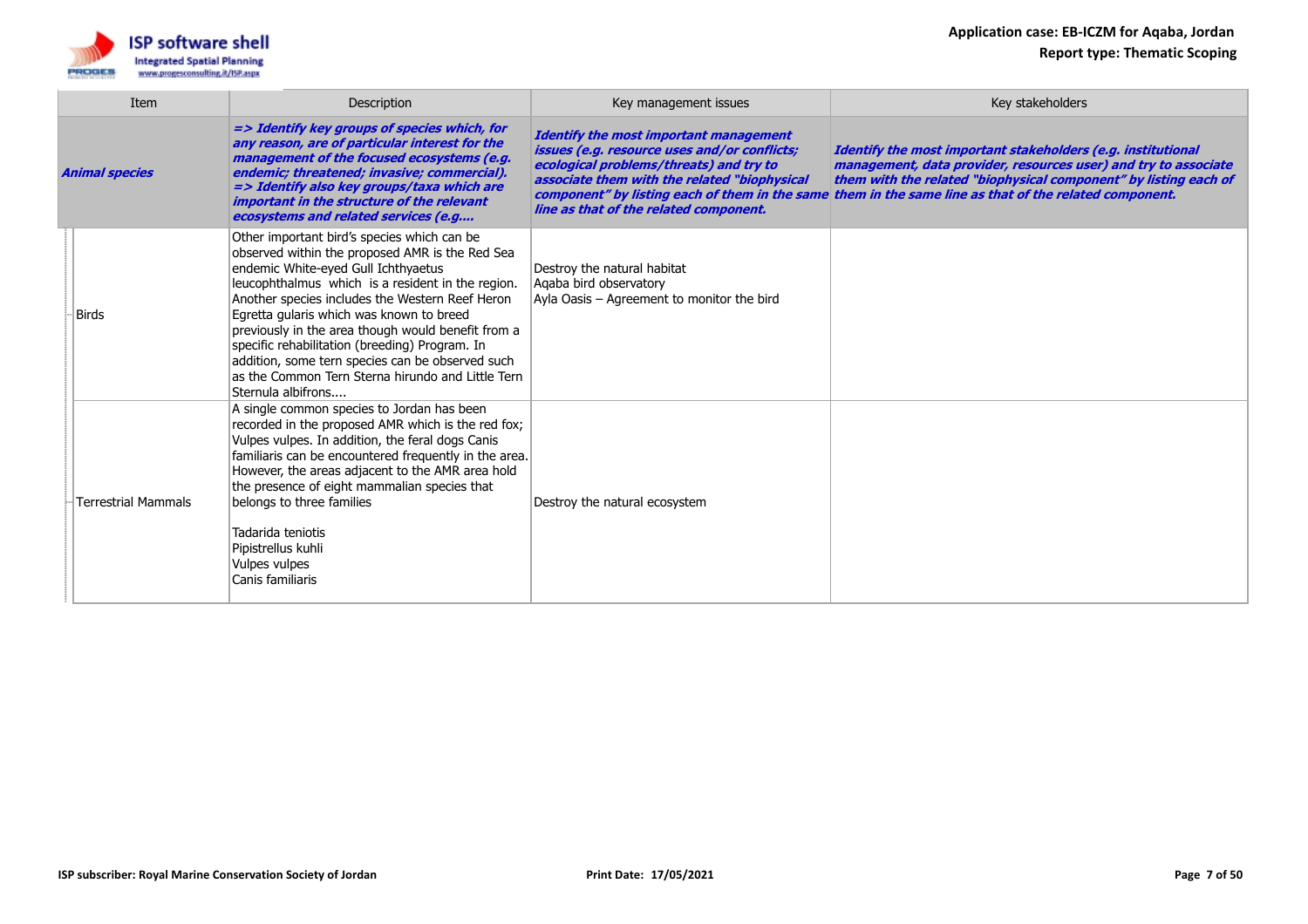

| Item        | Description                                                                                                                                                                                                                                                                                                                                                                                                                                                                                                                                                                                                                                                                                                                                                                                                                                                                                                                                                                                                                                                                                                                                                                                                                                                                                                                                                                                                                                                                                                                                                                                                                                                                                                                                                                                                                                                                                     | Key management issues                                                                                                                                                                                                                                                                                                                                                                                                                                                                                                                                                                                                                                                                                                                                                                                                                                                                                                                                                                                                                                                                                                                                                                                                                                                                                                                                                                                                                                                                                                                                             | Key stakeholders |
|-------------|-------------------------------------------------------------------------------------------------------------------------------------------------------------------------------------------------------------------------------------------------------------------------------------------------------------------------------------------------------------------------------------------------------------------------------------------------------------------------------------------------------------------------------------------------------------------------------------------------------------------------------------------------------------------------------------------------------------------------------------------------------------------------------------------------------------------------------------------------------------------------------------------------------------------------------------------------------------------------------------------------------------------------------------------------------------------------------------------------------------------------------------------------------------------------------------------------------------------------------------------------------------------------------------------------------------------------------------------------------------------------------------------------------------------------------------------------------------------------------------------------------------------------------------------------------------------------------------------------------------------------------------------------------------------------------------------------------------------------------------------------------------------------------------------------------------------------------------------------------------------------------------------------|-------------------------------------------------------------------------------------------------------------------------------------------------------------------------------------------------------------------------------------------------------------------------------------------------------------------------------------------------------------------------------------------------------------------------------------------------------------------------------------------------------------------------------------------------------------------------------------------------------------------------------------------------------------------------------------------------------------------------------------------------------------------------------------------------------------------------------------------------------------------------------------------------------------------------------------------------------------------------------------------------------------------------------------------------------------------------------------------------------------------------------------------------------------------------------------------------------------------------------------------------------------------------------------------------------------------------------------------------------------------------------------------------------------------------------------------------------------------------------------------------------------------------------------------------------------------|------------------|
| Zooplankton | Despite the importance of zooplankton in marine<br>food chains, most of the relatively few systematic<br>seasonal studies in the Gulf of Agaba focused on<br>isolated taxonomic groups (Al-Najjar 2002). The<br>zooplankton community $> 150 \mu m$ in the Gulf of<br>Agaba comprises 73 species included in 45 genera<br>within 10 taxa namely; Tintinnidea, Foraminifera,<br>Trachymedusea, Thecosomata, Cladocera,<br>Ostracoda, Copepoda, Malacostraca, Chaetognatha<br>and Urochordata. The zooplankton is represented<br>mainly by holoplanktonic forms, which constitute<br>about 91.5% of the total zooplankton abundance.<br>These are mainly Copepoda and Chaetognatha,<br>which together comprise more than 90% of the<br>total zooplankton. Copepods alone contribute<br>numerically 87% of the total zooplankton<br>abundance with annual average of 693<br>organism/m3. The adult forms constituted 65% of<br>the copepoda. Hence production of this group is<br>often considered to be equivelant to the secoundary The main specific objectives of the monitoring<br>production. The adult forms constituted 65% of the<br>copepods, while the copepodite stages and nauplii<br>constitute 29 and 6%<br>respectively.<br>In total 56 copepod species belonging to 30 genera<br>within 24 families in four orders; Calanoida (35<br>species); Cyclopoida (3 species); ocilostomatoida<br>(14 species) and Harpacticoida (4 species) which<br>constitute 61, 17, 21, and 1% of the total copepod<br>abundance, respectively. Most species (36 species)<br>are classified as oceanic, while 10 species as neritic<br>- oceanic, 8 species as neritic and 2 species as<br>coastal neritic. 6 species were observed as a new<br>geographical record for the Gulf of Agaba. The<br>annual average of the total zooplankton abundance<br>in the Gulf of Aqaba is 803organisms/m3. High | National Monitoring Program<br>ASEZA has been implementing a national<br>monitoring program since the year 2002 to monitor<br>the quality of seawater, coral reefs, benthic<br>communities and fish. This ongoing program is<br>implemented along the Jordanian Coastline through<br>contracting with the Marine Science Station which<br>belongs to the University of Jordan and Yarmouk<br><b>University</b><br>Aim and objectives of the National Monitoring<br>Program:<br>The aim of the monitoring program is to provide<br>resource managers with necessary baseline data on<br>seawater, bottom surface sediment, and coastal<br>habitat quality to help them better understand the<br>coastal ecosystem functioning and enable them to<br>adopt suitable management schemes.<br>program are to:<br>1) Generate systematic records of the seawater<br>physical properties: transparency, conductivity,<br>temperature, salinity, and currents.<br>[2] Generate systematic records of the seawater<br>chemical and biological properties, dissolved<br>oxygen, conductivity, pH, ammonia, nitrate, nitrite,<br>phosphate, silicate, and chlorophyll a.<br>3) Generate baseline records of the bottom<br>sediment quality parameters sedimentation rate,<br>color and odor, redox potential, grain size,<br>concentrations of calcium carbonate, organic<br>carbon, organic nitrogen, and total phosphorus.<br>4) Generate baseline records of the bottom habitat<br>on live coral cover and reef health.<br>5) Generate baseline records of fish abundance |                  |
|             | Twelve species of Urochordata, two Chaetognatha<br>and 510 species of fishes were reported from the<br>Gulf of Agaba (Jordan Country Study on Biological<br>Diversity,<br>1998).<br>The total numbers of species along the Jordanian<br>coasts are eighteen in<br>Chondrichthyes and 492 in Ostichthyes or 510 in<br>total belonging to 109 families, an<br>average 4.7 species per family. The distribution of                                                                                                                                                                                                                                                                                                                                                                                                                                                                                                                                                                                                                                                                                                                                                                                                                                                                                                                                                                                                                                                                                                                                                                                                                                                                                                                                                                                                                                                                                 |                                                                                                                                                                                                                                                                                                                                                                                                                                                                                                                                                                                                                                                                                                                                                                                                                                                                                                                                                                                                                                                                                                                                                                                                                                                                                                                                                                                                                                                                                                                                                                   |                  |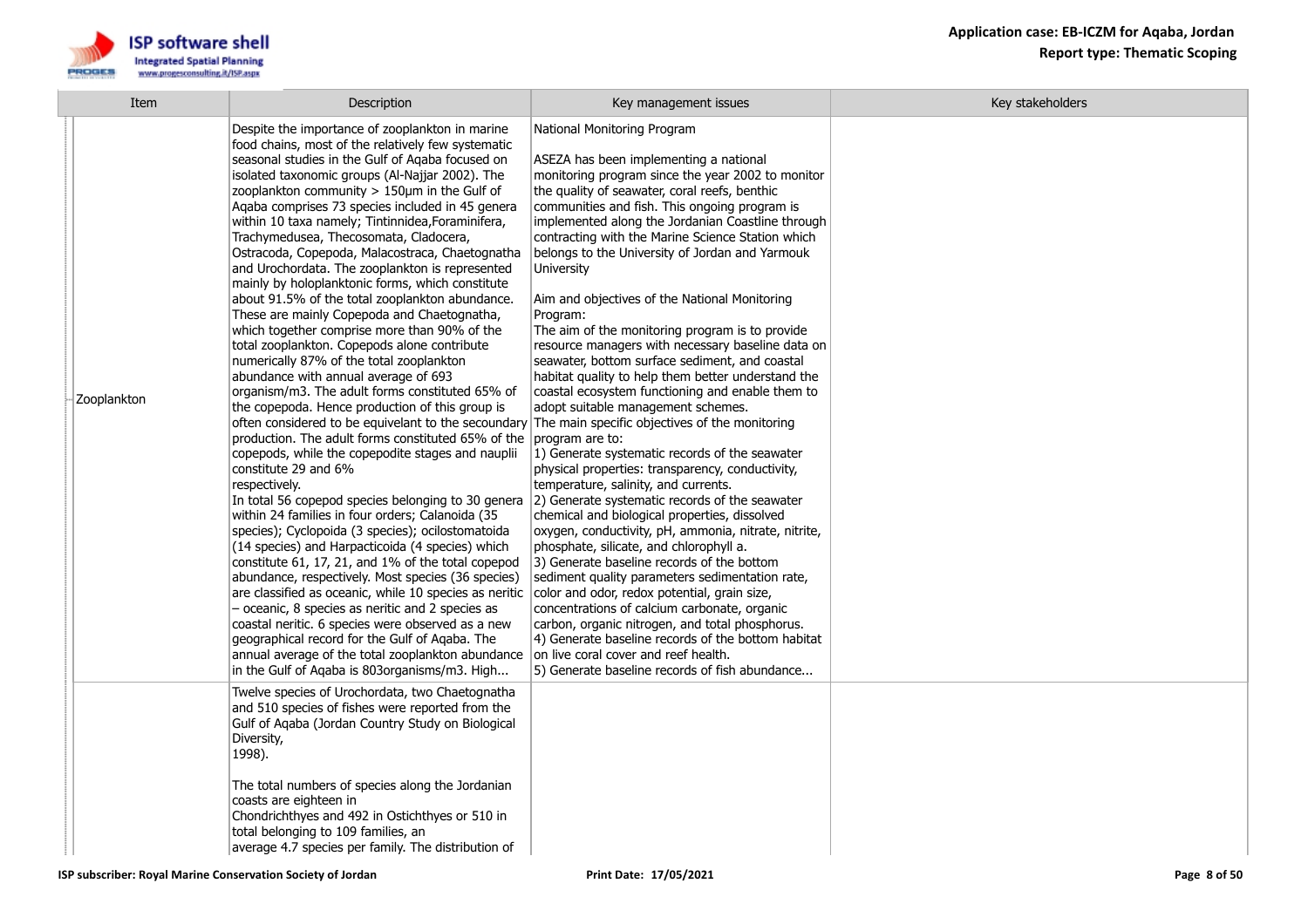

| Item        | Description                                                                                                                                                                                                                                                                                                                                                                                                                                                                                                                                                                                                                                                                                                                                                                                                                                                                                                                                                                                                                                                                                                                                                                                                                                                                                                                                                                                                                                                                                                                                                                                                                                                                                                               | Key management issues | Key stakeholders |
|-------------|---------------------------------------------------------------------------------------------------------------------------------------------------------------------------------------------------------------------------------------------------------------------------------------------------------------------------------------------------------------------------------------------------------------------------------------------------------------------------------------------------------------------------------------------------------------------------------------------------------------------------------------------------------------------------------------------------------------------------------------------------------------------------------------------------------------------------------------------------------------------------------------------------------------------------------------------------------------------------------------------------------------------------------------------------------------------------------------------------------------------------------------------------------------------------------------------------------------------------------------------------------------------------------------------------------------------------------------------------------------------------------------------------------------------------------------------------------------------------------------------------------------------------------------------------------------------------------------------------------------------------------------------------------------------------------------------------------------------------|-----------------------|------------------|
| $\Box$ Fish | species among families was found that 79 fish<br>families are represented by only 1-3 species, 14<br>families are represented by more than 10 species.<br>In terms of species richness per family the<br>ichthyofauna<br>showed the following ranking (given as n number of<br>species in the family, n% of the<br>total fish fauna): Wrasse labridae (51, 10.1),<br>Pomacentridae (29, 5.7), Serranidae (25,<br>4.9), Apogonidae and Blenniidae (24, 4.7 each),<br>Gobbiidae (21, 4.1 each),<br>Carangidae (17, 3.4) and Syngnanthidae (16, 3.2).<br>These 8 families account for<br>40.8% of all species. Seventy six fish species are<br>indicated with (*) in the inventory<br>represents a new report to the Jordanian coast,<br>including Gymnothorax monochrous,<br>Myripristis xanthacra, Corythoichthys<br>haematopterus, Syngnathus macrophthalmus,<br>Istiblennius flaviumbrinus, Enneapterygius destai<br>and Grammatorycnus bilineatus<br>are the first confirmed report from the Gulf of<br>Aqaba. The family Scombridae<br>includes the most important commercial species in<br>Aqaba. It represents more than<br>70% of the Jordanian marine catch, specially the<br>most abundant migratory species<br>Skipjack Tuna (Katsuwonus pelamis) and Kawakawa<br>(Euthynnus affinis). Other<br>important commercial fish species are Mackerel<br>Scad (Decapterus macarellus),<br>Shortfin Scad (Decapterus macrosoma), Fusillers<br>(Caesio lunaris, Caesio suevica<br>and Caesio varilineata). Ecological analysis of the<br>Jordanian marine fishes indicates grass meadows,<br>and 0.6% is bathydemersal species. Whereas,<br>among, pelagic habitat<br>9.6% of the fish species are living in open waters, |                       | Reefcheck        |
|             | 3.0% are associated with reef,<br>2.6% are benthopelagic, 1.7% lives in shallow<br>water, and only 0.4% are bathypelagic species. The<br>most abundant shallow water pelagic species are<br>the silver side fish Atherinomorous lacunosus, and<br>the clupeid fish, Spratelloides gracilis. The most<br>common inhabitant of deep sea fishes are Iago<br>omanensis, Rhinobatos punctifer,<br>Mureanesox cinereus, Carangoides equula,<br>Paracaesio sordida, Polysteganus                                                                                                                                                                                                                                                                                                                                                                                                                                                                                                                                                                                                                                                                                                                                                                                                                                                                                                                                                                                                                                                                                                                                                                                                                                                 |                       |                  |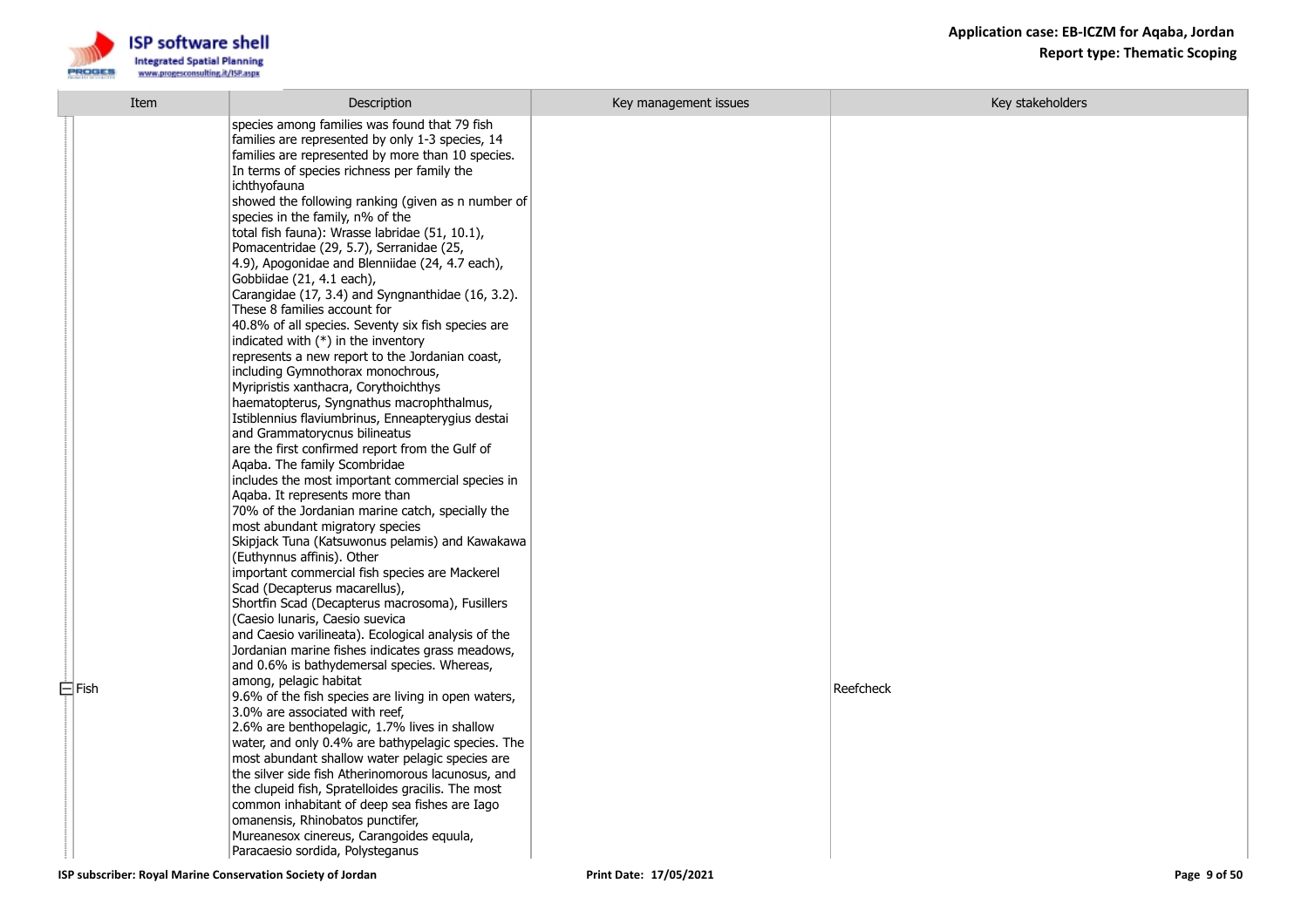

| Item         | Description                                                                                                                                                                                                                                                                                                                                                                                                                                                                                                                                                                                                                                                                                                                                                                                                                                                                                                                                                                                                                                                                                                                                                                                                                                                                                                                                                                                                                                                                                                                                                                                                                                                                                                                                                                                                                               | Key management issues | Key stakeholders |
|--------------|-------------------------------------------------------------------------------------------------------------------------------------------------------------------------------------------------------------------------------------------------------------------------------------------------------------------------------------------------------------------------------------------------------------------------------------------------------------------------------------------------------------------------------------------------------------------------------------------------------------------------------------------------------------------------------------------------------------------------------------------------------------------------------------------------------------------------------------------------------------------------------------------------------------------------------------------------------------------------------------------------------------------------------------------------------------------------------------------------------------------------------------------------------------------------------------------------------------------------------------------------------------------------------------------------------------------------------------------------------------------------------------------------------------------------------------------------------------------------------------------------------------------------------------------------------------------------------------------------------------------------------------------------------------------------------------------------------------------------------------------------------------------------------------------------------------------------------------------|-----------------------|------------------|
|              | coeruleopunctatus, Argyrops spinifer, Upeneus<br>davidaromi, Trichiurus lepturus,<br>Thyrsitoides marleyi. An analysis of the feeding<br>behavior of the Jordanian marine<br>fishes indicates that 30.6% of the species feed on<br>fish and invertebrates, while 24.8%<br>feed on invertebrates, the planktivorous fish<br>constitute only 15.9%, 15.0% are omnivorores,<br>7.4% are herbivorous, 4.5% piscivore, 1.6%<br>corallivore and only 0.5%<br>detrivore feeders. In comparison with the number<br>of fish species collected from the<br>Red Sea 1,248 species (Goren & Dor, 1994) which<br>extends for 1,932 km, this study indicates that the<br>Jordanian coast with only 27 km at the Gulf of<br>Agaba, hosts 507 fish species which accounts for<br>about 40.6% of the Red Sea fishes. In comparison<br>(Golani et al. 2002) reported that the Mediterranean<br>Sea hosts 650 fish species, and<br>(Carpenter et al. 1997) published the most<br>comprehensive account of fishes of the Arabian<br>Gulf, reporting 535 species from the Gulf. This<br>clearly indicates that the Jordanian coast is<br>characterized by a high fish diversity, which is<br>attributed to the diversity of habitats existing along<br>the coast such as: Coral reef, seagrass meadows,<br>sandy habitats and deep sea fish fauna. (Roberts<br>and Ormond 1987) indicated that the species<br>richness is also positively correlated with habitat<br>diversity. Two families,<br>Lutjanidae, and Haemulidae were not common in<br>the Jordanian coast in comparison<br>with their abundance, frequency of appearance and<br>number of species as in the central and southern<br>Red Sea. It is very rare to see a member of these<br>families while diving in Aqaba. Reef structure in the<br>Jordanian coast of Aqaba Gulf is smaller in size |                       |                  |
| Carnivores   | See Main Component Fish for Description                                                                                                                                                                                                                                                                                                                                                                                                                                                                                                                                                                                                                                                                                                                                                                                                                                                                                                                                                                                                                                                                                                                                                                                                                                                                                                                                                                                                                                                                                                                                                                                                                                                                                                                                                                                                   |                       | Reefcheck        |
| Pelagic fish | See Main Component Fish for Description                                                                                                                                                                                                                                                                                                                                                                                                                                                                                                                                                                                                                                                                                                                                                                                                                                                                                                                                                                                                                                                                                                                                                                                                                                                                                                                                                                                                                                                                                                                                                                                                                                                                                                                                                                                                   |                       | Reefcheck        |
| Coastal fish | See Main Component Fish for Description                                                                                                                                                                                                                                                                                                                                                                                                                                                                                                                                                                                                                                                                                                                                                                                                                                                                                                                                                                                                                                                                                                                                                                                                                                                                                                                                                                                                                                                                                                                                                                                                                                                                                                                                                                                                   |                       | Reefcheck        |
| Reef fish    | See Main Component Fish for Description                                                                                                                                                                                                                                                                                                                                                                                                                                                                                                                                                                                                                                                                                                                                                                                                                                                                                                                                                                                                                                                                                                                                                                                                                                                                                                                                                                                                                                                                                                                                                                                                                                                                                                                                                                                                   |                       | Reefcheck        |
|              |                                                                                                                                                                                                                                                                                                                                                                                                                                                                                                                                                                                                                                                                                                                                                                                                                                                                                                                                                                                                                                                                                                                                                                                                                                                                                                                                                                                                                                                                                                                                                                                                                                                                                                                                                                                                                                           |                       |                  |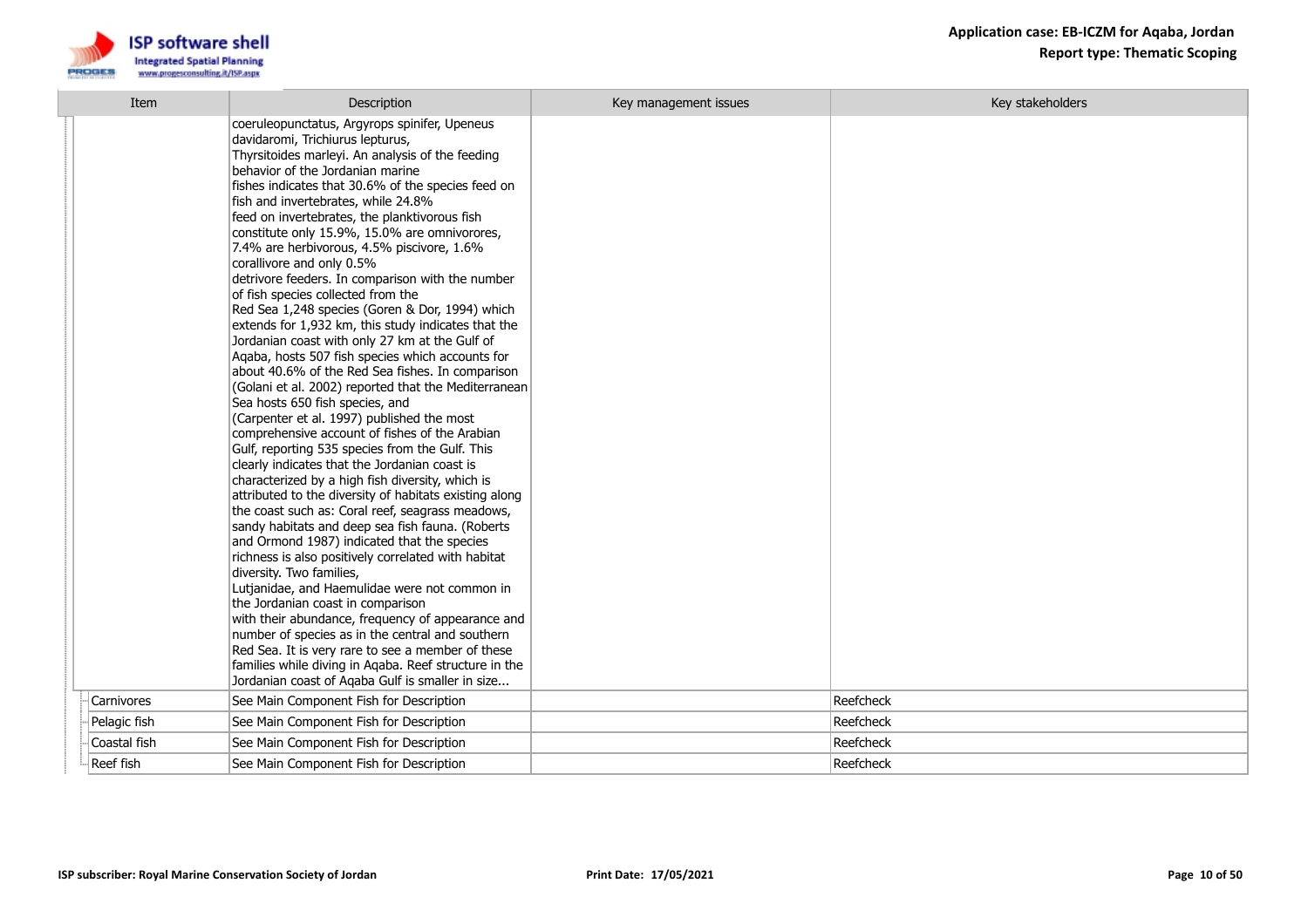

| Item      | Description                                                                                                                                                                                                                                                                                                                                                                                                                                                                                                                                                                                                                                                                                                                                                                                                                                                                                                                                                                                                                                                                                                                                                                                                                                                                                                                                                                                    | Key management issues | Key stakeholders |
|-----------|------------------------------------------------------------------------------------------------------------------------------------------------------------------------------------------------------------------------------------------------------------------------------------------------------------------------------------------------------------------------------------------------------------------------------------------------------------------------------------------------------------------------------------------------------------------------------------------------------------------------------------------------------------------------------------------------------------------------------------------------------------------------------------------------------------------------------------------------------------------------------------------------------------------------------------------------------------------------------------------------------------------------------------------------------------------------------------------------------------------------------------------------------------------------------------------------------------------------------------------------------------------------------------------------------------------------------------------------------------------------------------------------|-----------------------|------------------|
| Crustacea | Attached List _ Full information_Coastal<br>Zone_JREDS<br>1202 Species were recorded.<br>The mobile crustaceans occurring in the rocky<br>intertidal include the isopode Ligia<br>exotica and the amphibious grapsoid crabs Grapsus<br>granulosus, G. albolineatus, G.<br>tenuicrustatus and Plagusia tuberculata. G.<br>granulosus is the most abundant,<br>inhabiting in the upper and mid midlittoral on slab<br>where refuges are available. The<br>other grapsoids are characteristic of the mid<br>midlittoral boulder habitats, with G.<br>albolineatus being the most common.<br>The sympatric species of gastropods living in the<br>rocky intertidal zone include the<br>supralittoral fringe Nodilittorina subnodosa and N.<br>millegrana, the midlittoral Nerita<br>sanguinolenta, N. polita orbignyana and N.<br>quadricolor; and Clypeamoms<br>moniliferum and C. tuberculatum. Among the rocky<br>intertidal crustaceans, sympatric<br>species include those of the crab Grapsus, G.<br>albolineatus, G. granulosus and G.<br>tenuicrustatus. There are varying degrees of spatial<br>and reproductive isolation within<br>the sympatric species that prevent interbreeding.<br>The occurrence of so many<br>sympatric species in the rocky and sand beach<br>(Hippa celaeno and H. picta) intertidal<br>zone of Jordan is unusual when compared with<br>other geographic areas |                       |                  |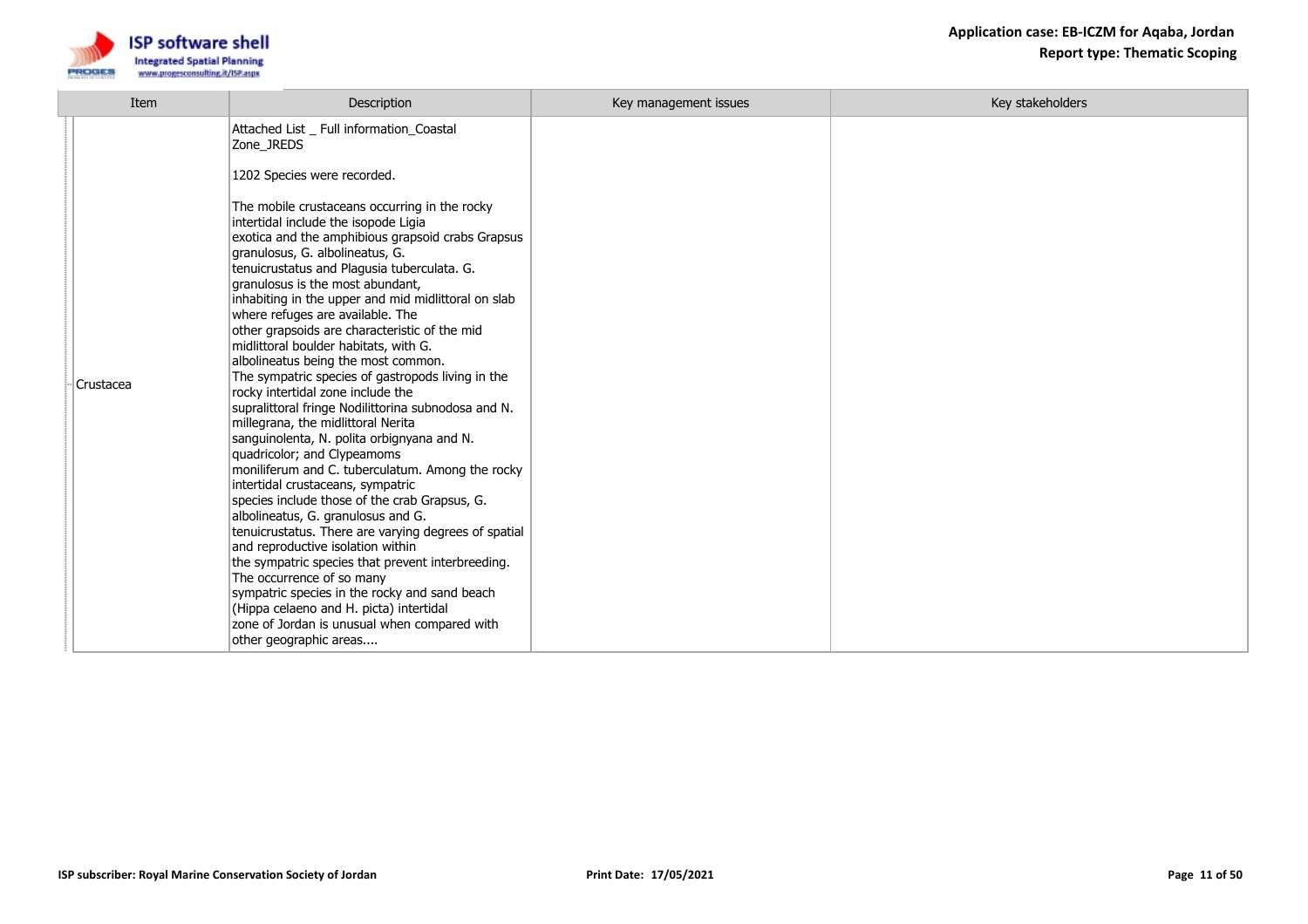

| Item            | Description                                                                                                                                                                                                                                                                                                                                                                                                                                                                                                                                                                                                                                                                                                                                                                                                                                                                                                                                                                                                | Key management issues | Key stakeholders |
|-----------------|------------------------------------------------------------------------------------------------------------------------------------------------------------------------------------------------------------------------------------------------------------------------------------------------------------------------------------------------------------------------------------------------------------------------------------------------------------------------------------------------------------------------------------------------------------------------------------------------------------------------------------------------------------------------------------------------------------------------------------------------------------------------------------------------------------------------------------------------------------------------------------------------------------------------------------------------------------------------------------------------------------|-----------------------|------------------|
| Mollusca        | On the Jordanian coast of the Gulf of Aqaba, a total<br>of 645 species of mollusc were recorded (Jordan<br>Country Study on Biological Diversity, 1998) The<br>number of mollusc species and genera reported<br>from the Jordanian coasts of the Gulf of Aqaba are<br>presented in Table 5.3. The phylum mollusca is<br>represented by 5 classes in the<br>Jordanian coastlines of the Gulf of Agaba. These<br>classes are as follows: Gastropoda is represented by<br>462 species, which equals about 71 % of the<br>phylum (some of the names are synonyms);<br>Bivalvia or Lamellibranchia is represented by 162<br>species, which equals about 25% of the phylum<br>(some of the names are synonyms);<br>Polyplachophora is represented by 17 species,<br>which equals about 2.6% of the phylum (some of<br>the names are synonyms); Cephalopoda is<br>represented by 2 species only, which equals about<br>0.3% of the phylum; and Scaphopoda is<br>represented by 2 species only, which equals about |                       |                  |
| $\Box$ Reptiles |                                                                                                                                                                                                                                                                                                                                                                                                                                                                                                                                                                                                                                                                                                                                                                                                                                                                                                                                                                                                            |                       |                  |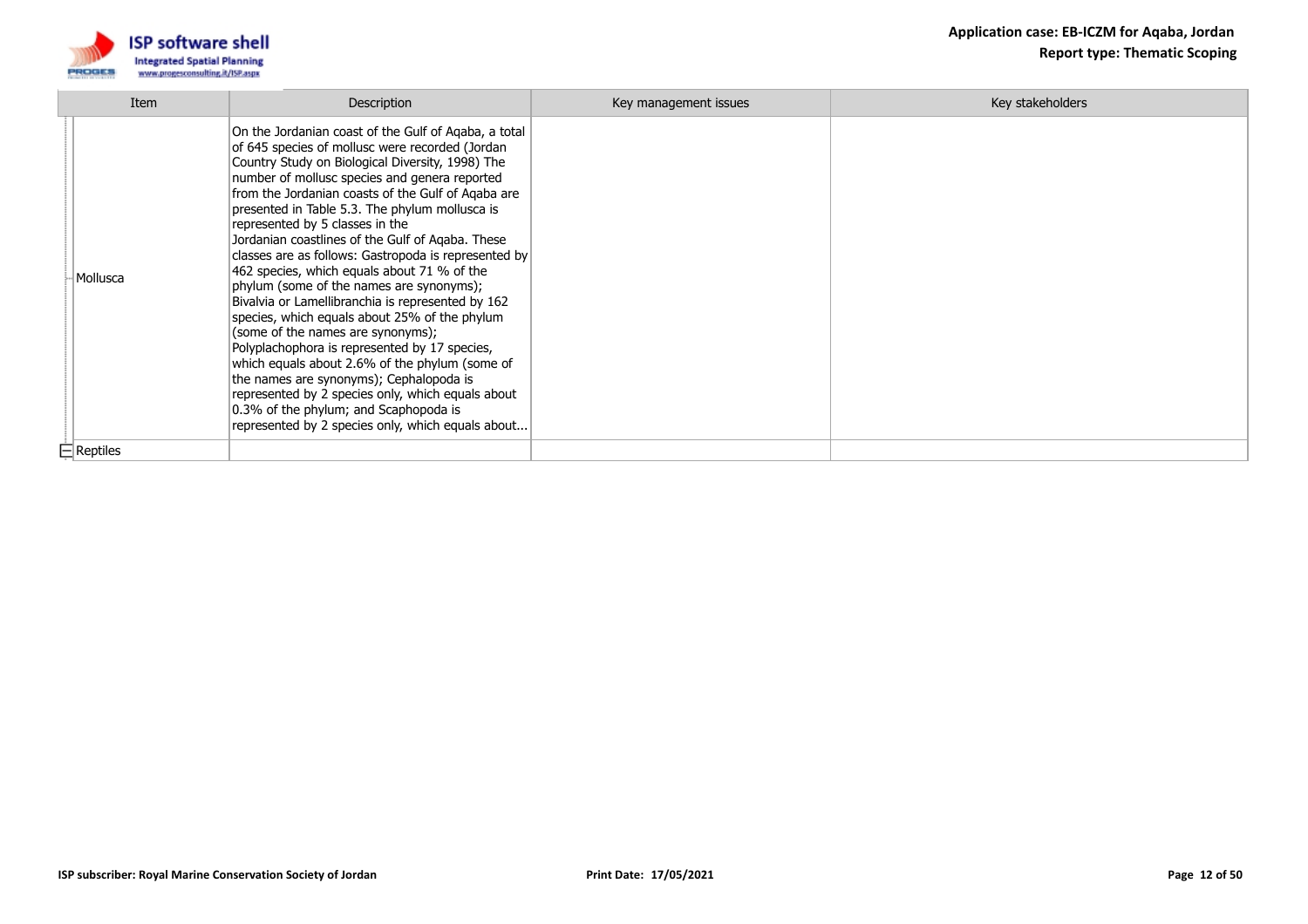

| Item                 | Description                                                                                                                                                                                                                                                                                                                              | Key management issues                                                                                                                                                                                                                                                                                                                                                                                                                                                                                                                                                                                                                                                                                                                                                                                                                                                                                                                                                                                                                                                                                                                                                                    | Key stakeholders |
|----------------------|------------------------------------------------------------------------------------------------------------------------------------------------------------------------------------------------------------------------------------------------------------------------------------------------------------------------------------------|------------------------------------------------------------------------------------------------------------------------------------------------------------------------------------------------------------------------------------------------------------------------------------------------------------------------------------------------------------------------------------------------------------------------------------------------------------------------------------------------------------------------------------------------------------------------------------------------------------------------------------------------------------------------------------------------------------------------------------------------------------------------------------------------------------------------------------------------------------------------------------------------------------------------------------------------------------------------------------------------------------------------------------------------------------------------------------------------------------------------------------------------------------------------------------------|------------------|
| Marine Reptiles      | Three globally endangered species of the Marine<br>Turtle were found at Aqaba including the Green Sea<br>Turtle; Chelonia mydas, Loggerhead Sea Turtle;<br>Caretta caretta, and the Hawksbill Sea Turtle;<br>Eretmochelys imbricate                                                                                                      | Threats and conservation initiatives matrix for<br>marine turtles in the Jordan Gulf of Agaba<br>(extracted from PERSGA/GEF 2004 and PERSGA<br>2006).<br>Major Threats Major Threats Scale<br>Dredging /Land-filling<br>$\mathcal{L}$<br><b>Commercial Fisheries</b><br>3<br><b>Artisanal Fisheries</b><br>$\mathbf{1}$<br><b>Habitat Destruction</b><br>2<br>Oil Industry<br>2<br>Conservation Initiatives Conservation Initiatives<br>Scale<br>Legislation & Coordination 2<br>Research & Monitoring 3<br>Enforcement & Implementation 1<br>Education & Awareness 2<br>Community Participation 2<br>Notes:<br>Major Threats Scale: (1)-None; (2)-Small; (3)-<br>Moderate; (4)-High; (5)-Critical<br>Conservation Initiatives Scale: (3)-Negligible; (2)-<br>Moderate; (1)-Established &<br>Operational\ Artisanal (Traditional) Fishing includes<br>egg collection.<br>No nesting turtles were sighted in this area due to<br>the absence of nesting beaches. This can be<br>attributed to the effect of the rapid urbanization<br>and ports development that the Jordanian coast<br>has witnessed in the past three decades, which<br>certainly limited the space allowed for nesting |                  |
| Terrestrial reptiles | Very low diversity of reptiles exist in Jordan, with<br>eight recorded species from which three have been<br>observed in the proposed AMR area. Table 15<br>illustrates the reptilian species that survive within<br>the proposed AMR area and its adjacent localities.<br>Two species: Cyrtopodion scabrum and<br>Hemidactylus turcicus |                                                                                                                                                                                                                                                                                                                                                                                                                                                                                                                                                                                                                                                                                                                                                                                                                                                                                                                                                                                                                                                                                                                                                                                          |                  |
| $\boxdot$ Mammals    |                                                                                                                                                                                                                                                                                                                                          |                                                                                                                                                                                                                                                                                                                                                                                                                                                                                                                                                                                                                                                                                                                                                                                                                                                                                                                                                                                                                                                                                                                                                                                          |                  |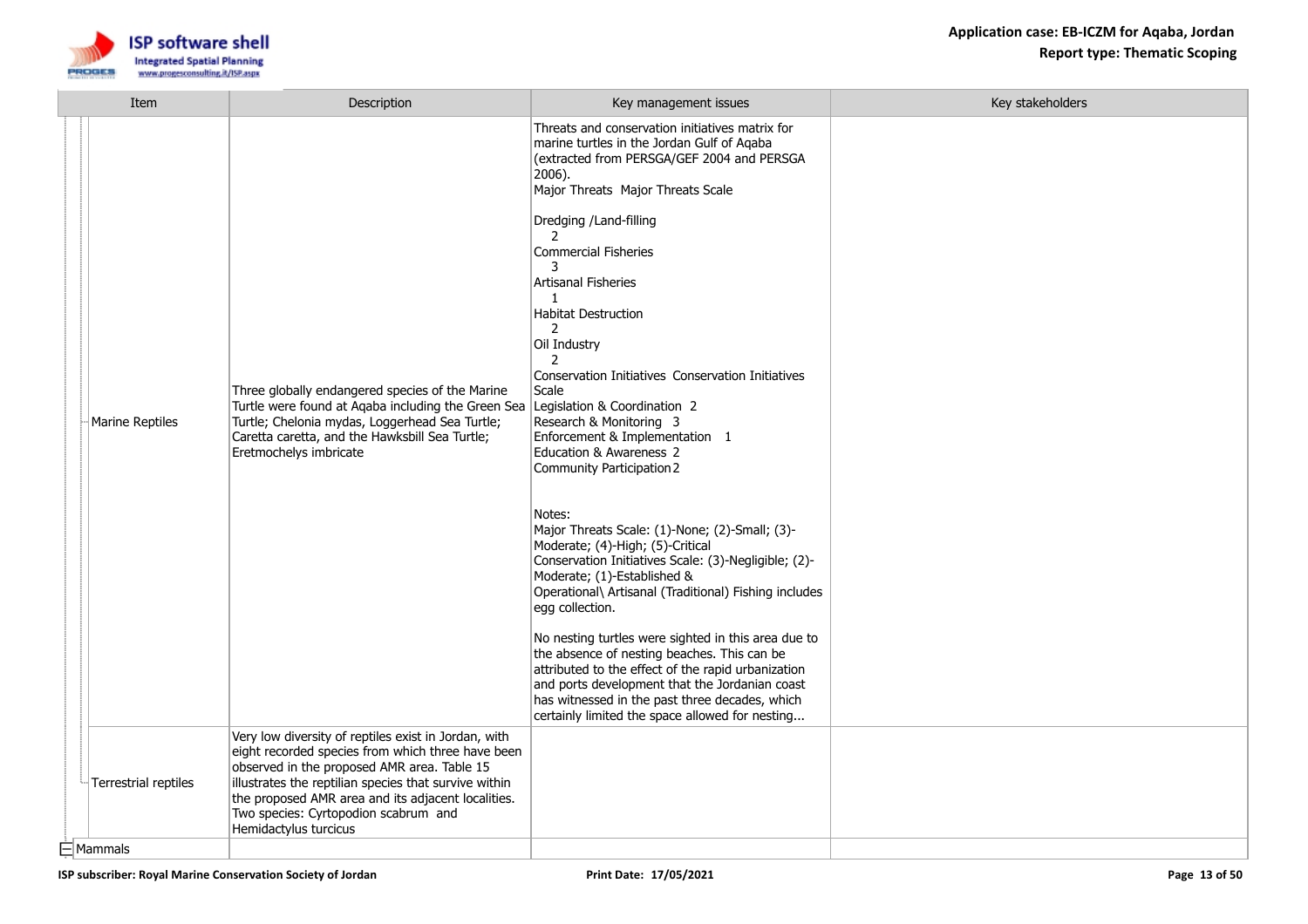

| Item                                                        | Description                          | Key management issues                                                                                                                                                                                                                                                                                                                                                                                                                                                                                                                                                                                                                                                                                                                                                                                                                                                                                                                                                                                                                                                                                                                                                                                                                                                                                                                                                                                                                                                                                                                                                                                                                                                                                                        | Key stakeholders |
|-------------------------------------------------------------|--------------------------------------|------------------------------------------------------------------------------------------------------------------------------------------------------------------------------------------------------------------------------------------------------------------------------------------------------------------------------------------------------------------------------------------------------------------------------------------------------------------------------------------------------------------------------------------------------------------------------------------------------------------------------------------------------------------------------------------------------------------------------------------------------------------------------------------------------------------------------------------------------------------------------------------------------------------------------------------------------------------------------------------------------------------------------------------------------------------------------------------------------------------------------------------------------------------------------------------------------------------------------------------------------------------------------------------------------------------------------------------------------------------------------------------------------------------------------------------------------------------------------------------------------------------------------------------------------------------------------------------------------------------------------------------------------------------------------------------------------------------------------|------------------|
| Marine mammals                                              | Dolphins (seasonally visiting Agaba) | CITES, CBD<br>Solid Waste, illegal fishing                                                                                                                                                                                                                                                                                                                                                                                                                                                                                                                                                                                                                                                                                                                                                                                                                                                                                                                                                                                                                                                                                                                                                                                                                                                                                                                                                                                                                                                                                                                                                                                                                                                                                   |                  |
| Terrestrial mammals                                         |                                      |                                                                                                                                                                                                                                                                                                                                                                                                                                                                                                                                                                                                                                                                                                                                                                                                                                                                                                                                                                                                                                                                                                                                                                                                                                                                                                                                                                                                                                                                                                                                                                                                                                                                                                                              |                  |
|                                                             |                                      | The following provide a summarized description<br>to the major threats on marine ecosystems in<br>Agaba based on the available literature and<br>knowledge.<br>Natural Threats, include:<br>Natural Predators, Diseases, and Extreme Low Tide<br>Anthropogenic Threats, include:<br>Fishing Gear: Despite the small scale of fishing at<br>Aqaba, but it affects corals and other organism<br>seriously since reefs are very limited in area, and<br>are of fringing type, which entitles they are located<br>at shallow depths. Fishermen tend to use gear<br>consist of nets, ropes, cages and nylon lines, where<br>almost all are made of non-biodegradable<br>materials. In addition, loosing gear or abandoned it<br>will contribute to the marine debris and. It will<br>cause a phenomenon known as 'ghost fishing,<br>which extremely affecting all marine life health and<br>abundance worldwide.<br>• Tourism Impact: Diving industry is growing in<br>Aqaba with the presence of 27 diving centers and<br>27 diving sites. Despite the importance of this<br>industry to tourism business, but it could contribute<br>to serious damage to coral reefs and fish<br>community if no proper control and management<br>approach was applied.<br>• In addition, tourism could affect coral reefs and<br>fish community in-directly through the expansion of<br>tourism infrastructure and facilities, where high<br>siltation and sedimentation rates through poorly<br>planned and constructed hotels and resorts facilities<br>are the primary cause of damage.<br>• Ports Establishment: Ports establishments<br>contributes to the loss of hard corals and coral<br>habitats and substrate through various means |                  |
|                                                             |                                      | including the break of limestone and coral materials<br>into extremely fine particles after dredging activities                                                                                                                                                                                                                                                                                                                                                                                                                                                                                                                                                                                                                                                                                                                                                                                                                                                                                                                                                                                                                                                                                                                                                                                                                                                                                                                                                                                                                                                                                                                                                                                                              |                  |
|                                                             |                                      | or the created sedimentation after landfilling                                                                                                                                                                                                                                                                                                                                                                                                                                                                                                                                                                                                                                                                                                                                                                                                                                                                                                                                                                                                                                                                                                                                                                                                                                                                                                                                                                                                                                                                                                                                                                                                                                                                               |                  |
|                                                             |                                      | activities over the construction phase. Based on the                                                                                                                                                                                                                                                                                                                                                                                                                                                                                                                                                                                                                                                                                                                                                                                                                                                                                                                                                                                                                                                                                                                                                                                                                                                                                                                                                                                                                                                                                                                                                                                                                                                                         |                  |
|                                                             |                                      | survey results, ASEZA has initiated coral<br>transplantation efforts in 2012 where coral reefs                                                                                                                                                                                                                                                                                                                                                                                                                                                                                                                                                                                                                                                                                                                                                                                                                                                                                                                                                                                                                                                                                                                                                                                                                                                                                                                                                                                                                                                                                                                                                                                                                               |                  |
| ISP subscriber: Royal Marine Conservation Society of Jordan |                                      | Print Date: 17/05/2021                                                                                                                                                                                                                                                                                                                                                                                                                                                                                                                                                                                                                                                                                                                                                                                                                                                                                                                                                                                                                                                                                                                                                                                                                                                                                                                                                                                                                                                                                                                                                                                                                                                                                                       | Page 14 of 50    |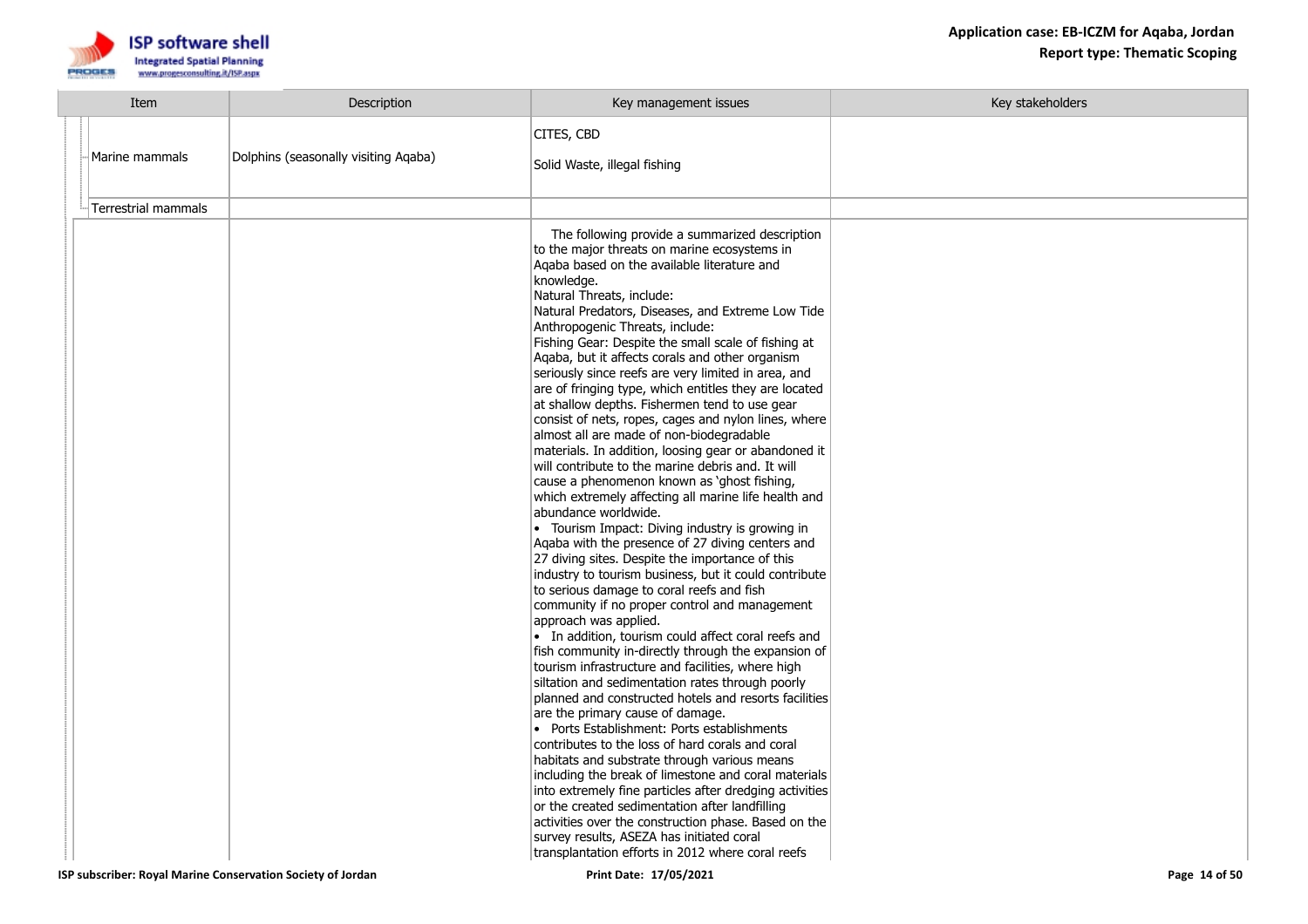

| Item | Description | Key management issues                                                                                      | Key stakeholders |
|------|-------------|------------------------------------------------------------------------------------------------------------|------------------|
|      |             | from the southern region of the coast and the Al                                                           |                  |
|      |             | Derreh area were placed at damaged reefs and a                                                             |                  |
|      |             | created cave site from cement and metal structures                                                         |                  |
|      |             | at Agaba Marine Park                                                                                       |                  |
|      |             | • Corals and fish Harvesting and Trade: Coral and                                                          |                  |
|      |             | fish are collected in the dried ornamental trade<br>business for souvenirs and jewellery at Aqaba and      |                  |
|      |             | even Amman city. Smuggling of dead corals                                                                  |                  |
|      |             | specimens occurred in Jordan, where they are used                                                          |                  |
|      |             | as souvenirs. A detailed study on the magnitude                                                            |                  |
|      |             | and impact of coral and fish trade is required to                                                          |                  |
|      |             | understand its effects on marine ecosystem                                                                 |                  |
|      |             | diversity and presence. During 2003, Jordan                                                                |                  |
|      |             | Management Authority has requested the                                                                     |                  |
|      |             | Secretariat to inform all Parties that it applies                                                          |                  |
|      |             | stricter domestic measures with regard to trade in<br>corals, in accordance with Article XIV, paragraphs 1 |                  |
|      |             | (a) and (b), of the Convention. Moreover, it stated                                                        |                  |
|      |             | that the collection of corals and the breaking of                                                          |                  |
|      |             | coral reefs are strictly prohibited in Jordan and                                                          |                  |
|      |             | offences are liable to fines and/or imprisonment. No                                                       |                  |
|      |             | import into or export from Jordan of corals is                                                             |                  |
|      |             | allowed except for scientific purposes and under                                                           |                  |
|      |             | permits granted by the Management Authority. And                                                           |                  |
|      |             | lastly, it make a notification to the Parties that                                                         |                  |
|      |             | Jordan requests all Parties not to authorize any<br>export of coral specimens to Jordan and not to         |                  |
|      |             | authorize any import of such specimens from                                                                |                  |
|      |             | Jordan, except where the Management Authority                                                              |                  |
|      |             | has issued a permit to authorize the trade for                                                             |                  |
|      |             | scientific purposes.                                                                                       |                  |
|      |             | • A single aquarium is located at the Marine                                                               |                  |
|      |             | Science Station at Aqaba southern beach. Despite                                                           |                  |
|      |             | its importance for tourism attraction, but                                                                 |                  |
|      |             | substantial harvesting of live corals and fish<br>specimens occurs directly from the sea for               |                  |
|      |             | exhibition purposes. Therefore, it is highly                                                               |                  |
|      |             | recommended to establish husbandry facilities for                                                          |                  |
|      |             | fisheries, and create artificial structures resembling                                                     |                  |
|      |             | corals in the aguariums to conserve the natural                                                            |                  |
|      |             | species diversity at the Gulf of Agaba                                                                     |                  |
|      |             | • Marine Debris: The most significant accumulated                                                          |                  |
|      |             | debris at Agaba's sea is the plastic<br>• Ship Grounding and Anchoring: The grounding                      |                  |
|      |             | of large commercial ship and even the small                                                                |                  |
|      |             | recreational boat can cause massive damage to                                                              |                  |
|      |             | coral reef organisms. The effects will escalate and                                                        |                  |
|      |             | more injury to the reef will occur during the process                                                      |                  |
|      |             |                                                                                                            |                  |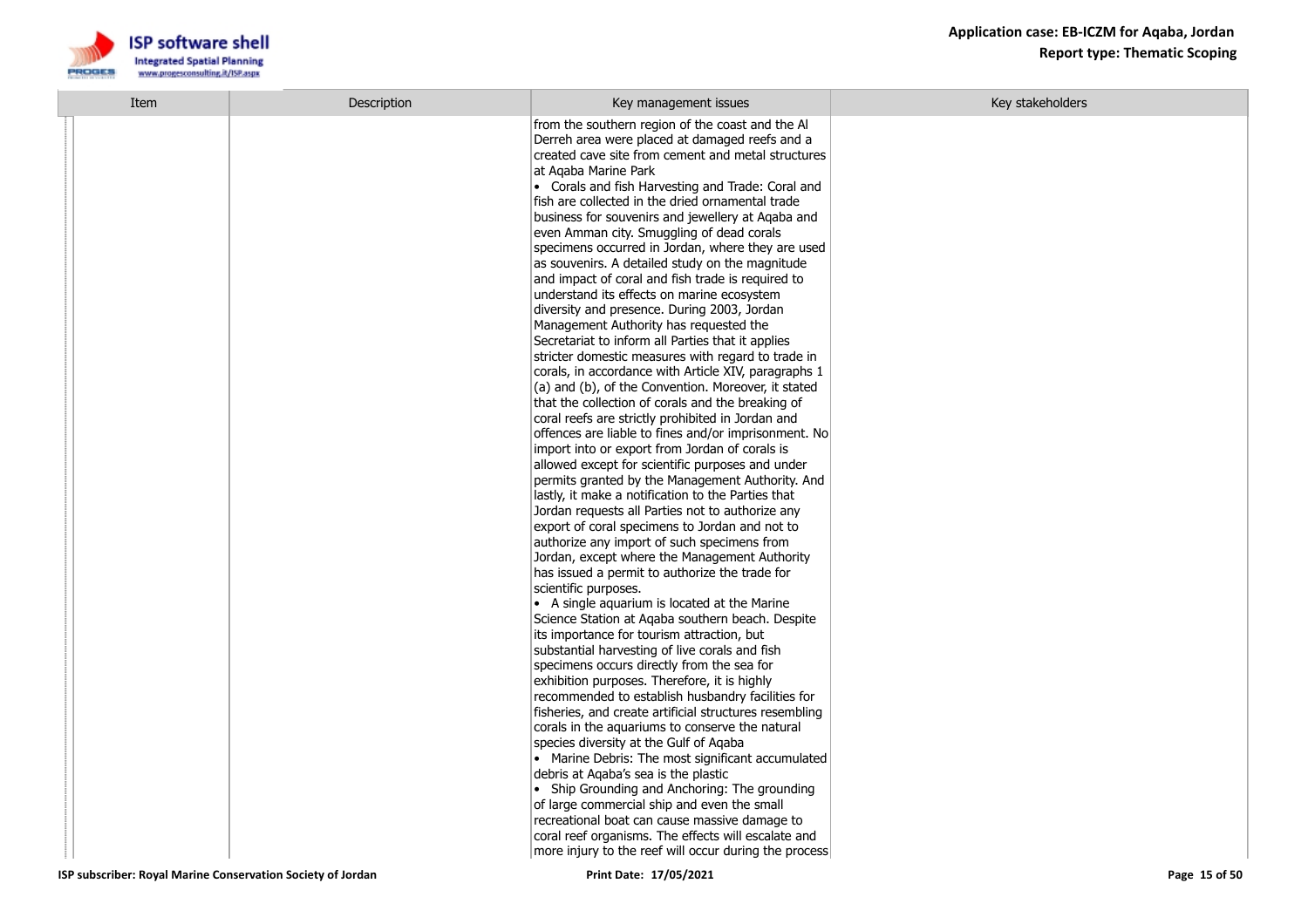

| Item | Description | Key management issues                                                                                                                                                                                                                                                                                                                                                                                                                                                                                                                                                                                                                                                                                                                                                                                                                                                                                                                                                                                                                                                                                          | Key stakeholders |
|------|-------------|----------------------------------------------------------------------------------------------------------------------------------------------------------------------------------------------------------------------------------------------------------------------------------------------------------------------------------------------------------------------------------------------------------------------------------------------------------------------------------------------------------------------------------------------------------------------------------------------------------------------------------------------------------------------------------------------------------------------------------------------------------------------------------------------------------------------------------------------------------------------------------------------------------------------------------------------------------------------------------------------------------------------------------------------------------------------------------------------------------------|------------------|
|      |             | of removing the grounded vessel from the hard-<br>bottom habitat<br>• Oil Spill: Oil floating on the water's surface can<br>be deposited directly on corals in an intertidal zone<br>when the water level drops at low tide. Rough seas<br>can mix lighter oil products into the water column,<br>where they can drift down to coral reefs. As heavy<br>oil weathers or is mixed with sand or sediment, it<br>can become dense enough to sink below the ocean<br>surface and smother corals below. Despite the strict<br>regulation at Aqaba, and the Zero Discharge policy,<br>but few incidents of oil spill has been recorded<br>• Climate Change: Raise in seawater temperature<br>and ocean acidification linked to rising carbon<br>dioxide levels re by far the greatest threats to reefs<br>and marine life worldwide. High water<br>temperatures cause corals and other related<br>ecosystems to lose the microscopic algae that<br>produce the food corals need and create coral<br>bleaching. Severe or prolonged bleaching can kill<br>coral colonies or leave them vulnerable to other<br>threats |                  |
|      |             | 1.4 Conservation Efforts at Aqaba                                                                                                                                                                                                                                                                                                                                                                                                                                                                                                                                                                                                                                                                                                                                                                                                                                                                                                                                                                                                                                                                              |                  |
|      |             | 1.4.1 The Agaba Marine Park                                                                                                                                                                                                                                                                                                                                                                                                                                                                                                                                                                                                                                                                                                                                                                                                                                                                                                                                                                                                                                                                                    |                  |
|      |             | The Aqaba Marine Park (AMP) was established in<br>1997 over an area of 7 km to conserve and manage<br>the natural near-shore marine environment of the<br>Agaba south coast region with its rich biodiversity,<br>while allowing touristic uses at sustainable levels,<br>for the benefit and enjoyment of the present and<br>future generations of Jordanians and the global<br>community (Abu Awali et al., 2017). The AMP is<br>located south of Agaba city stretching from the<br>Passenger Terminal in the North to the Police<br>Officers' Club in the South. The area's terrestrial<br>boundaries lie 50 m east of the Mean High Water<br>Mark and the marine boundaries lies 350m west of<br>the mean high water mark.                                                                                                                                                                                                                                                                                                                                                                                 |                  |
|      |             | 1.4.2 Legal Framework to Protect Corals at Aqaba                                                                                                                                                                                                                                                                                                                                                                                                                                                                                                                                                                                                                                                                                                                                                                                                                                                                                                                                                                                                                                                               |                  |
|      |             | 1.4.2.1 Legislations at the National Level                                                                                                                                                                                                                                                                                                                                                                                                                                                                                                                                                                                                                                                                                                                                                                                                                                                                                                                                                                                                                                                                     |                  |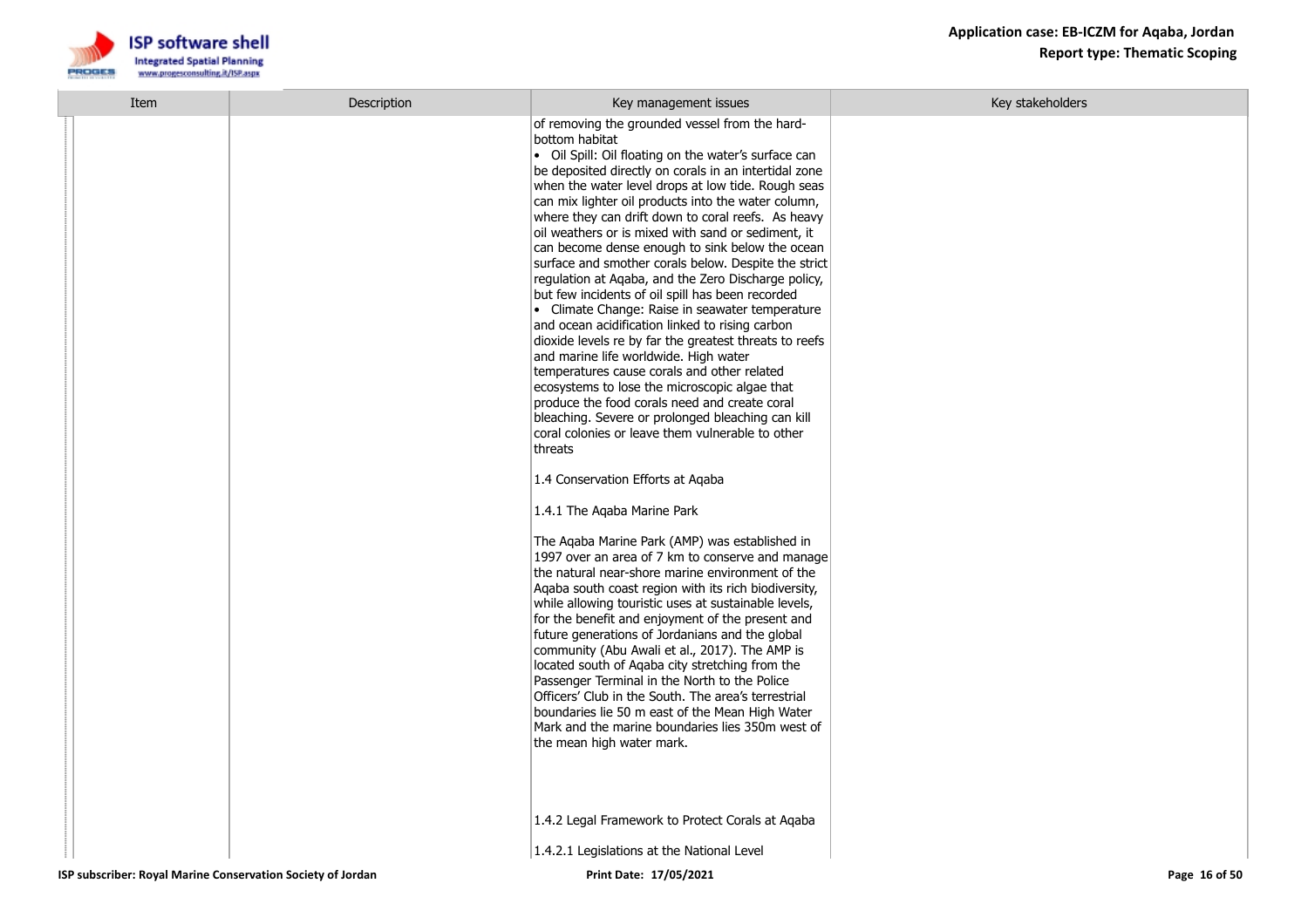| Item | Description | Key management issues                                                                                                                                                                                                                                                                                                                                                                                                                                                                                                                                                                                                                                                                                                                                                                                                                                                                                                                                                                                                                                                                                                                                                                                                                                                                                                                                                                                                                                                                                                                                                                                                                                                                                                                                                                                                                                                                                                                                                                                      | Key stakeholders |
|------|-------------|------------------------------------------------------------------------------------------------------------------------------------------------------------------------------------------------------------------------------------------------------------------------------------------------------------------------------------------------------------------------------------------------------------------------------------------------------------------------------------------------------------------------------------------------------------------------------------------------------------------------------------------------------------------------------------------------------------------------------------------------------------------------------------------------------------------------------------------------------------------------------------------------------------------------------------------------------------------------------------------------------------------------------------------------------------------------------------------------------------------------------------------------------------------------------------------------------------------------------------------------------------------------------------------------------------------------------------------------------------------------------------------------------------------------------------------------------------------------------------------------------------------------------------------------------------------------------------------------------------------------------------------------------------------------------------------------------------------------------------------------------------------------------------------------------------------------------------------------------------------------------------------------------------------------------------------------------------------------------------------------------------|------------------|
|      |             | Jordan's government has issued three main legal<br>frameworks, where coral protection has been<br>addressed either directly or indirectly and these<br>are:<br>1. Agaba Special Economic Zone Law No. 32 for<br>the year 2000 and its amendments: this law is<br>implemented by the Aqaba Special Economic Zone<br>Authority (ASEZA), and contains two major bylaws,<br>and an additional two regulations that are linked to<br>corals and reef corals protection (Abu Awali et al.,<br>$ 2017\rangle$ , as follows:<br>• Agaba Marine Park Bylaw No. 22 for the year<br>2001<br>• Environmental Protection Bylaw No. 21 for the<br>vear 2001<br>$\bullet$ Scientific Research at the Agaba Marine Park<br>Regulations No 82 for the year 2005s<br>In addition, two main instructions developed by<br>ASEZA in cooperation with the Jordan Maritime<br>Authority (JMA) in relation to ship grounding among<br>other causes of possible marine environmental<br>damage and resulted in the establishment of<br>committee. The instructions provided a<br>compensation of four thousand (4,000.00 JOD) for<br>every 1 m2 damage of coral reef as a result of<br>breaking, covering, killing or even transporting. The<br>instructions are:<br>$\bullet$ Instructions No 37 for the year 2002 on<br>"Evaluation Committee E- as adopted."<br>$\bullet$ Instructions No 55 for the year 2004<br>"Regulations of Environmental Damage 55"<br>2. The Environment Protection Law No. 6 for the<br>year 2017: governed by the Ministry of<br>Environment and contains articles related to corals<br>protection and defines penalties of violation.<br>3. The Agricultural law No. 13 for the year 2015:<br>This law is governed by the Ministry of Agriculture,<br>and contains two regulations that are linked to<br>coral protection, which are:<br>$\bullet$ Trade in Endangered Plants and Animals<br>Regulations No. Z\ 2 for the year 2010<br>• Fishing at Agaba Regulations No. $Z\$ 5 for the<br>vear 2006 |                  |
|      |             | In addition, ASEZA is implementing a "Zero"<br>Discharge" policy, aiming to preserve the marine<br>environment through the complete elimination of                                                                                                                                                                                                                                                                                                                                                                                                                                                                                                                                                                                                                                                                                                                                                                                                                                                                                                                                                                                                                                                                                                                                                                                                                                                                                                                                                                                                                                                                                                                                                                                                                                                                                                                                                                                                                                                         |                  |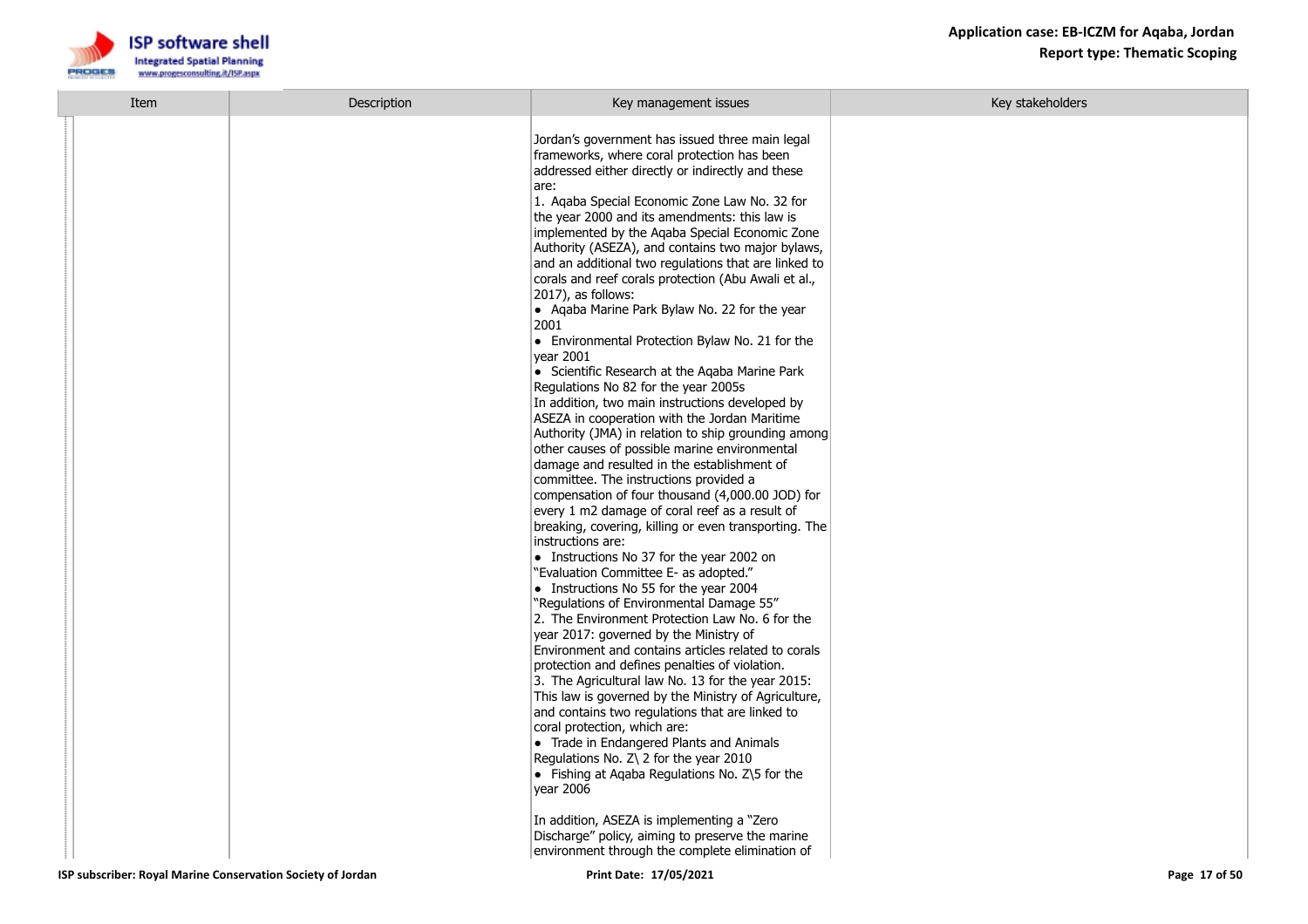

| Item          | Description                               | Key management issues                                                                                                                                                                                                                                                                                                                                                                                                                                                                                                                                                                                                                                                                                                                                                                                                                                                                                                                                                                                                                                                                                                                                                                                                                                                                                                                                                                                                                                                                                                                                                | Key stakeholders |
|---------------|-------------------------------------------|----------------------------------------------------------------------------------------------------------------------------------------------------------------------------------------------------------------------------------------------------------------------------------------------------------------------------------------------------------------------------------------------------------------------------------------------------------------------------------------------------------------------------------------------------------------------------------------------------------------------------------------------------------------------------------------------------------------------------------------------------------------------------------------------------------------------------------------------------------------------------------------------------------------------------------------------------------------------------------------------------------------------------------------------------------------------------------------------------------------------------------------------------------------------------------------------------------------------------------------------------------------------------------------------------------------------------------------------------------------------------------------------------------------------------------------------------------------------------------------------------------------------------------------------------------------------|------------------|
| $\Box$ Corals | About 200 species of soft and hard corals | marine pollution (Abu Awali et al., 2017). The Gulf<br>of Agaba is defined as a 'special area' according to<br>the International Convention for the Prevention of<br>Pollution from Ships (MARPOL 73/78) signifying<br>that discharges of oil are prohibited from vessels.<br>1.4.2.2 Legislations at the International Level<br>The government of Jordan has signed and ratified<br>several conventions and engaged in different<br>initiatives which are linked to coral reefs protection.<br>All ratified conventions are legally binding, which<br>states that the government of Jordan shall fulfill its<br>own national legislative requirements. The following<br>describe the conventions, which were signed or<br>ratified by the Government of Jordan.                                                                                                                                                                                                                                                                                                                                                                                                                                                                                                                                                                                                                                                                                                                                                                                                     | Reefcheck        |
|               |                                           | 1.4.2.2.1 Convention on Biological Diversity (CBD)<br>Jordan has ratified the CBD, and become a party in<br>1994, where the Directorate of Nature Conservation<br>at the Ministry of Environment acts as the focal<br>point to this convention. This convention has urged<br>parties to conserve coral reefs where the extensive<br>coral bleaching was highlighted in the fourth<br>Conference of the Parties (COP) meeting, which<br>was conducted in 1998. Based on that, decision<br>IV/5, requested the Subsidiary Body on Scientific,<br>Technical and Technological Advice to analyze the<br>coral bleaching phenomenon in relation to global<br>warming and provide relevant information to the<br>fifth meeting of the COP. A year after, COP has<br>decided in its decision V/3 to integrate coral reefs,<br>and bleaching into marine and coastal living<br>resources program, and urged the necessity to<br>develop and implement a specific work plan on<br>coral bleaching, in cooperation with the United<br>Nations Framework Convention on Climate Change<br>and with relevant conventions and organizations.<br>This was followed by decision VII/5, has adopted 1)<br>appendix 1 related to a Specific Work Plan on Coral<br>Bleaching and appendix II on the Elements of a<br>Work Plan on Physical Degradation and Destruction<br>of Coral Reefs, including Cold Water Corals. The<br>following activities were developed for the Specific<br>Work Plan on Coral Bleaching: i) management<br>actions and strategies to support reef resilience, |                  |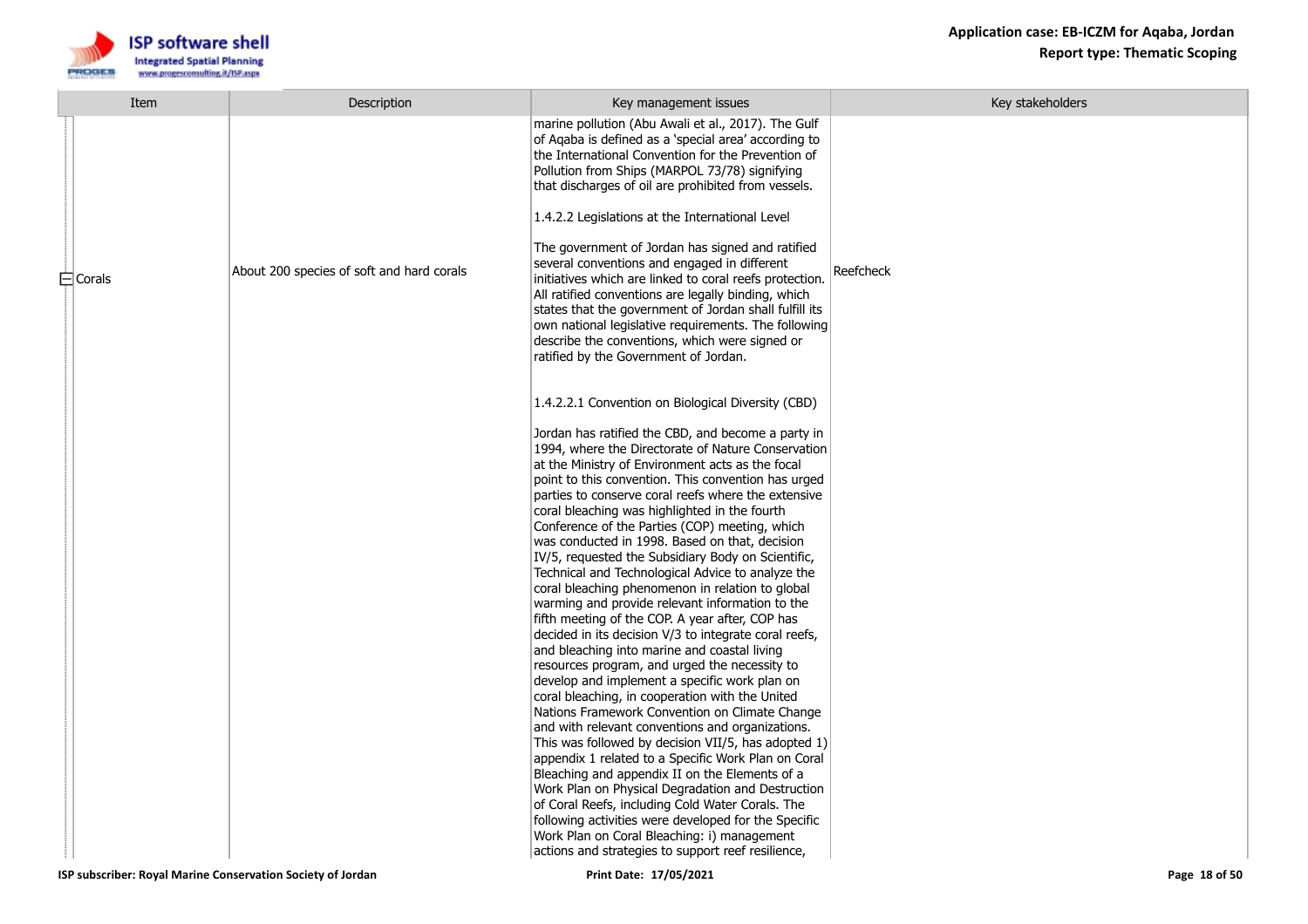

| Item | Description | Key management issues                                                                                                                                                                                                                                                                                                                                                                                                                                                                                                                                                                                                                                                                                                                                                                                                                                                                                                                          | Key stakeholders |
|------|-------------|------------------------------------------------------------------------------------------------------------------------------------------------------------------------------------------------------------------------------------------------------------------------------------------------------------------------------------------------------------------------------------------------------------------------------------------------------------------------------------------------------------------------------------------------------------------------------------------------------------------------------------------------------------------------------------------------------------------------------------------------------------------------------------------------------------------------------------------------------------------------------------------------------------------------------------------------|------------------|
|      |             | rehabilitation and recovery, ii) information<br>gathering, iii) capacity-building, iv) policy<br>development\ implementation, and v) financing<br>(https://www.cbd.int/soi/).                                                                                                                                                                                                                                                                                                                                                                                                                                                                                                                                                                                                                                                                                                                                                                  |                  |
|      |             | 1.4.2.2.2 Convention on International Trade in<br>Endangered Species of Plants and Animals (CITES)                                                                                                                                                                                                                                                                                                                                                                                                                                                                                                                                                                                                                                                                                                                                                                                                                                             |                  |
|      |             | The Government of Jordan has ratified CITES<br>convention and came into force in Jordan in 1979.<br>The management authority is shared between three<br>national entities, which are: i) the Ministry of<br>Agriculture, ii) the Royal Society for the<br>Conservation of Nature and iii) Al Mawa for Wildlife<br>and Nature. The Resolution Conference 11.10 (Rev.<br>CoP15) regulates the trade in stony corals where it<br>urges parties and other bodies from range and<br>consumer States to: i) collaborate and provide<br>support, coordinated by the Secretariat, to produce<br>as a priority accessible and practical guides to<br>recognizing corals and coral rock in trade and to<br>make these widely available to Parties through<br>appropriate media, and ii) seek synergy with other<br>multilateral environmental agreements and<br>initiatives to work for the conservation and<br>sustainable use of coral reef ecosystems |                  |
|      |             | (http://www.cites.org/eng).<br>1.4.2.2.3 United Nations Framework Convention on<br>Climate Change (UNFCCC)                                                                                                                                                                                                                                                                                                                                                                                                                                                                                                                                                                                                                                                                                                                                                                                                                                     |                  |
|      |             | Jordan has ratified the UNFCCC in 2016 as a non-<br>Annex I party. The framework of this convention<br>aims to stabilize greenhouse gas concentrations in<br>the atmosphere at a level that would prevent<br>dangerous anthropogenic interference with the<br>climate system. The convention highlights the<br>importance of coral reefs as carbon storage, as well<br>as its contribution to climatic conditions. Therefore,<br>it urges parties to establish measures in order to<br>protect this ecosystem through various mitigation<br>and adaptation measures.                                                                                                                                                                                                                                                                                                                                                                           |                  |
|      |             | 1.4.2.2.4 World Heritage Convention (WHC) -<br>United Nations Educational, Scientific and Cultural                                                                                                                                                                                                                                                                                                                                                                                                                                                                                                                                                                                                                                                                                                                                                                                                                                             |                  |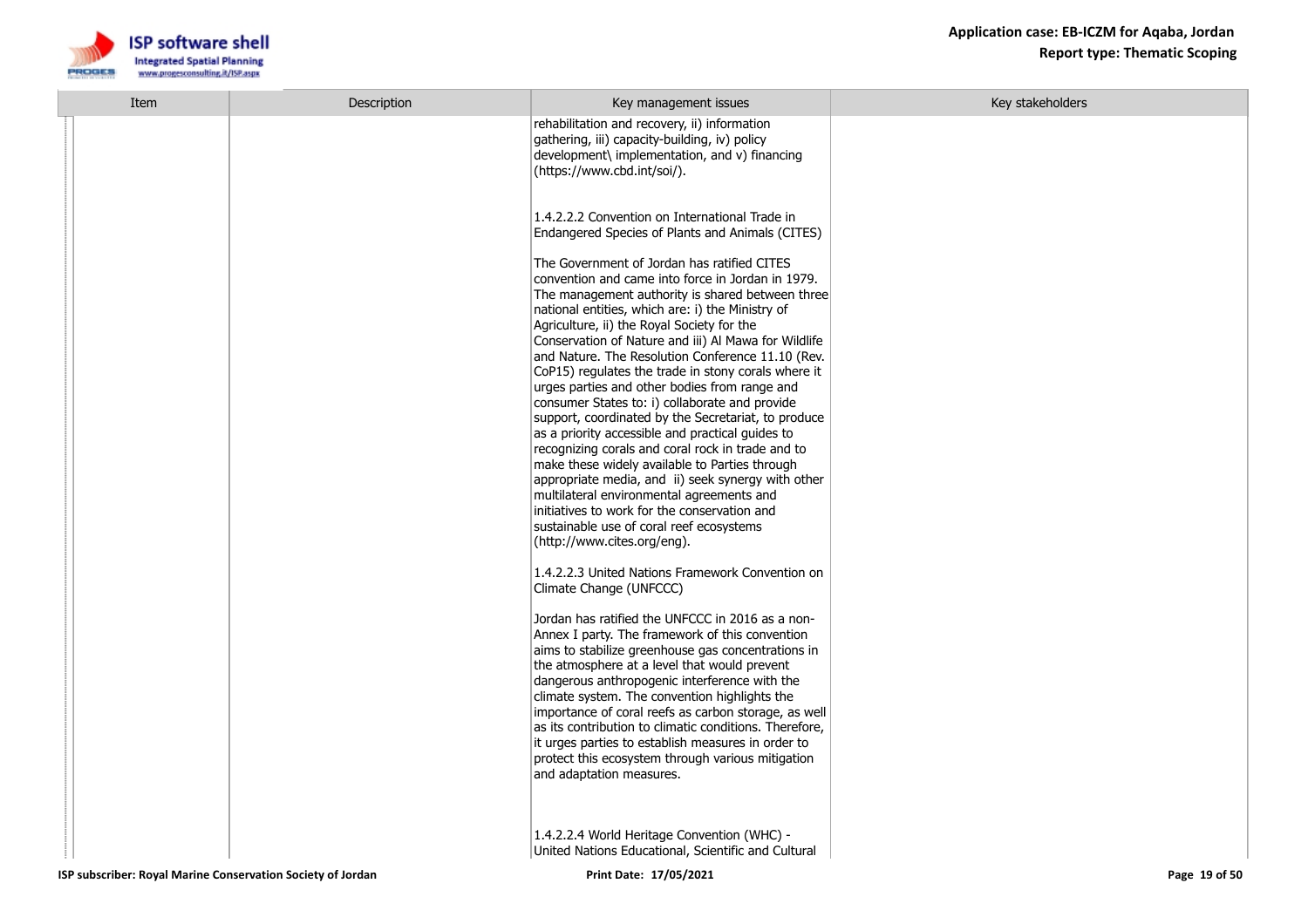

| Item                                                        | Description | Key management issues                                                                                                                                                                                                                                                                                                                                                                                                                                                                                                                                                                                                                                                                                                                                                                                              | Key stakeholders |
|-------------------------------------------------------------|-------------|--------------------------------------------------------------------------------------------------------------------------------------------------------------------------------------------------------------------------------------------------------------------------------------------------------------------------------------------------------------------------------------------------------------------------------------------------------------------------------------------------------------------------------------------------------------------------------------------------------------------------------------------------------------------------------------------------------------------------------------------------------------------------------------------------------------------|------------------|
|                                                             |             | Organization (UNESCO)                                                                                                                                                                                                                                                                                                                                                                                                                                                                                                                                                                                                                                                                                                                                                                                              |                  |
|                                                             |             | The Government of Jordan ratified the UNESCO<br>World Heritage Convention in 1975. The convention<br>aims to protect natural and cultural places of<br>Outstanding Universal Value. It recognizes the<br>importance of corals in world heritage conservation,<br>thus it has established several measures to build its<br>resilience, by reducing local human pressure. The<br>first global scientific assessment of climate change<br>impacts on World Heritage coral reefs, published by<br>UNESCO's World Heritage Centre in 2016, revealed<br>that 25 of 29 listed reefs experienced bleaching<br>stress in the last three years. The analysis predicts<br>that all 29 coral-containing World Heritage sites<br>might cease to exist as functioning coral reef<br>ecosystems by the end of this century if CO2 |                  |
|                                                             |             | emissions are not drastically reduced.                                                                                                                                                                                                                                                                                                                                                                                                                                                                                                                                                                                                                                                                                                                                                                             |                  |
|                                                             |             | WHC contains World Heritage Marine Programme<br>that aims to establish effective conservation of<br>existing and potential marine areas of Outstanding<br>Universal Value. It works with four focus areas,<br>which are: i) safeguarding, ii) network, iii) training<br>and iv) exploring (More information are available<br>online at http://whc.unesco.org/en/marine-<br>programme).                                                                                                                                                                                                                                                                                                                                                                                                                             |                  |
|                                                             |             | 1.4.2.2.5 Jeddah Convention                                                                                                                                                                                                                                                                                                                                                                                                                                                                                                                                                                                                                                                                                                                                                                                        |                  |
|                                                             |             | It was established in 1982, after a Regional<br>Intergovernmental Conference held in Jeddah city<br>at the Kingdom of Saudi Arabia. It was formally<br>titled as the "Regional Convention for the<br>Conservation of the Red Sea and Gulf of Aden<br>Environment". The Jeddah Convention expresses in<br>clear terms the commitment and the political will of<br>the governments of the region to tackle the marine<br>and coastal environments of the Red Sea and Gulf<br>of Aden through joint coordinated activities<br>(http://www.persga.org/inner.php?mainid=32).                                                                                                                                                                                                                                            |                  |
|                                                             |             | 1.4.2.2.6 International Convention for the<br>Prevention of Pollution from Ships (MARPOL)                                                                                                                                                                                                                                                                                                                                                                                                                                                                                                                                                                                                                                                                                                                          |                  |
|                                                             |             | This convention entered into force in 1983, where<br>Jordan is part. MARPOL is short for marine<br>pollution, and it is considered as one of the most                                                                                                                                                                                                                                                                                                                                                                                                                                                                                                                                                                                                                                                              |                  |
| ISP subscriber: Royal Marine Conservation Society of Jordan |             | Print Date: 17/05/2021                                                                                                                                                                                                                                                                                                                                                                                                                                                                                                                                                                                                                                                                                                                                                                                             | Page 20 of 50    |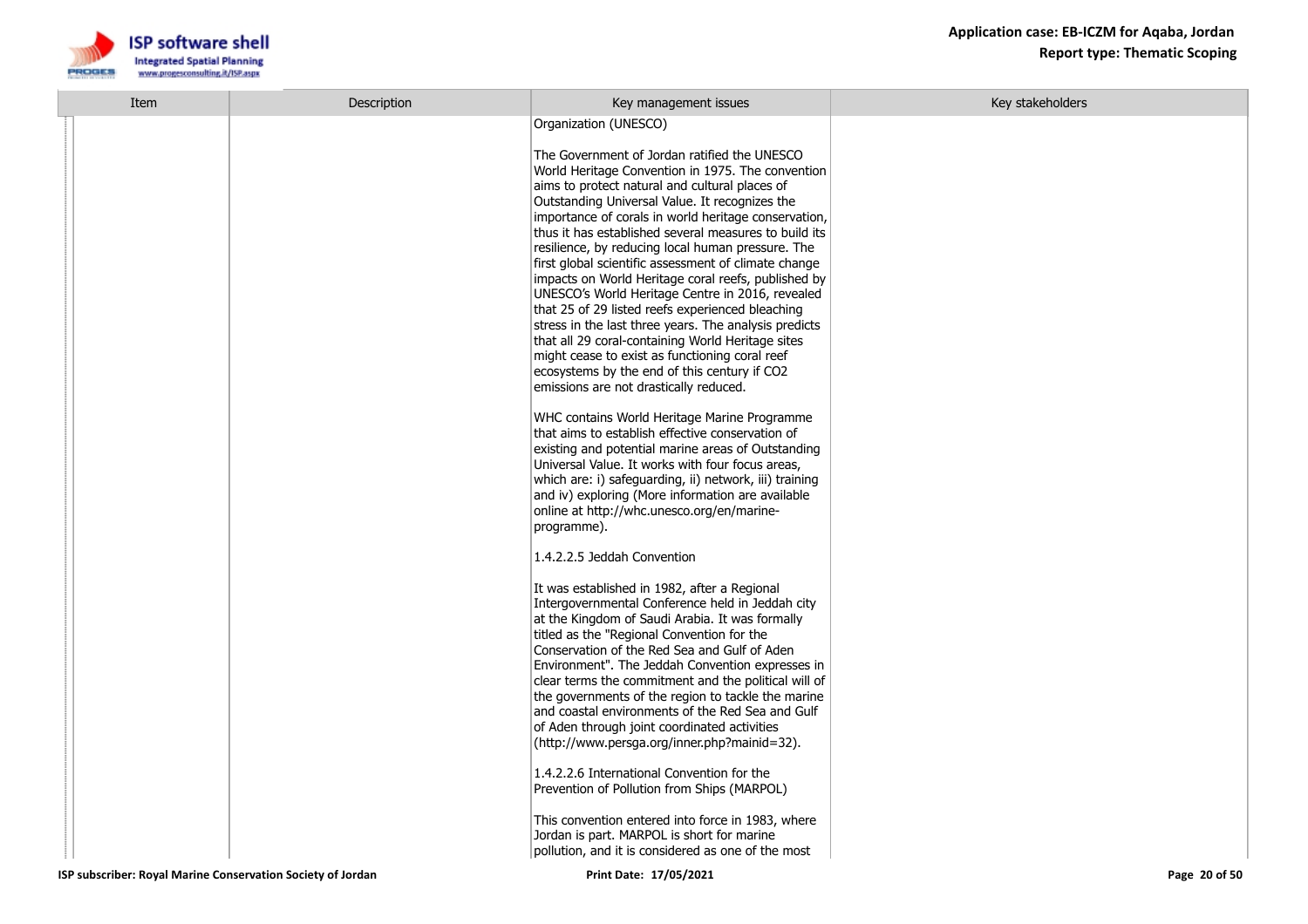

| Item | Description | Key management issues                                                                                                                                                                                                                                                                                                                                                                                                                                                                                                                                                                                                                                                                                                                                                                                                                                                                                                                                                                                                                                                                                                                                                                                                                                                                                                                                                                                                                                                                                                                                                                                      | Key stakeholders |
|------|-------------|------------------------------------------------------------------------------------------------------------------------------------------------------------------------------------------------------------------------------------------------------------------------------------------------------------------------------------------------------------------------------------------------------------------------------------------------------------------------------------------------------------------------------------------------------------------------------------------------------------------------------------------------------------------------------------------------------------------------------------------------------------------------------------------------------------------------------------------------------------------------------------------------------------------------------------------------------------------------------------------------------------------------------------------------------------------------------------------------------------------------------------------------------------------------------------------------------------------------------------------------------------------------------------------------------------------------------------------------------------------------------------------------------------------------------------------------------------------------------------------------------------------------------------------------------------------------------------------------------------|------------------|
|      |             | important international marine environmental<br>conventions. It was developed by the International<br>Maritime Organization in an effort to minimize<br>pollution of the oceans and seas, including<br>dumping, oil and air pollution. The objective of this<br>convention is to preserve the marine environment<br>in an attempt to completely eliminate pollution by<br>oil and other harmful substances and to minimize<br>accidental spillage of such substances<br>(http://www.imo.org/en/about/conventions/listofco<br>nventions/pages/international-convention-for-the-<br>prevention-of-pollution-from-ships-(marpol).aspx).<br>1.4.2.2.7 The London Convention<br>The "Convention on the Prevention of Marine<br>Pollution by Dumping of Wastes and Other Matter<br>1972," the "London Convention " for short, entered<br>into force on 24 March 2006. It is one of the first<br>global conventions to protect the marine<br>environment from human activities. The<br>Convention has been in force since 1975. Its<br>objective is to promote the effective control of all<br>sources of marine pollution and to take all<br>practicable steps to prevent pollution of the sea by<br>dumping of wastes and other matter. In 1996, the<br>"London Protocol" was agreed to further modernize<br>the Convention and, eventually, replace it. Under<br>the protocol, all dumping is prohibited, except for<br>possibly acceptable wastes on the so-called<br>"reverse list" (More information are available online<br>at:<br>http://www.imo.org/en/OurWork/Environment/LCL<br>P/Pages/default.aspx). |                  |
|      |             | 1.4.2.2.7 Basel Convention (1992)                                                                                                                                                                                                                                                                                                                                                                                                                                                                                                                                                                                                                                                                                                                                                                                                                                                                                                                                                                                                                                                                                                                                                                                                                                                                                                                                                                                                                                                                                                                                                                          |                  |
|      |             | Also called the Convention for the Control of Trans-<br>boundary Movement of Hazardous Wastes and their<br>Disposal, Jordan declared its territory as forbidden<br>to the importation or transshipment of foreign<br>hazardous wastes (http://www.basel.int/).                                                                                                                                                                                                                                                                                                                                                                                                                                                                                                                                                                                                                                                                                                                                                                                                                                                                                                                                                                                                                                                                                                                                                                                                                                                                                                                                             |                  |
|      |             | 1.4.3 National Monitoring Program                                                                                                                                                                                                                                                                                                                                                                                                                                                                                                                                                                                                                                                                                                                                                                                                                                                                                                                                                                                                                                                                                                                                                                                                                                                                                                                                                                                                                                                                                                                                                                          |                  |
|      |             | ASEZA has been implementing a national<br>monitoring program since the year 2002 to monitor<br>the quality of seawater, coral reefs, benthic                                                                                                                                                                                                                                                                                                                                                                                                                                                                                                                                                                                                                                                                                                                                                                                                                                                                                                                                                                                                                                                                                                                                                                                                                                                                                                                                                                                                                                                               |                  |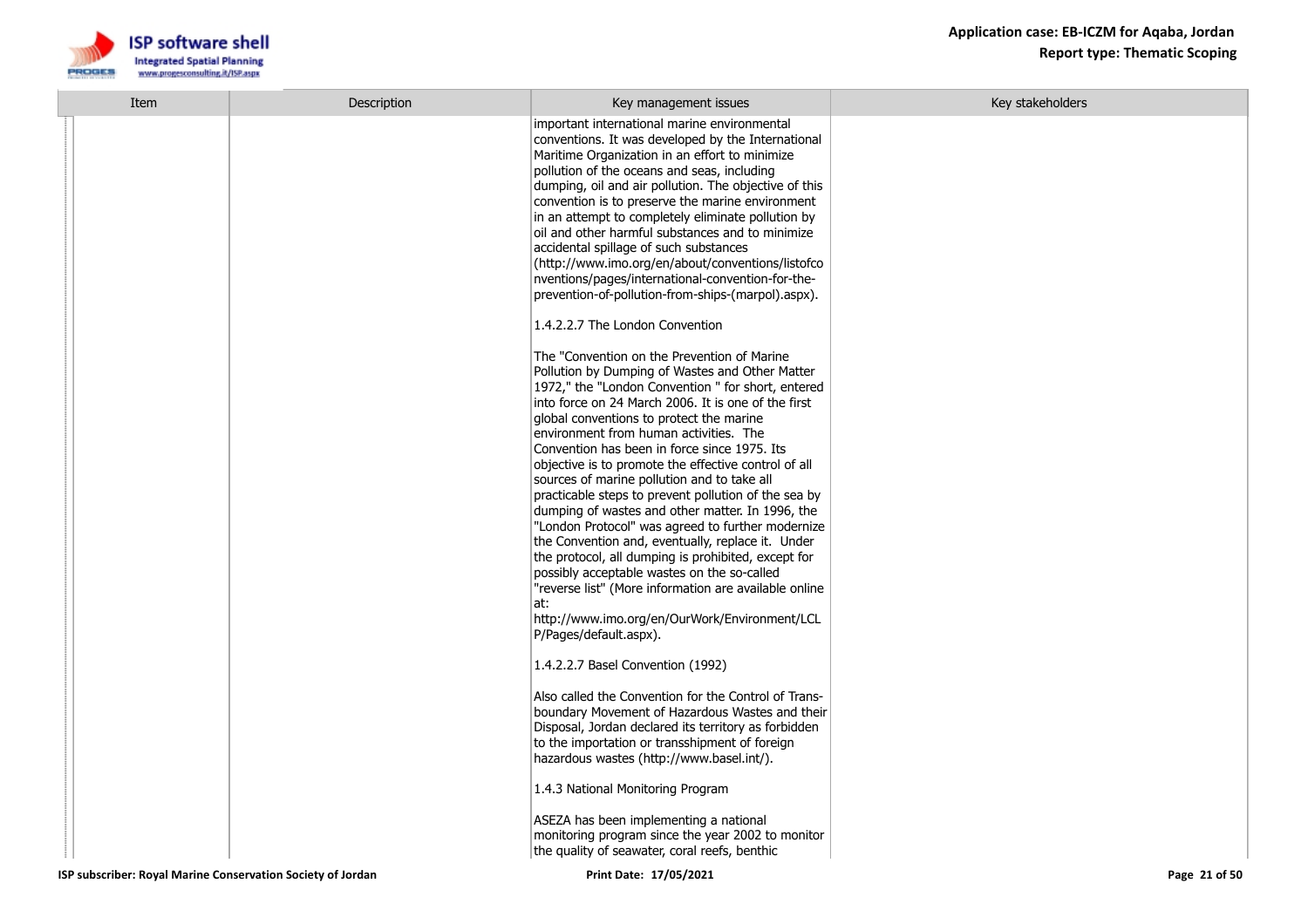

| Item        | Description | Key management issues                                                                                                                                                                                                                                                                                                                                                                                                                                                                                                                                                                   | Key stakeholders |
|-------------|-------------|-----------------------------------------------------------------------------------------------------------------------------------------------------------------------------------------------------------------------------------------------------------------------------------------------------------------------------------------------------------------------------------------------------------------------------------------------------------------------------------------------------------------------------------------------------------------------------------------|------------------|
|             |             | communities and fish. This ongoing program is<br>implemented along the Jordanian Coastline through<br>contracting with the Marine Science Station which<br>belongs to the University of Jordan and Yarmouk<br>University (Abu Awali et al., 2017).<br>1.4.4 Reef Check<br>The Royal Marine Conservation Society of Jordan<br>(JREDS) hosted a Reef Check EcoDiver Training in<br>Agaba with the aim to raise awareness and<br>knowledge about coral reefs and to build up a team<br>of qualified divers for further reef monitoring<br>activities at the Jordanian Red Sea coast, JREDS |                  |
| Soft Corals |             |                                                                                                                                                                                                                                                                                                                                                                                                                                                                                                                                                                                         | Reefcheck        |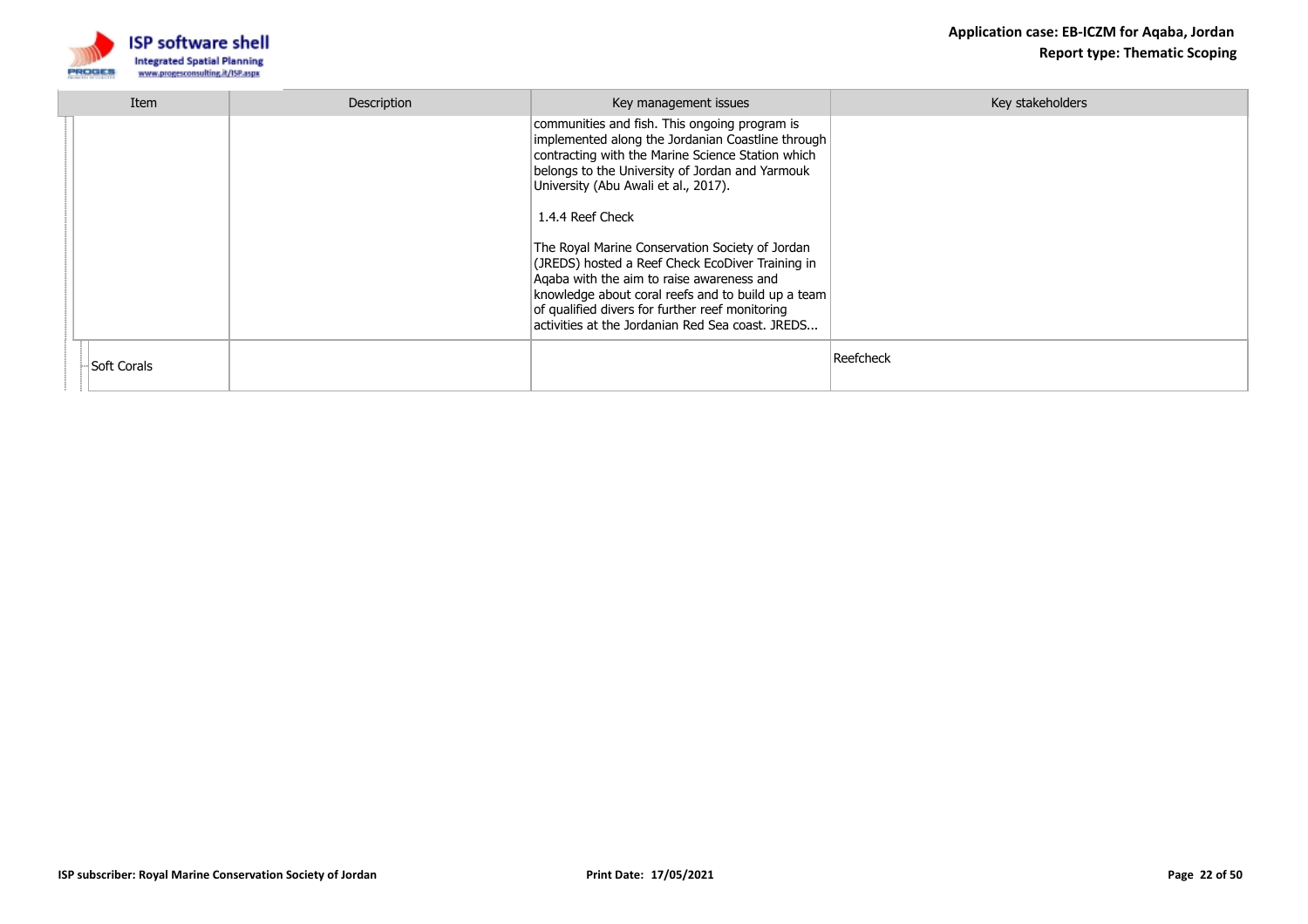



| Item                       | Description                                                                                                                                                                                                                                                                                                                                                                                                                                                                                                                                                                                                                                                                                                                                                                                                                                                                                                                                                                                                                                                                                                                                                                                                                                                                                                                                                                                                                                                                                                                                                                                                                                                                                                                                   | Key management issues | Key stakeholders |
|----------------------------|-----------------------------------------------------------------------------------------------------------------------------------------------------------------------------------------------------------------------------------------------------------------------------------------------------------------------------------------------------------------------------------------------------------------------------------------------------------------------------------------------------------------------------------------------------------------------------------------------------------------------------------------------------------------------------------------------------------------------------------------------------------------------------------------------------------------------------------------------------------------------------------------------------------------------------------------------------------------------------------------------------------------------------------------------------------------------------------------------------------------------------------------------------------------------------------------------------------------------------------------------------------------------------------------------------------------------------------------------------------------------------------------------------------------------------------------------------------------------------------------------------------------------------------------------------------------------------------------------------------------------------------------------------------------------------------------------------------------------------------------------|-----------------------|------------------|
| Hard Corals                | Attached List _ Full information_Coastal<br>Zone_JREDS<br>Based on "The hard Corals of Jordan, A Field Guide,<br>2019", a total of 157 hard coral species were<br>positively identified based on the analysis of the<br>photographic data set, the collected specimens and<br>the existing taxonomic literature: 153 scleractinian<br>corals (Anthozoa, Scleractinia), 1 organ pipe coral<br>(Anthozoa, Alcyonacea), and 3 fire corals<br>(Hydrozoa, Milleporidae). Scleractinian coral species<br>found in this study belong to 15 families and 59<br>genera. Of the scleractinian corals, 147 are<br>zooxanthellate (hosting the photosynthetic<br>dinoflagellate Symbiodinium) and six<br>azooxanthellate. 15 scleractinian corals found and<br>photographed during the field survey are currently<br>known to occur exclusively in the Red Sea and are<br>hence considered RS endemics (Al-Tawaha, et al.<br>$ 2019$ ).<br>In particular, 65% of the 23 known Red Sea<br>endemic coral species were found in Jordan. Based<br>on the collected data, 9.8% of the scleractinian<br>corals recorded between 0 and 30m in Jordan in the<br>present study are RS endemics (Al-Tawaha, et al.<br>2019). It is noteworthy that 5 of the Red Sea<br>endemics, namely Pachyseris inattesa Benzoni &<br>Terraneo 2014, Cyphastrea kausti Bouwmeester &<br>Benzoni 2015, Cyphastrea magna Benzoni &<br>Arrigoni 2017, Echinophyllia bulbosa Arrigoni,<br>Benzoni & Berumen 2016, Sclerophyllia<br>margariticola Klunzinger 1879 have been only<br>recently described or resurrected thanks to the<br>integrated systematics approach including<br>morphological and genetic data coming from a<br>reference collection performed from Saudi Arabia. |                       | Reefcheck        |
| $\Box$ Other Invertebrates |                                                                                                                                                                                                                                                                                                                                                                                                                                                                                                                                                                                                                                                                                                                                                                                                                                                                                                                                                                                                                                                                                                                                                                                                                                                                                                                                                                                                                                                                                                                                                                                                                                                                                                                                               |                       |                  |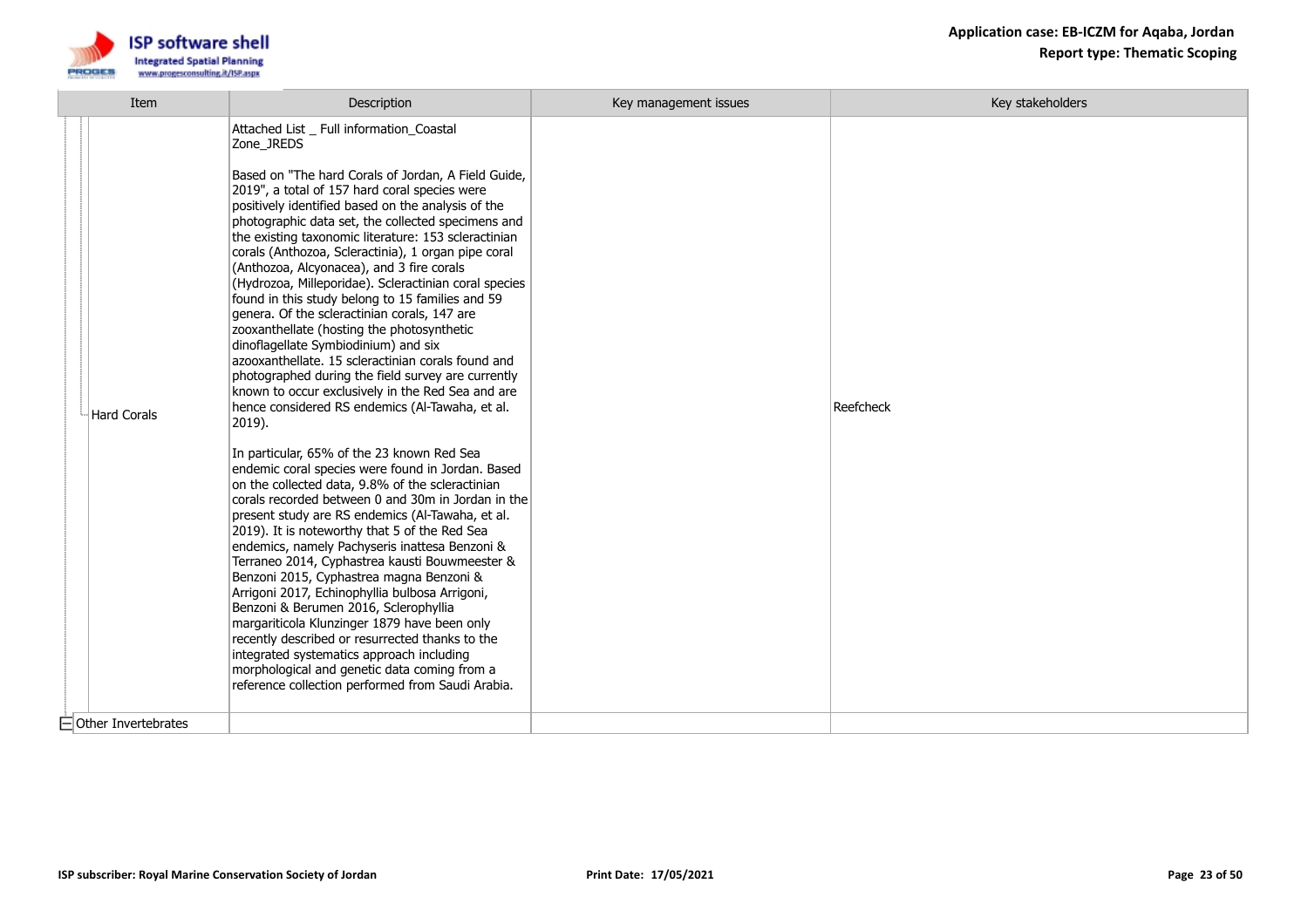

| Item          | Description                                                                                                                                                                                                                                                                                                                                                                                                                                                                                                                                                                                                                                                                                                                                                                                                                                                                                                                                                                                                                                                                                                                                                                                                                                                                                                                                                                                                                                                         | Key management issues | Key stakeholders |
|---------------|---------------------------------------------------------------------------------------------------------------------------------------------------------------------------------------------------------------------------------------------------------------------------------------------------------------------------------------------------------------------------------------------------------------------------------------------------------------------------------------------------------------------------------------------------------------------------------------------------------------------------------------------------------------------------------------------------------------------------------------------------------------------------------------------------------------------------------------------------------------------------------------------------------------------------------------------------------------------------------------------------------------------------------------------------------------------------------------------------------------------------------------------------------------------------------------------------------------------------------------------------------------------------------------------------------------------------------------------------------------------------------------------------------------------------------------------------------------------|-----------------------|------------------|
| Cnidaria      | The phylum includes three classes:<br>Hydrozoa: Hydrozoans display either the polypoid or<br>the medusoid structure, and some species pass<br>through both forms in their life cycle. Twenty-four<br>hydrozoan species belonging to 21 genera were<br>recorded from the Jordanian side of the Gulf of<br>Agaba. The most famous hydroid species is the fire<br>coral or stinging coral (Millepora exesa).<br>Scyphozoa: Most frequently referred to as Jellyfish.<br>In this class the medusa is the<br>dominant and conspicuous individual in the life<br>cycle; the polypoid form is restricted to a small<br>larval stage. Only three species belonging to three<br>genera were recorded tropical reefs, the<br>scleractinian corals. Scleractinian corals live in<br>symbiotic association with brown-colored<br>dinoflagellates known as "zooxanthellae".<br>Cnidarians, on the Jordanian side of the Gulf of<br>Agaba, received much attention since<br>the early seventies. A total of 158 species of<br>scleractinian corals belonging to 51 genera were<br>recorded from the Jordanian side of the Gulf of<br>Agaba. The number of<br>some Cnidaria species and genera reported from<br>the Jordanian coasts of the Gulf of<br>Agaba are presented in Table 5.3. However, these<br>species represent limited areas of<br>the Gulf of Aqaba, and the taxonomic validity of<br>some species must be revised.<br>from the Jordanian side of the Gulf of Aqaba |                       |                  |
| Echinodermata | Sea stars, sea urchins, sea cucumbers<br>125 species was recorded                                                                                                                                                                                                                                                                                                                                                                                                                                                                                                                                                                                                                                                                                                                                                                                                                                                                                                                                                                                                                                                                                                                                                                                                                                                                                                                                                                                                   |                       |                  |
| Insecta       |                                                                                                                                                                                                                                                                                                                                                                                                                                                                                                                                                                                                                                                                                                                                                                                                                                                                                                                                                                                                                                                                                                                                                                                                                                                                                                                                                                                                                                                                     |                       |                  |
| Arachnida     |                                                                                                                                                                                                                                                                                                                                                                                                                                                                                                                                                                                                                                                                                                                                                                                                                                                                                                                                                                                                                                                                                                                                                                                                                                                                                                                                                                                                                                                                     |                       |                  |
| Copepoda      |                                                                                                                                                                                                                                                                                                                                                                                                                                                                                                                                                                                                                                                                                                                                                                                                                                                                                                                                                                                                                                                                                                                                                                                                                                                                                                                                                                                                                                                                     |                       |                  |
|               |                                                                                                                                                                                                                                                                                                                                                                                                                                                                                                                                                                                                                                                                                                                                                                                                                                                                                                                                                                                                                                                                                                                                                                                                                                                                                                                                                                                                                                                                     |                       |                  |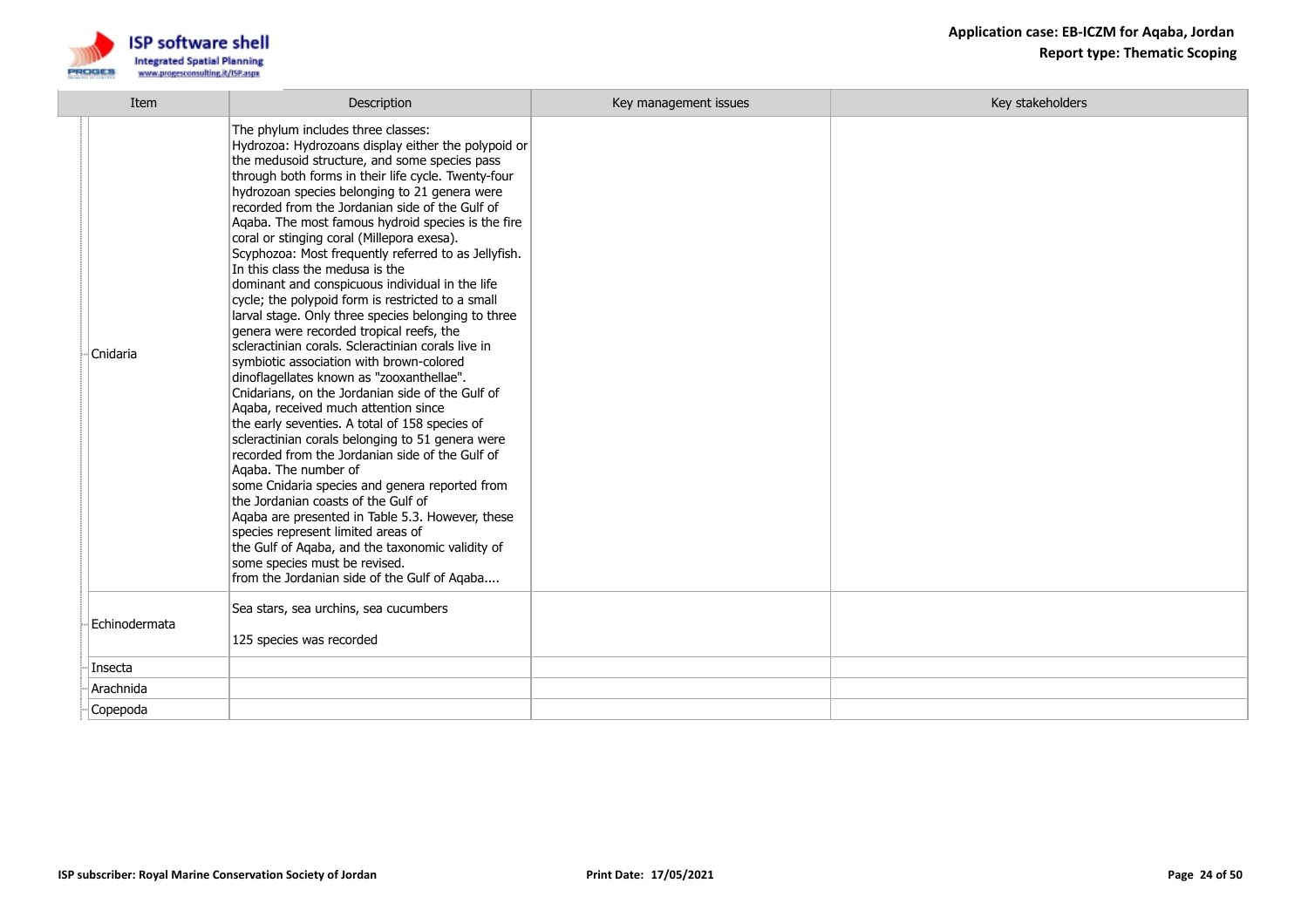

| Item                              | Description                                                                                                                                                                                                                                                                                                                                                                                                                                                                                                                                                                                                                                                                                                                                                                                                                                                                                                                                                                                                                                                                  | Key management issues                                                                                                                                                                                                                                     | Key stakeholders                                                                                                                                                                                                                                                           |
|-----------------------------------|------------------------------------------------------------------------------------------------------------------------------------------------------------------------------------------------------------------------------------------------------------------------------------------------------------------------------------------------------------------------------------------------------------------------------------------------------------------------------------------------------------------------------------------------------------------------------------------------------------------------------------------------------------------------------------------------------------------------------------------------------------------------------------------------------------------------------------------------------------------------------------------------------------------------------------------------------------------------------------------------------------------------------------------------------------------------------|-----------------------------------------------------------------------------------------------------------------------------------------------------------------------------------------------------------------------------------------------------------|----------------------------------------------------------------------------------------------------------------------------------------------------------------------------------------------------------------------------------------------------------------------------|
| Porifera                          | Sponges, which constitute the phylum Porifera, are<br>the most primitive of the multicellular animals. All<br>members of the phylum are sessile and exhibit little<br>detectable movement. Many sponges, like corals,<br>contain symbiotic algal cells and<br>are at least partly autotrophic. The number of<br>Porifera species and genera reported from the<br>Jordanian coasts of the Gulf of Agaba are presented<br>in Table 5.3.<br>Sponges depend on their ability to filter large<br>amounts of water through their bodies to survive.<br>They provide habitats for many organisms and play<br>a role in recycling calcium. Sponges are mostly<br>beneficial to man and animals. Several sponge<br>species<br>e.g. Sigmosceptrella and Prianos produce<br>compounds that show great promise as a<br>drug to combat malaria, tuberculosis and other<br>infectious diseases. Many compounds<br>extracted from sponges have also anti-viral, anti-<br>neoplastic and anti-cancer properties. There are 72<br>species of sponges known from the Jordanian coast<br>of the |                                                                                                                                                                                                                                                           |                                                                                                                                                                                                                                                                            |
| <b>CHAETOGNATHA</b>               | The Chaetognatha, known as arrow worms, are<br>common animals found in marine plankton. From<br>the Jordanian side of Gulf of Agaba, only four<br>species representing two genera were recorded.<br>These species are: Sagitta enflata, Sagitta                                                                                                                                                                                                                                                                                                                                                                                                                                                                                                                                                                                                                                                                                                                                                                                                                              |                                                                                                                                                                                                                                                           |                                                                                                                                                                                                                                                                            |
| <b>UROCHORDATA</b>                | Urochordata is a subphylum of the phylum<br>Chordata. Adult urochordates are<br>commonly known as tunicates. A total of 20 species<br>were recorded from the<br>Jordanian side of the Gulf of Aqaba. These species<br>were divided among three classes<br>as follows: Ascidiacea, 6 species; Larvacea, 8<br>species; and Thaliacea, 6 species.                                                                                                                                                                                                                                                                                                                                                                                                                                                                                                                                                                                                                                                                                                                               |                                                                                                                                                                                                                                                           |                                                                                                                                                                                                                                                                            |
| Coastal<br><i>infrastructures</i> | Identify the main groups/category coastal<br>infrastructures (e.g. ports; marinas; hotels;<br>road network; urban areas; irrigation and<br>drainage networks).                                                                                                                                                                                                                                                                                                                                                                                                                                                                                                                                                                                                                                                                                                                                                                                                                                                                                                               | <b>Identify the most important management</b><br>issues (e.g. ecological problems/threats related<br>to the given infrastructure) and try to associate<br>them with the related "biophysical component"<br>by listing each of them in the same line as    | Identify the most important stakeholders (e.g. institutional<br>management, data provider, user of the infrastructure) and try to<br>associate them with the related "biophysical component" by listing<br>each of them in the same line as that of the related component. |
|                                   |                                                                                                                                                                                                                                                                                                                                                                                                                                                                                                                                                                                                                                                                                                                                                                                                                                                                                                                                                                                                                                                                              | Since commercial shipping are vital to Jordan's<br>economy, addressing that Agaba is the only marine<br>outlet for the country. Heavy investments in ports<br>creation were performed by the government of<br>Inrdan where Dorte Connection was developed |                                                                                                                                                                                                                                                                            |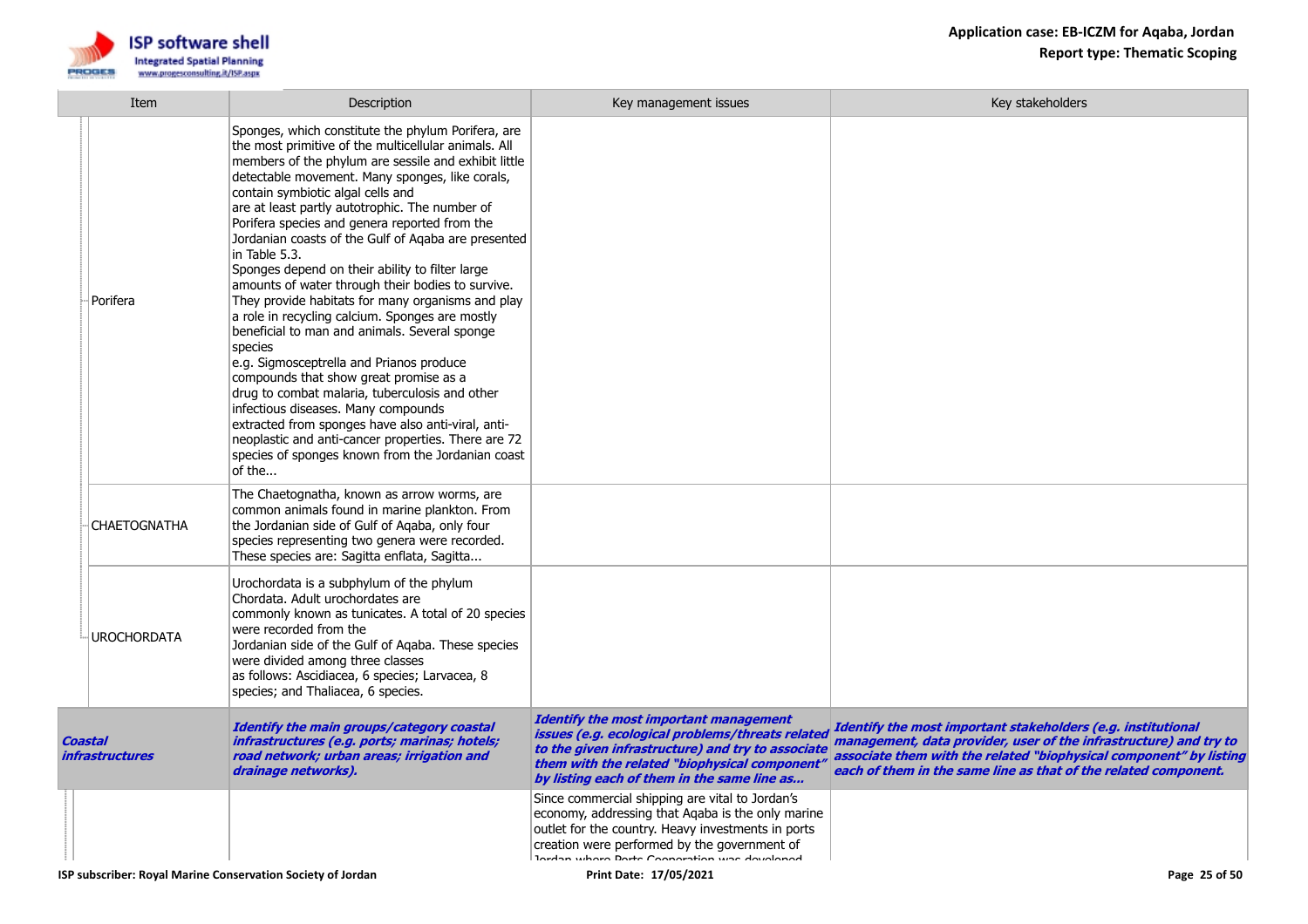

| Item            | Description | Key management issues                                                                                     | Key stakeholders                             |
|-----------------|-------------|-----------------------------------------------------------------------------------------------------------|----------------------------------------------|
|                 |             | Joruan where Ports Cooperation was developed,<br>and consists of: i) main port, ii) Agaba Container       |                                              |
|                 |             | Terminal (ACT) and the iii) industrial port. In 2012,                                                     |                                              |
|                 |             | the Agaba Development Corporation (ADC); the                                                              |                                              |
|                 |             | main development corporation for the Agaba                                                                |                                              |
|                 |             | Special Economic Zone Authority (ASEZA) initiated                                                         |                                              |
|                 |             | the relocation of the main port from its location                                                         |                                              |
|                 |             | northern of the Gulf of Agaba to the Southern parts                                                       |                                              |
|                 |             | based on the master plan which was developed by                                                           |                                              |
|                 |             | Royal Haskoning (RH) in 2006. A study by                                                                  |                                              |
|                 |             | Spurgeon, 2008 was conducted to assess the coral                                                          |                                              |
|                 |             | compensation due to the port relocation. The                                                              |                                              |
|                 |             | estimated areas of hard corals affected by direct                                                         |                                              |
|                 |             | impact based on this study is 32,509 m2 based on                                                          |                                              |
|                 |             | the effects which will occur on Derreh Bay South                                                          |                                              |
|                 |             | (1,238 m2), Derreh Bay North (17,900 m2),                                                                 |                                              |
|                 |             | Industrial Jetty (1,494 m2), Industrial Liquid Berth                                                      |                                              |
|                 |             | (481 m2), Phosphate Berth (3,152 m2), Grain berth                                                         |                                              |
|                 |             | (722 m2), and Grain berth and other miscellaneous                                                         |                                              |
|                 |             | liquids berth (7522 m2). Despite this information,                                                        |                                              |
|                 |             | but a major recommendation was made on the                                                                |                                              |
|                 |             | importance of establishing a comprehensive<br>monitoring to establish the actual extent of such           |                                              |
|                 |             | damages over time.                                                                                        |                                              |
|                 |             | Ports establishments contributes to the loss of hard                                                      |                                              |
|                 |             | corals through various means including the break of                                                       |                                              |
|                 |             | limestone and coral materials into extremely fine                                                         |                                              |
|                 |             | particles after dredging activities or the created                                                        |                                              |
|                 |             | sedimentation after landfilling activities over the                                                       |                                              |
|                 |             | construction phase. The sedimentation created                                                             |                                              |
|                 |             | including the milky white "clouds" of suspended                                                           |                                              |
|                 |             | sediments created by corals damage could stay in                                                          |                                              |
|                 |             | suspension for a long time and spread over a large                                                        |                                              |
|                 |             | area and result in significantly reduced light                                                            |                                              |
|                 |             | penetration, which will affect corals over a wide                                                         |                                              |
|                 |             | area, and might led to their death. Moreover, the                                                         |                                              |
|                 |             | industrial area affects corals and marine                                                                 |                                              |
|                 |             | environment and coastal zone even during the                                                              |                                              |
|                 |             | operational phase where pollution caused from                                                             | ASEZA                                        |
|                 |             | cargo and ship spills, ship grounding and anchor                                                          | Marine Science Station                       |
|                 |             | damages on corals, reduction in light impacts to                                                          | <b>JREDS</b>                                 |
|                 |             | corals resulting from ships regularly moored above<br>them, and pollutant discharges from the outfall are | Ben Hayyan- Agaba International Laboratories |
|                 |             | primary cause of corals death or through ship spills                                                      | Investors                                    |
|                 |             | and chemicals material spill e.g. ammonia, sulphate                                                       | <b>Marine Experts</b>                        |
|                 |             | and cooling water, which cause decreeing or                                                               | <b>Decision Makers</b>                       |
|                 |             | increasing the water pH or water temp.                                                                    | The Main Port                                |
|                 |             |                                                                                                           | <b>General Security Services</b>             |
| $\Box$ Sea Port |             | Nil flanting an the water's surface can be denosited                                                      | Royal Rangers Department                     |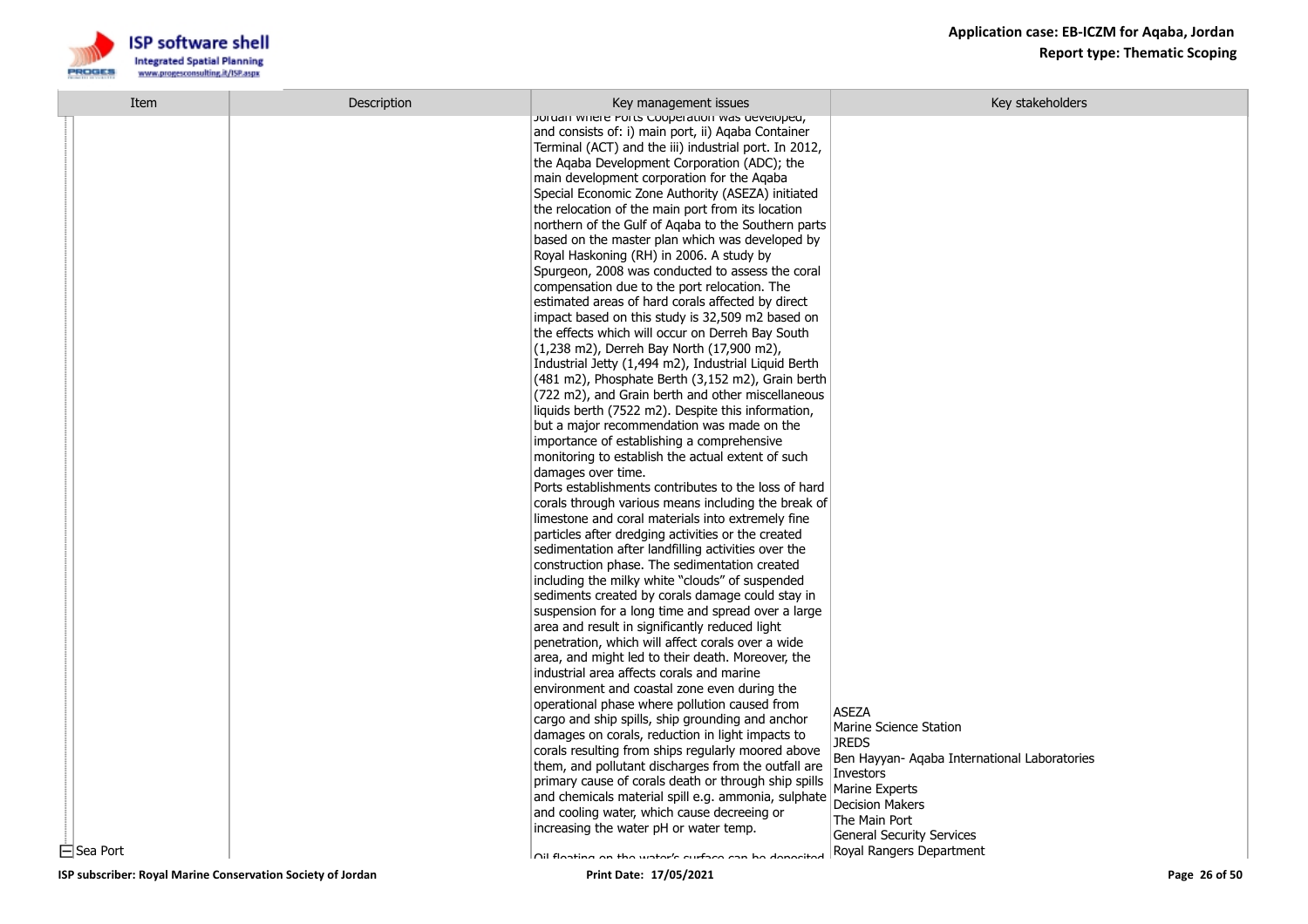

| Item | Description | Key management issues                                                                                                                                                                                                                                                                                                                                                                                                                                                                                                                           | Key stakeholders                                                                                                                                                                                                                               |
|------|-------------|-------------------------------------------------------------------------------------------------------------------------------------------------------------------------------------------------------------------------------------------------------------------------------------------------------------------------------------------------------------------------------------------------------------------------------------------------------------------------------------------------------------------------------------------------|------------------------------------------------------------------------------------------------------------------------------------------------------------------------------------------------------------------------------------------------|
|      |             | Oir noadrig on the water's surrace can be deposited<br>directly on corals in an intertidal zone when the<br>water level drops at low tide. Rough seas can mix<br>lighter oil products into the water column, where<br>they can drift down to coral reefs. As heavy oil<br>weathers or is mixed with sand or sediment, it can<br>become dense enough to sink below the ocean<br>surface and smother corals below. Despite the strict<br>regulation at Aqaba, and the Zero Discharge policy,<br>but few incidents of oil spill has been recorded. | <b>Academic Institutions</b><br>Royal Navy Force<br>Jordan Marine Authority<br><b>ADC</b><br>ACT managed by APMT<br><b>Customers Services</b><br>Min. of Tourism<br>Aqaba Company for Port Operation and Management<br>Ministry of Environment |
|      |             | Based on the survey results, ASEZA has initiated<br>coral transplantation efforts in 2012 where corals<br>from the southern region of the coast and the Al<br>Derreh area were placed at damaged reefs and a<br>created cave site from cement and metal structures<br>at Agaba Marine Park                                                                                                                                                                                                                                                      |                                                                                                                                                                                                                                                |
|      |             | ASEZA has been implementing a national<br>monitoring program since the year 2002 to monitor<br>the quality of seawater, coral reefs, benthic<br>communities and fish. This ongoing program is<br>implemented along the Jordanian Coastline through<br>contracting with the Marine Science Station which<br>belongs to the University of Jordan and Yarmouk<br>University (Abu Awali et al., 2017).                                                                                                                                              |                                                                                                                                                                                                                                                |
|      |             | Also, the Marine Science Station conduct monitoring<br>programs for water quality, sediment and<br>biodiversity, with:<br><b>AYLA Monitoring Program</b><br>Phosphate Port Monitoring Program<br>Royal Yacht Club Monitoring Program<br>Talabay Monitoring Program<br>Thermal Power Station Monitoring Program<br><b>ACT Monitoring Program</b>                                                                                                                                                                                                 |                                                                                                                                                                                                                                                |
|      |             | Each year ACT focuses on new opportunities to<br>improve upon their environmental impact and<br>sustainable socio-economic development, while<br>continuing to operate the terminal with greater<br>capacity and efficiency. In fact, in 2019 ACT was<br>nominated as a finalist for Lloyd's List "Port"<br>Management and Infrastructure" award and was<br>awarded the 2019 Workplace Health and Safety<br>Award from the Social Security Corporation.                                                                                         |                                                                                                                                                                                                                                                |
|      |             | In 2019, ACT managed to reduce its energy<br>intoneity hy 1204 improve its water intoneity hy                                                                                                                                                                                                                                                                                                                                                                                                                                                   |                                                                                                                                                                                                                                                |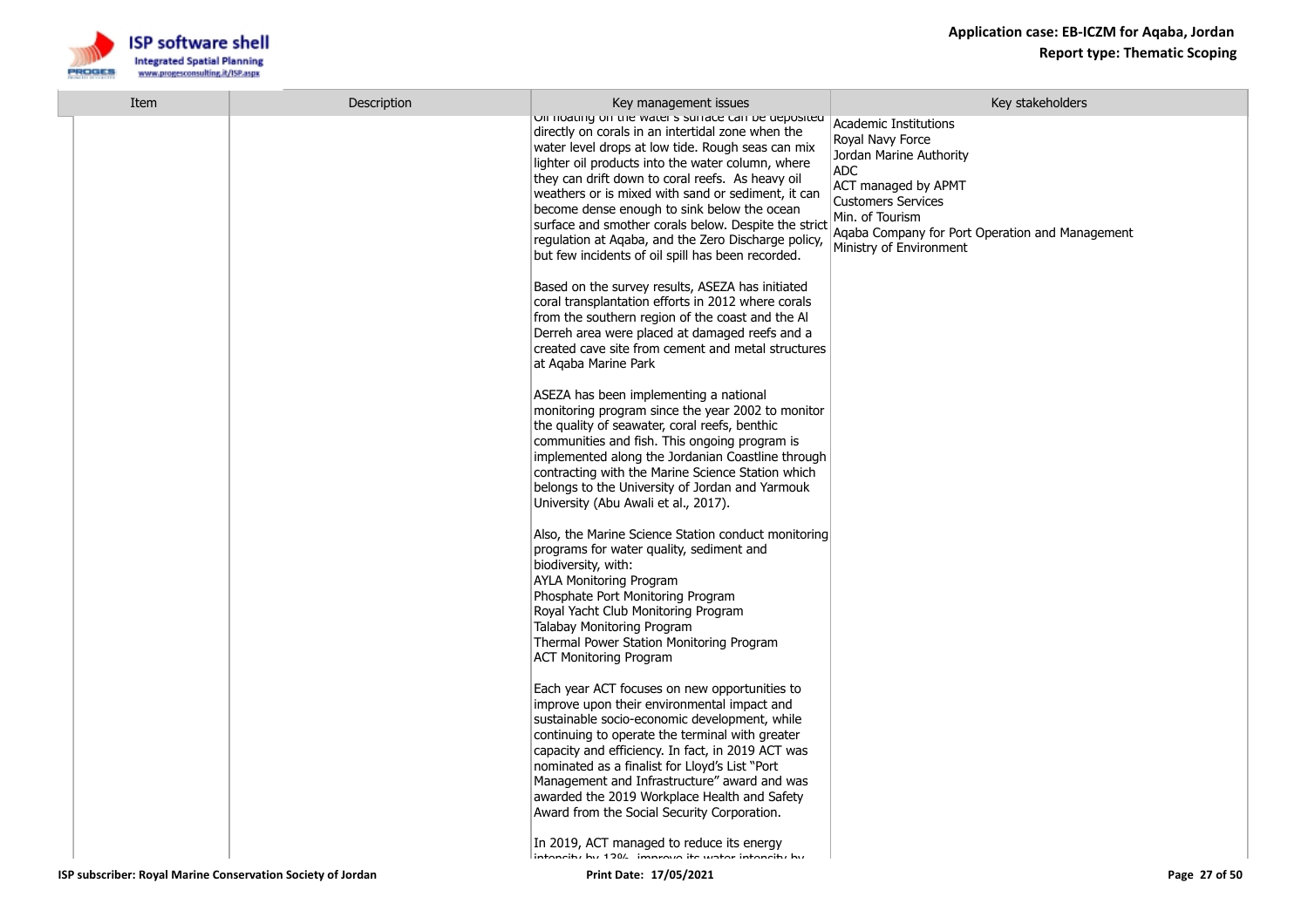

| Item         | <b>Description</b>                                                                                                                                                                                                                                                                                                                                                                                                                                                                                                                                                                                                                                                                                                                                                                                                                                                                                                                                         | Key management issues                                                                                                                                                                                           | Key stakeholders                                                                                                                                                                                                                                                                                                                                                                                                                                                                                          |
|--------------|------------------------------------------------------------------------------------------------------------------------------------------------------------------------------------------------------------------------------------------------------------------------------------------------------------------------------------------------------------------------------------------------------------------------------------------------------------------------------------------------------------------------------------------------------------------------------------------------------------------------------------------------------------------------------------------------------------------------------------------------------------------------------------------------------------------------------------------------------------------------------------------------------------------------------------------------------------|-----------------------------------------------------------------------------------------------------------------------------------------------------------------------------------------------------------------|-----------------------------------------------------------------------------------------------------------------------------------------------------------------------------------------------------------------------------------------------------------------------------------------------------------------------------------------------------------------------------------------------------------------------------------------------------------------------------------------------------------|
|              |                                                                                                                                                                                                                                                                                                                                                                                                                                                                                                                                                                                                                                                                                                                                                                                                                                                                                                                                                            | or understy by 13%, improve its water intensity by<br>9%, increase waste recycling by 5%, and decrease<br>its total Greenhouse Gas (GHG) emissions intensity<br>by 13.5%. These initiatives, in addition to the |                                                                                                                                                                                                                                                                                                                                                                                                                                                                                                           |
| Ayla Marinas | Ayla's Marina provides 231 wet berths for vessels up<br>to 40m long. Catering to both annual berthing<br>members as well as monthly, weekly and daily<br>visitors, Ayla's Marina is kitted out with best-in-<br>class, international features, fittings, maintenance<br>and services.<br>Port Facilities & Services:<br>Open throughout the year, our state-of-the-art<br>Marina has all the facilities you could wish for:<br>Comprehensive daily boat checks<br>24/7 access to Marina Management<br>Black & grey water-out dock<br>Boat salt off<br>Full CCTV monitoring, 24/7 control and security<br>room<br>Water, electricity and wifi access connection at<br>every berth<br>Maintenance:<br>In addition, maintenance services provided include:<br><b>Emergency Towing</b><br>Double-loaded, side and mooring berths<br>118 dry stack berths, boats up to 12m<br>Boat workshop<br>Fuel dock<br>Black and grey water pump-out<br>Garbage collection | See Main Component Sea Ports for the Key<br>Management issues                                                                                                                                                   | <b>ASEZA</b><br>Marine Science Station<br><b>JREDS</b><br>Ben Hayyan- Aqaba International Laboratories<br>Investors<br><b>Marine Experts</b><br><b>Decision Makers</b><br>The Main Port<br><b>General Security Services</b><br>Royal Rangers Department<br><b>Academic Institutions</b><br>Royal Navy Force<br>Jordan Marine Authority<br><b>ADC</b><br>ACT managed by APMT<br><b>Customers Services</b><br>Min. of Tourism<br>Aqaba Company for Port Operation and Management<br>Ministry of Environment |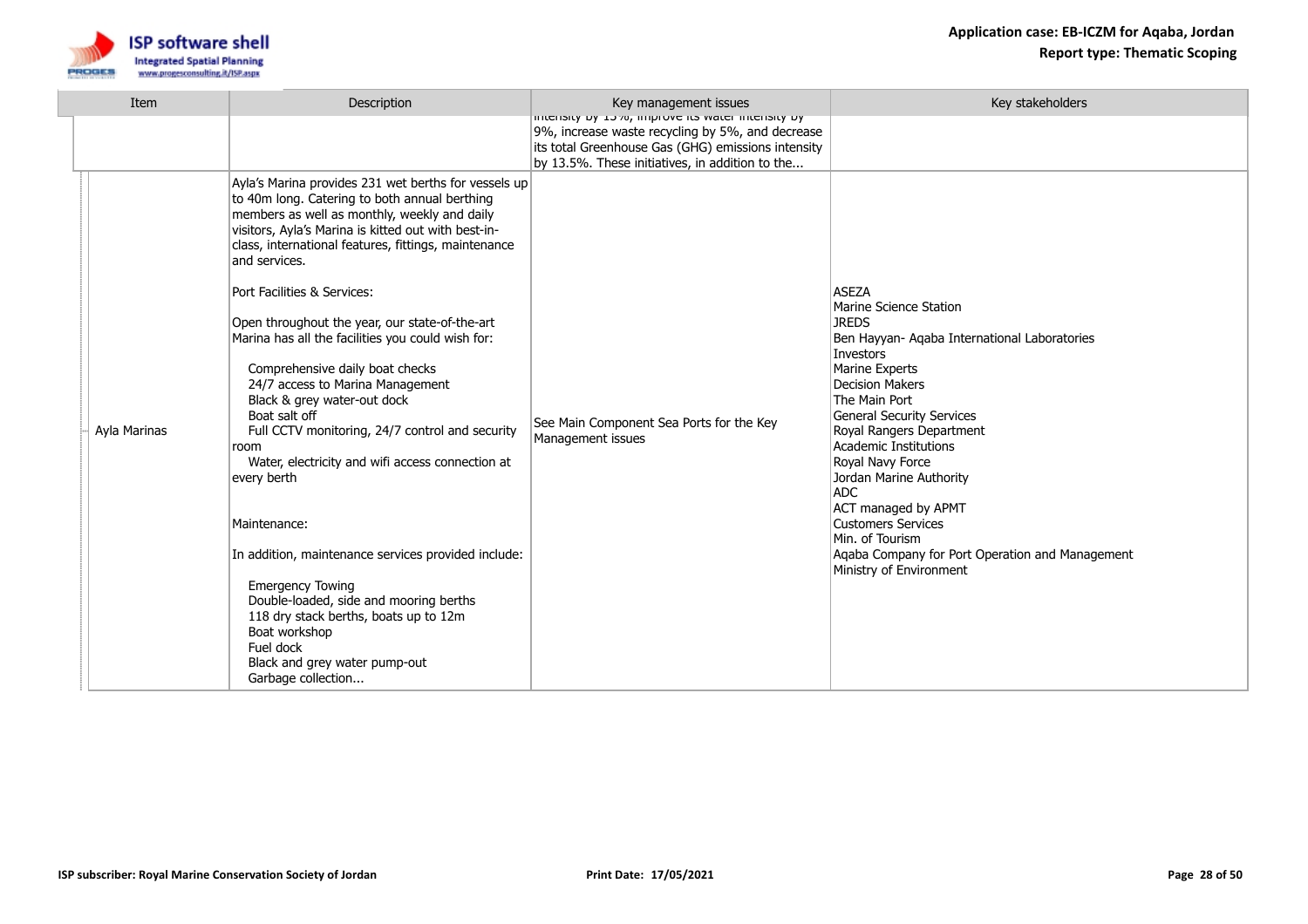



| Item              | Description                                                                                                                                                                                                                                                                                                                                                                                                                                                                                                                                                                                                                                                                                                                                                                                                                                                                                                                                                                                                                                                                                                                                                                                                                                                                             | Key management issues                                         | Key stakeholders                                                                                                                                                                                                                                                                                                                                                                                                                                                                             |
|-------------------|-----------------------------------------------------------------------------------------------------------------------------------------------------------------------------------------------------------------------------------------------------------------------------------------------------------------------------------------------------------------------------------------------------------------------------------------------------------------------------------------------------------------------------------------------------------------------------------------------------------------------------------------------------------------------------------------------------------------------------------------------------------------------------------------------------------------------------------------------------------------------------------------------------------------------------------------------------------------------------------------------------------------------------------------------------------------------------------------------------------------------------------------------------------------------------------------------------------------------------------------------------------------------------------------|---------------------------------------------------------------|----------------------------------------------------------------------------------------------------------------------------------------------------------------------------------------------------------------------------------------------------------------------------------------------------------------------------------------------------------------------------------------------------------------------------------------------------------------------------------------------|
| Royal Yacht Club  | Participation of the club members in the jet ski boat<br>skill racing activities, at times, exceeds fifteen (15)<br>percent of club boating activities,<br>The Royal Yacht Club of Jordan is a private<br>membership driven club that supports and<br>organizes water activities for all boats and ages.<br>This club is located in the upper breakwater of<br>Aqaba, Jordan. Each month many excellent events<br>and races that target all ages and all yachting<br>activities. Social dinners and luncheons build<br>friendships and make the sailing more fun. Sharing<br>and participation in boating and racing makes each<br>member a piece of the notable history that is Royal<br>Yacht Club of Jordan.                                                                                                                                                                                                                                                                                                                                                                                                                                                                                                                                                                         | See Main Component Sea Ports for the Key<br>Management issues | ASEZA<br>Marine Science Station<br><b>JREDS</b><br>Ben Hayyan- Aqaba International Laboratories<br><b>Investors</b><br>Marine Experts<br><b>Decision Makers</b><br>The Main Port<br><b>General Security Services</b><br>Royal Rangers Department<br>Academic Institutions<br>Royal Navy Force<br>Jordan Marine Authority<br>ADC<br>ACT managed by APMT<br><b>Customers Services</b><br>Min. of Tourism<br>Agaba Company for Port Operation and Management                                    |
| New Public Marina | ASEZA through the Aqaba Development<br>Corporation, the developed arm, is building a dock,<br>a dock for boats, and a fish market.<br>The aim of the project is to provide a general<br>aesthetic painting of the place that responds to the<br>requirements of tourism and investment in it, and<br>that the project extends along the waterfront of the<br>entire Al-Hafayer area in the center of Aqaba, which<br>is one of the most beautiful areas.<br>The fishermen's port project will restore life to<br>fishing boats that will rehabilitate and design their<br>own port and create various new investment<br>opportunities and contribute to the development of<br>the local community by creating new job<br>opportunities through the new fish market and the<br>fishermen's marina.<br>The basin will be near the waterfall, the central<br>beach, with an area of 1270 square meters, and a<br>building for the Fishermen's Association, and a boat<br>maintenance workshop of 950 square meters.<br>The project includes the construction of a multi-<br>story car park and a 600-meter-long water channel<br>with a distinctive heritage architectural design<br>surrounded by green spaces and fed by seawater,<br>as the channel will be adjacent to the main street | See Main Component Sea Ports for the Key<br>Management issues | <b>ASEZA</b><br>Marine Science Station<br><b>JREDS</b><br>Ben Hayyan- Aqaba International Laboratories<br>Investors<br>Marine Experts<br><b>Decision Makers</b><br>The Main Port<br><b>General Security Services</b><br>Royal Rangers Department<br><b>Academic Institutions</b><br>Royal Navy Force<br>Jordan Marine Authority<br>ADC.<br>ACT managed by APMT<br><b>Customers Services</b><br>Min. of Tourism<br>Aqaba Company for Port Operation and Management<br>Ministry of Environment |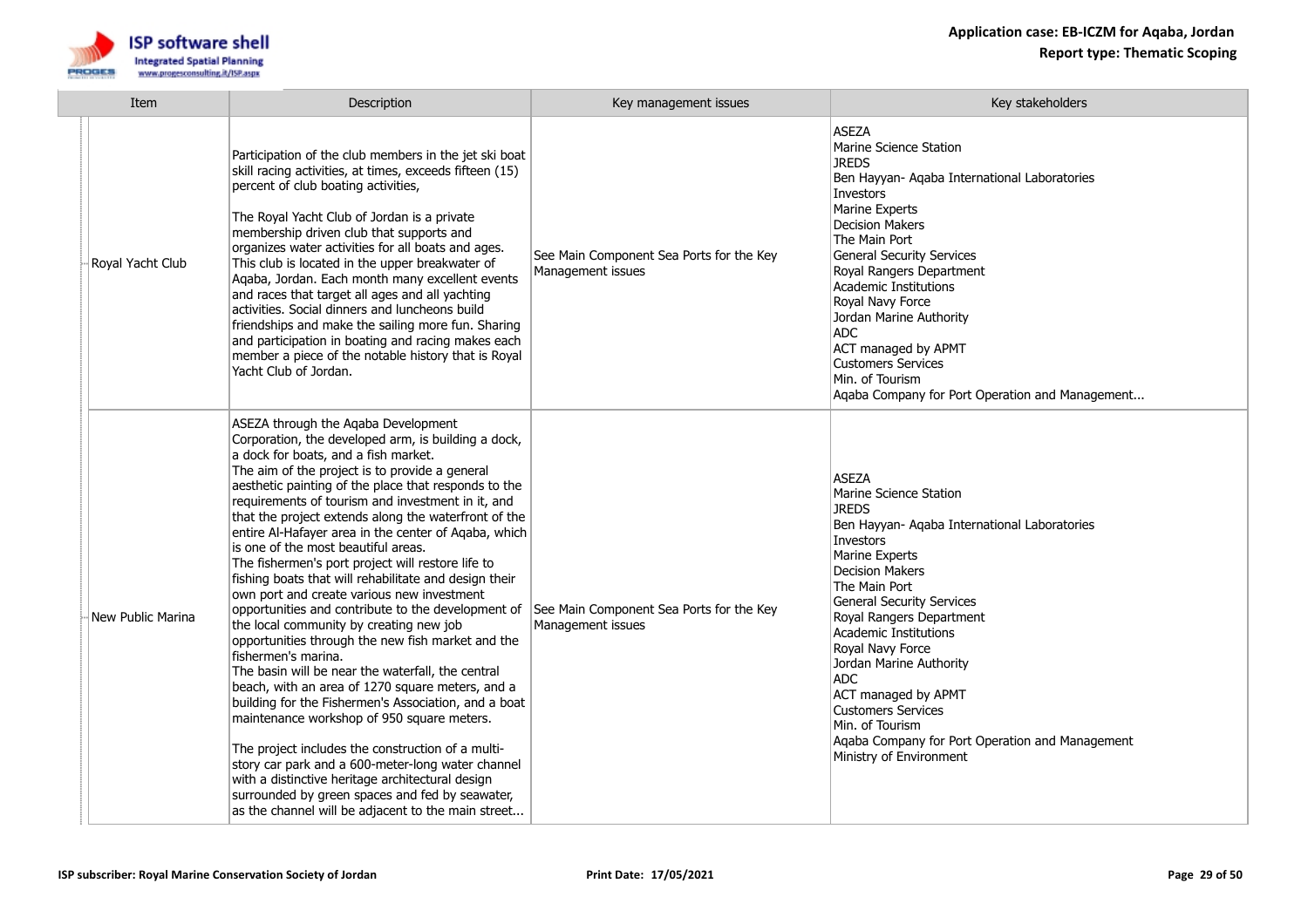

| Item            | Description                                                                                                                                                                                                                                                                                                                                                                                                                                                                                                                                                                                                                                                                                                                                                                                                                                                     | Key management issues                                         | Key stakeholders                                                                                                                                                                                                                                                                                                                                                                                                                                                                                   |
|-----------------|-----------------------------------------------------------------------------------------------------------------------------------------------------------------------------------------------------------------------------------------------------------------------------------------------------------------------------------------------------------------------------------------------------------------------------------------------------------------------------------------------------------------------------------------------------------------------------------------------------------------------------------------------------------------------------------------------------------------------------------------------------------------------------------------------------------------------------------------------------------------|---------------------------------------------------------------|----------------------------------------------------------------------------------------------------------------------------------------------------------------------------------------------------------------------------------------------------------------------------------------------------------------------------------------------------------------------------------------------------------------------------------------------------------------------------------------------------|
| Old Ports       | Was located close to the town of Aqaba.<br>It comprises (12) berths with a total length (2120)<br>meter. These berths are used for handling general<br>cargo, grain, phosphate export. These berths serve<br>vessels of up to (70,000) tons displacement with a<br>draft of up to 14.4 meters.                                                                                                                                                                                                                                                                                                                                                                                                                                                                                                                                                                  | See Main Component Sea Ports for the Key<br>Management issues | <b>ASEZA</b><br>Marine Science Station<br><b>JREDS</b><br>Ben Hayyan- Aqaba International Laboratories<br>Investors<br>Marine Experts<br><b>Decision Makers</b><br>The Main Port<br><b>General Security Services</b><br>Royal Rangers Department<br>Academic Institutions<br>Royal Navy Force<br>Jordan Marine Authority<br>ADC.<br><b>ACT managed by APMT</b><br><b>Customers Services</b><br>Min. of Tourism<br>Agaba Company for Port Operation and Management                                  |
| The Middle Port | It comprises (4) berths with a total length (1000)<br>meter. These berths are used for handling<br>Containers, Rice, livestock, Cement, Vega. oil, and<br>Passengers.<br>Mo'ta Berth: A floating berth of (150) meters long,<br>(35) meters wide, (23) meters draft, receives<br>vessels up to (53,000) tons displacement, serves<br>the rice processing plant. And used for handling<br>livestock.<br>Moshterak Berth: Is a dolphin berth, (120) meters<br>in length, (11) meters draft, receives vessels up to<br>(100,000) tons displacement and equipped with a<br>conveyor belt of (250) tons / hour a day for loading<br>& unloading cement.<br>Ro - Ro Berth: Ro - Ro berth: (40) meters long, (10)<br>meters draft, and able the handle bow and stern-<br>loading vessels of (35,000) displacement.<br>Yarmouk Berth (Passenger Terminal): Identical to | See Main Component Sea Ports for the Key<br>Management issues | <b>ASEZA</b><br>Marine Science Station<br><b>JREDS</b><br>Ben Hayyan- Aqaba International Laboratories<br>Investors<br>Marine Experts<br><b>Decision Makers</b><br>The Main Port<br><b>General Security Services</b><br>Royal Rangers Department<br>Academic Institutions<br>Royal Navy Force<br>Jordan Marine Authority<br><b>ADC</b><br><b>ACT managed by APMT</b><br><b>Customers Services</b><br>Min. of Tourism<br>Aqaba Company for Port Operation and Management<br>Ministry of Environment |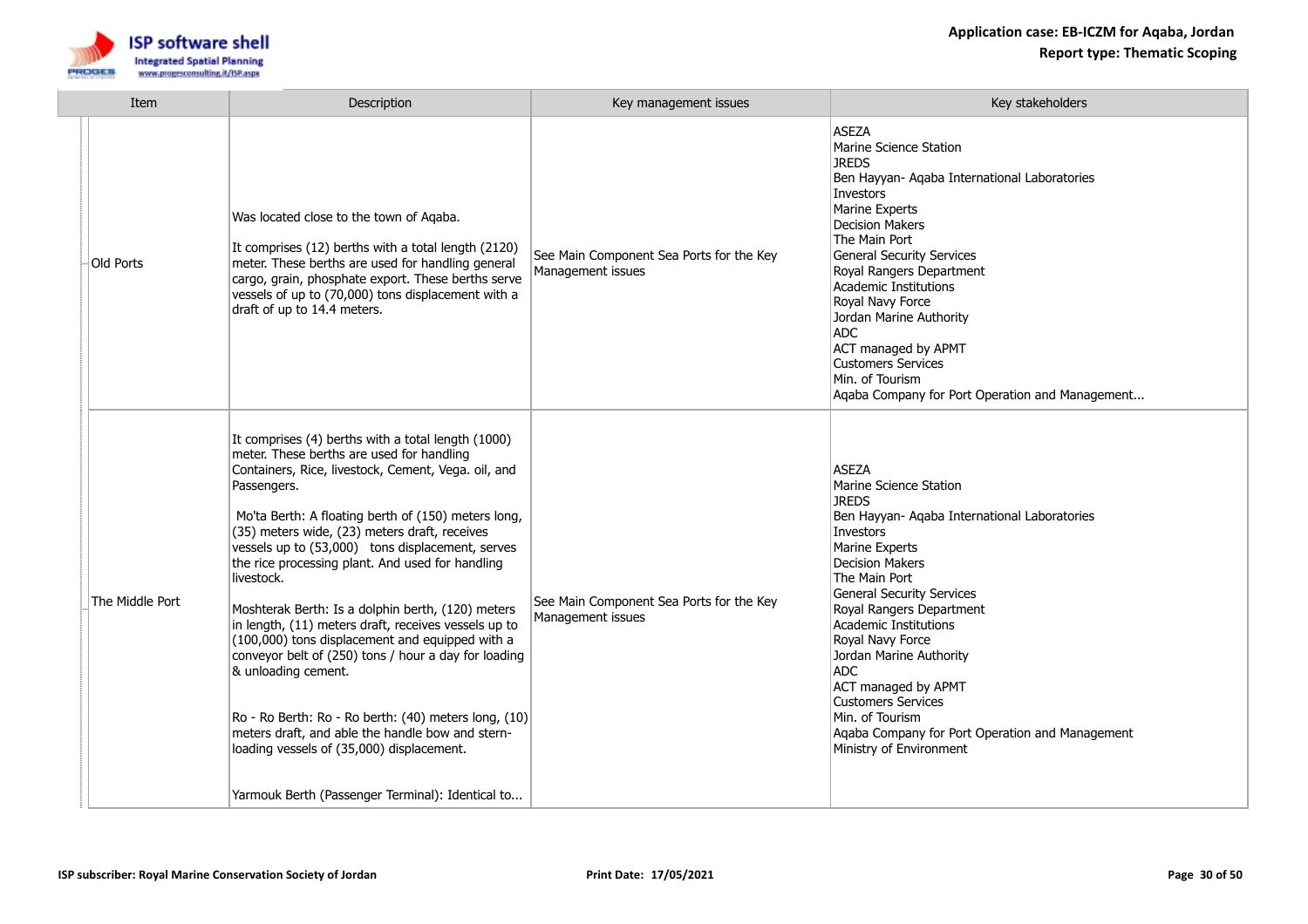

| Item                 | Description                                                                                                                                                                                                                                                                                                                                                                                                                                                                                                                                                                                                                                                                                                                                                                                                                                                                                                         | Key management issues                                         | Key stakeholders                                                                                                                                                                                                                                                                                                                                                                                                                                                                            |
|----------------------|---------------------------------------------------------------------------------------------------------------------------------------------------------------------------------------------------------------------------------------------------------------------------------------------------------------------------------------------------------------------------------------------------------------------------------------------------------------------------------------------------------------------------------------------------------------------------------------------------------------------------------------------------------------------------------------------------------------------------------------------------------------------------------------------------------------------------------------------------------------------------------------------------------------------|---------------------------------------------------------------|---------------------------------------------------------------------------------------------------------------------------------------------------------------------------------------------------------------------------------------------------------------------------------------------------------------------------------------------------------------------------------------------------------------------------------------------------------------------------------------------|
| Agaba Container Port | Strategically positioned at the crossroads of three<br>continents and five countries, ACT is A joint venture<br>between ADC and APM Terminals, part of A. P.<br>Moller-Maersk Group, the Maritime industry leader.<br>The services are powered by advanced terminal<br>technology, equipment, and facilities, and provide<br>customers with a complete package to facilitate<br>their cargo operations. ACT has a reputation for<br>efficiency and proficiency and provides speed,<br>safety, security, and transparency across its service.<br>Public Private Partnership: ADC and APM Terminals.<br>Annual handling capacity: 1.3 million TEUs.<br>Total Berth Length: 1000 m.<br>Terminal Draft: 14.5 - 20 m.<br>No. Of Berth: 1<br>Terminal draft: 24 m<br>Terminal length: 140 m<br><b>Terminal Overview</b><br>Terminal Area: 500,000m2<br>Stacking Area 450,000 m2<br>٠<br>Electric reefer points: 800 plugs | See Main Component Sea Ports for the Key<br>Management issues | <b>ASEZA</b><br>Marine Science Station<br><b>JREDS</b><br>Ben Hayyan- Aqaba International Laboratories<br>Investors<br>Marine Experts<br><b>Decision Makers</b><br>The Main Port<br><b>General Security Services</b><br>Royal Rangers Department<br>Academic Institutions<br>Royal Navy Force<br>Jordan Marine Authority<br><b>ADC</b><br>ACT managed by APMT<br><b>Customers Services</b><br>Min. of Tourism<br>Aqaba Company for Port Operation and Management<br>Ministry of Environment |
| Passengers Port      | The Passenger Terminal located south of Aqaba<br>Container Terminal, and due to the increasing<br>volume of passenger traveling between Egypt and<br>Jordan during the Haj season the need for the<br>expansion and upgrade of the terminal and facilities<br>emerged. ADC, has conducted the following<br>developments: expansion and furnishing of terminal<br>buildings, expansion of yards and stabling additional<br>yards for Haj season uses.                                                                                                                                                                                                                                                                                                                                                                                                                                                                | See Main Component Sea Ports for the Key<br>Management issues | <b>ASEZA</b><br>Marine Science Station<br><b>JREDS</b><br>Ben Hayyan- Aqaba International Laboratories<br>Investors<br>Marine Experts<br><b>Decision Makers</b><br>The Main Port<br><b>General Security Services</b><br>Royal Rangers Department<br>Academic Institutions<br>Royal Navy Force<br>Jordan Marine Authority<br><b>ADC</b><br>ACT managed by APMT<br><b>Customers Services</b><br>Min. of Tourism<br>Aqaba Company for Port Operation and Management                            |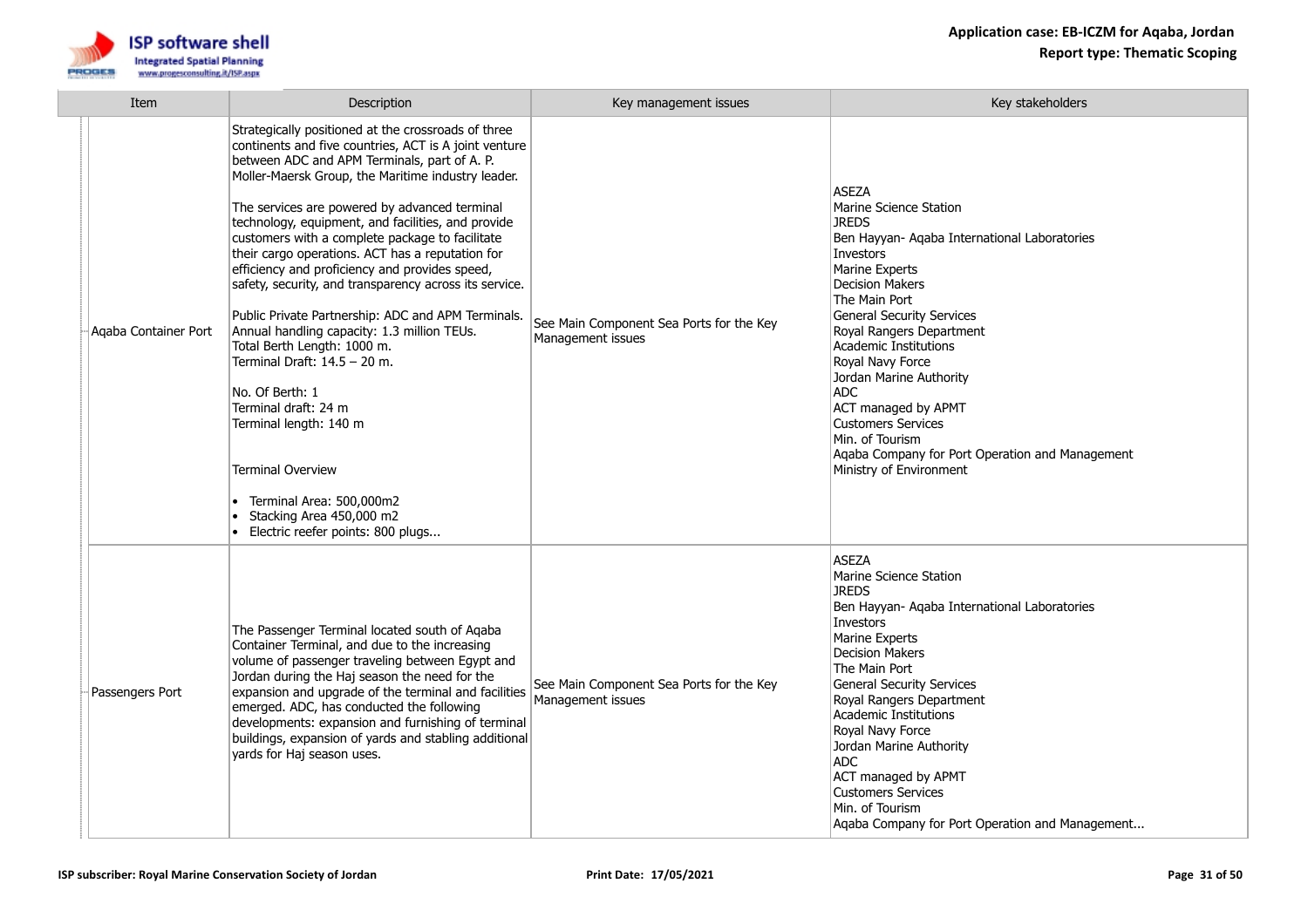

| Item                              | Description                                                                                                                                                                                                                                                                                                                                                                                                                                                                                                                                                                                                                                                                                                                                                                                                                                                                                             | Key management issues                                         | Key stakeholders                                                                                                                                                                                                                                                                                                                                                                                                                                                                            |
|-----------------------------------|---------------------------------------------------------------------------------------------------------------------------------------------------------------------------------------------------------------------------------------------------------------------------------------------------------------------------------------------------------------------------------------------------------------------------------------------------------------------------------------------------------------------------------------------------------------------------------------------------------------------------------------------------------------------------------------------------------------------------------------------------------------------------------------------------------------------------------------------------------------------------------------------------------|---------------------------------------------------------------|---------------------------------------------------------------------------------------------------------------------------------------------------------------------------------------------------------------------------------------------------------------------------------------------------------------------------------------------------------------------------------------------------------------------------------------------------------------------------------------------|
| Berenice Beach Club<br>and Marina | Extending more than 500 meters along the Aqaba<br>coast, Berenice Beach Club is the only one of its<br>kind which offers a mixed use with all year-round<br>access. Set within the context of an authentically<br>styled beach, it combines shopping, dining,<br>entertainment along with the typical beach activities<br>such as yacht cruises, water sports, snorkelling and<br>diving.                                                                                                                                                                                                                                                                                                                                                                                                                                                                                                               | See Main Component Sea Ports for the Key<br>Management issues | <b>ASEZA</b><br>Marine Science Station<br><b>JREDS</b><br>Ben Hayyan- Agaba International Laboratories<br><b>Investors</b><br><b>Marine Experts</b><br><b>Decision Makers</b><br>The Main Port<br><b>General Security Services</b><br>Royal Rangers Department<br>Academic Institutions<br>Royal Navy Force<br>Jordan Marine Authority<br><b>ADC</b><br>ACT managed by APMT<br><b>Customers Services</b><br>Min. of Tourism<br>Agaba Company for Port Operation and Management              |
| Talabay Marina                    | TalaBay Marina is an international official port that<br>can host up to 200 yachts/boats, complete with a<br>harbor master building, fueling, maintenance, water<br>and electricity supply, wireless internet, grey water<br>pump-out and many other vessel services, as well<br>as international entry and departure formalities.<br>Tala Bay Marina and Berthing Information<br>Tala Bay Marina lies within the 27km coastline of See Main Component Sea Ports for the Key<br>Jordan, 14km south of the city of Agaba, within the  Management issues<br>7km of Agaba Marine Park.<br>Tala Bay is an official port of entry for Jordan.<br>Total Area = $30,000$ m <sup>2</sup> .<br>Marina berths $\approx$ up to 80 – 85 boats/ yachts and<br>1 up to 50m.<br>Draft = $3.5$ m.<br>VHF 77 Marine Band.<br>Entrance Waypoint - N $29^{\circ}24'32.82''$ , E<br>34°58'8.22"Admiralty Chart 801 of 2006. |                                                               | <b>ASEZA</b><br>Marine Science Station<br><b>JREDS</b><br>Ben Hayyan- Agaba International Laboratories<br>Investors<br>Marine Experts<br><b>Decision Makers</b><br>The Main Port<br><b>General Security Services</b><br>Royal Rangers Department<br><b>Academic Institutions</b><br>Royal Navy Force<br>Jordan Marine Authority<br>ADC<br>ACT managed by APMT<br><b>Customers Services</b><br>Min. of Tourism<br>Agaba Company for Port Operation and Management<br>Ministry of Environment |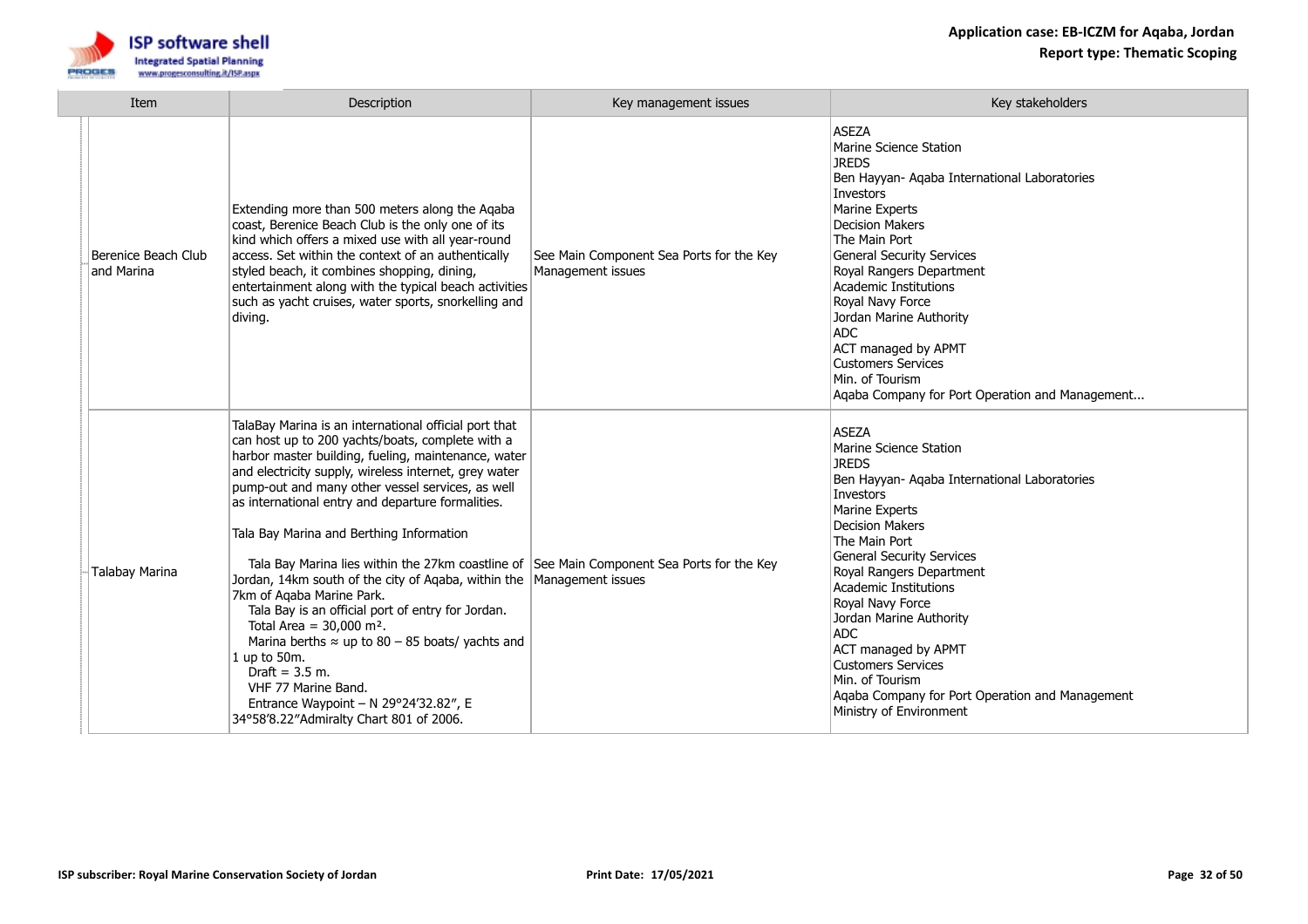

| Item                                        | Description                                                                                                                                                                                                                                                                                                                                                                                                                                             | Key management issues                                         | Key stakeholders                                                                                                                                                                                                                                                                                                                                                                                                                                                 |
|---------------------------------------------|---------------------------------------------------------------------------------------------------------------------------------------------------------------------------------------------------------------------------------------------------------------------------------------------------------------------------------------------------------------------------------------------------------------------------------------------------------|---------------------------------------------------------------|------------------------------------------------------------------------------------------------------------------------------------------------------------------------------------------------------------------------------------------------------------------------------------------------------------------------------------------------------------------------------------------------------------------------------------------------------------------|
| Proposed Iraq Oil<br><b>Export Terminal</b> | Owner: Ministry of Energy and Mineral Recourses<br>Capacity: 1 M. Barrel / Day<br>No. Of Berth: 2<br>Status: Ongoing negotiations between the Iraqi<br>Government and the Jordanian Government<br>Project Components:<br>$\bullet$ Construction of two berths<br>Onshore installations and facilities<br>$\bullet$<br>Metering station<br>Logistic yards<br>$\bullet$<br>• Oil pipeline                                                                 | See Main Component Sea Ports for the Key<br>Management issues | <b>ASEZA</b><br>Marine Science Station<br><b>JREDS</b><br>Ben Hayyan- Aqaba International Laboratories<br>Investors<br>Marine Experts<br><b>Decision Makers</b><br>The Main Port<br><b>General Security Services</b><br>Royal Rangers Department<br>Academic Institutions<br>Royal Navy Force<br>Jordan Marine Authority<br><b>ADC</b><br>ACT managed by APMT<br><b>Customers Services</b><br>Min. of Tourism<br>Agaba Company for Port Operation and Management |
| <b>LPG Port</b>                             | Developed by ADC, managed and operated by<br>Agaba company for ports operation and<br>management (ACPOM), Liquefied Petroleum Gas<br>Terminal is designed and constructed according to<br>highest safety and environmental standards. This<br>automated terminal delivers a smooth handling<br>process of LPG.<br>The operator: APCOM<br>No. Of Berth: 1<br>Terminal draft: 11 m<br>Terminal length: 185 m<br>Annual handling capacity: 4 million tons. | See Main Component Sea Ports for the Key<br>Management issues | <b>ASEZA</b><br>Marine Science Station<br><b>JREDS</b><br>Ben Hayyan- Aqaba International Laboratories<br>Investors<br>Marine Experts<br><b>Decision Makers</b><br>The Main Port<br><b>General Security Services</b><br>Royal Rangers Department<br>Academic Institutions<br>Royal Navy Force<br>Jordan Marine Authority<br><b>ADC</b><br>ACT managed by APMT<br><b>Customers Services</b><br>Min. of Tourism<br>Aqaba Company for Port Operation and Management |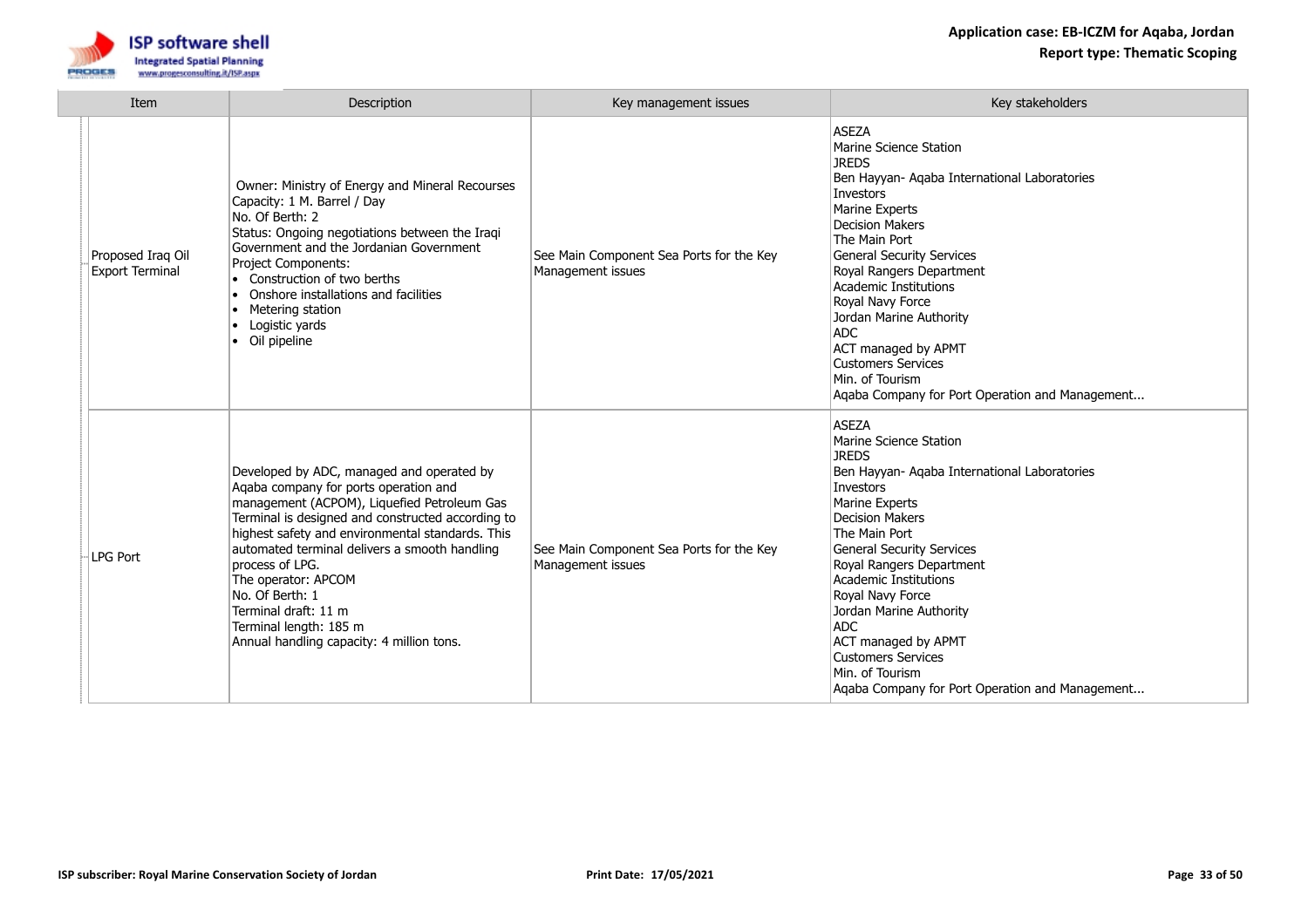

| Item                           | Description                                                                                                                                                                                                                                                                                                                                                                              | Key management issues                                         | Key stakeholders                                                                                                                                                                                                                                                                                                                                                                                                                                                 |
|--------------------------------|------------------------------------------------------------------------------------------------------------------------------------------------------------------------------------------------------------------------------------------------------------------------------------------------------------------------------------------------------------------------------------------|---------------------------------------------------------------|------------------------------------------------------------------------------------------------------------------------------------------------------------------------------------------------------------------------------------------------------------------------------------------------------------------------------------------------------------------------------------------------------------------------------------------------------------------|
| Oil Terminal                   | Aqaba Oil Terminal rehabilitated by ADC to meet<br>international safety and environmental standards<br>and increase its handling capacity to 20 million tons,<br>handles crude oil, refined oil products and<br>miscellaneous chemical liquids.<br>The operator: APCOM<br>No. Of Berth: 1<br>Terminal draft: 24 m<br>Terminal length: 140 m<br>Annual handling capacity: 20 million tons | See Main Component Sea Ports for the Key<br>Management issues | <b>ASEZA</b><br>Marine Science Station<br><b>JREDS</b><br>Ben Hayyan- Aqaba International Laboratories<br>Investors<br>Marine Experts<br><b>Decision Makers</b><br>The Main Port<br><b>General Security Services</b><br>Royal Rangers Department<br>Academic Institutions<br>Royal Navy Force<br>Jordan Marine Authority<br>ADC.<br>ACT managed by APMT<br><b>Customers Services</b><br>Min. of Tourism<br>Aqaba Company for Port Operation and Management       |
| Specialised Marine<br>Services | Operator: Agaba Ports Marine Services Co<br>Handling Type: 4 Tug Boats<br>3 Pilot / Mooring Boats<br>No. Of Berth: 1<br>Length: 80 m.<br>Depth: 8 m.                                                                                                                                                                                                                                     | See Main Component Sea Ports for the Key<br>Management issues | <b>ASEZA</b><br>Marine Science Station<br><b>JREDS</b><br>Ben Hayyan- Aqaba International Laboratories<br>Investors<br>Marine Experts<br><b>Decision Makers</b><br>The Main Port<br><b>General Security Services</b><br>Royal Rangers Department<br>Academic Institutions<br>Royal Navy Force<br>Jordan Marine Authority<br><b>ADC</b><br>ACT managed by APMT<br><b>Customers Services</b><br>Min. of Tourism<br>Aqaba Company for Port Operation and Management |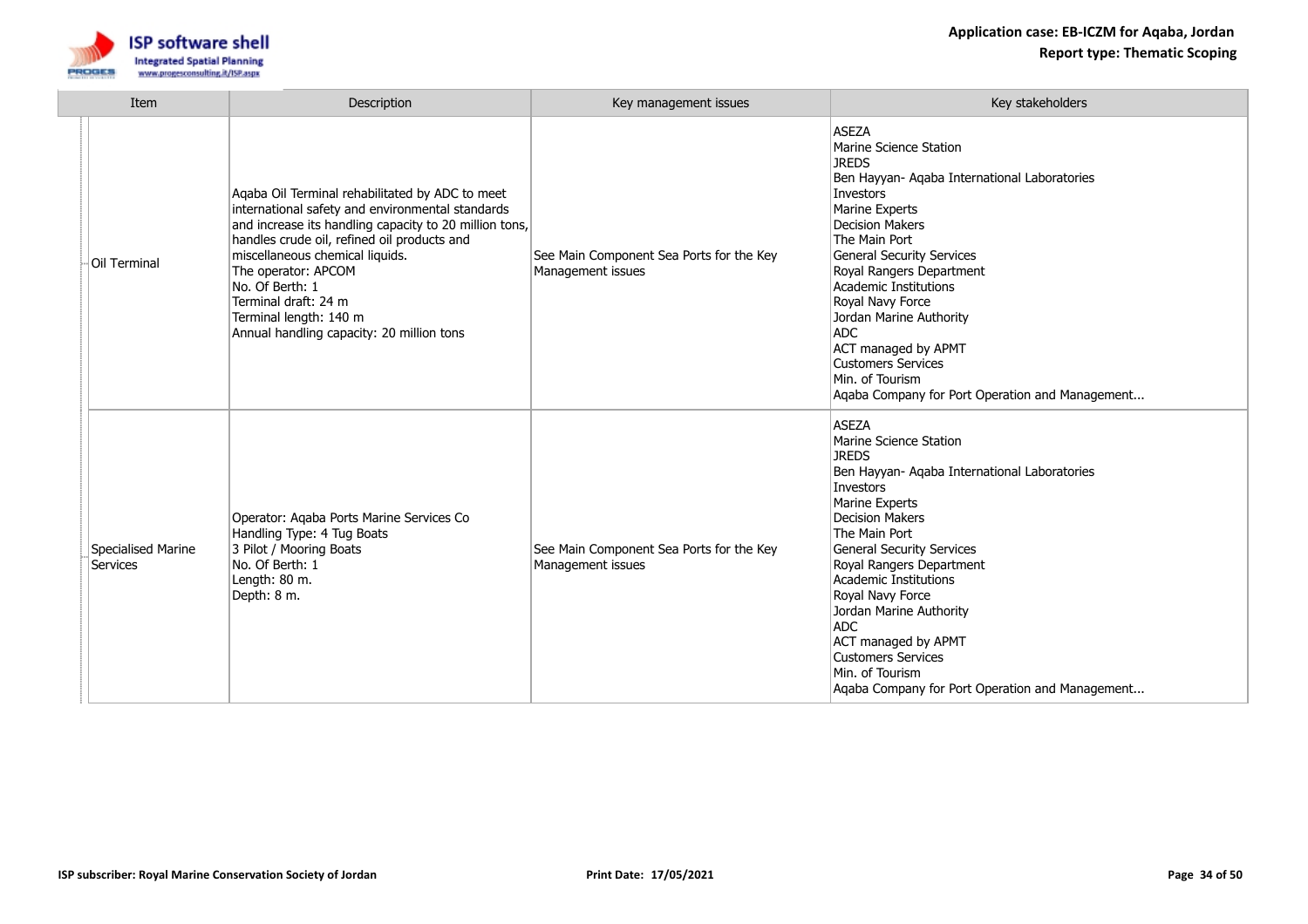

| Item                                                                           | Description                                                                                                                                                                                                                                                                                                                                                                                                                                                                                                                                                                                                                                              | Key management issues                                         | Key stakeholders                                                                                                                                                                                                                                                                                                                                                                                                                                                 |
|--------------------------------------------------------------------------------|----------------------------------------------------------------------------------------------------------------------------------------------------------------------------------------------------------------------------------------------------------------------------------------------------------------------------------------------------------------------------------------------------------------------------------------------------------------------------------------------------------------------------------------------------------------------------------------------------------------------------------------------------------|---------------------------------------------------------------|------------------------------------------------------------------------------------------------------------------------------------------------------------------------------------------------------------------------------------------------------------------------------------------------------------------------------------------------------------------------------------------------------------------------------------------------------------------|
| Liquefied Natural Gas<br>Terminal - Sheikh<br>Sabah Al Ahmad<br>Terminal (LNG) | LNG is a key component of Aqaba ports community.<br>Develop by ADC and financed through a grant from<br>the Kuwait Fund for Arab Economic Development,<br>the terminal is significant to the kingdom's energy<br>sector.<br>Operator: NEPCO.<br>No. of Berths: 1 Berth, 1 FSRU<br>Terminal Draft: 18 - 20 m.<br>Terminal Length: 281 m.<br>Annual Handling Capacity: 715 mmscf/ day.                                                                                                                                                                                                                                                                     | See Main Component Sea Ports for the Key<br>Management issues | <b>ASEZA</b><br>Marine Science Station<br><b>JREDS</b><br>Ben Hayyan- Agaba International Laboratories<br>Investors<br>Marine Experts<br><b>Decision Makers</b><br>The Main Port<br><b>General Security Services</b><br>Royal Rangers Department<br>Academic Institutions<br>Royal Navy Force<br>Jordan Marine Authority<br><b>ADC</b><br>ACT managed by APMT<br><b>Customers Services</b><br>Min. of Tourism<br>Agaba Company for Port Operation and Management |
| Phosphate Terminal                                                             | In 2010, a BOT Agreement was signed between<br>Agaba Development Corporation and Jordan<br>Phosphate Mines Co. To Develop and Operate the<br>New Phosphate Terminal. In 2013, the construction<br>was completed, and the terminal is being operated.<br>The scope of the project consists of constructing<br>and operating a new Phosphate Marine Terminal<br>and Storage Facility with a handling capacity of (4<br>Million tons to 6 million tons max.) of Rock<br>Phosphate.<br>Operator: Jordan Phosphate Mines Co.<br>Handling Good: Phosphate.<br>Total Capacity: 6 million tons/ Year.<br>No. of Berths: 1 Berth<br>Length: 250 m.<br>Depth: 21 m | See Main Component Sea Ports for the Key<br>Management issues | <b>ASEZA</b><br>Marine Science Station<br><b>JREDS</b><br>Ben Hayyan- Aqaba International Laboratories<br>Investors<br>Marine Experts<br><b>Decision Makers</b><br>The Main Port<br><b>General Security Services</b><br>Royal Rangers Department<br>Academic Institutions<br>Royal Navy Force<br>Jordan Marine Authority<br><b>ADC</b><br>ACT managed by APMT<br><b>Customers Services</b><br>Min. of Tourism<br>Aqaba Company for Port Operation and Management |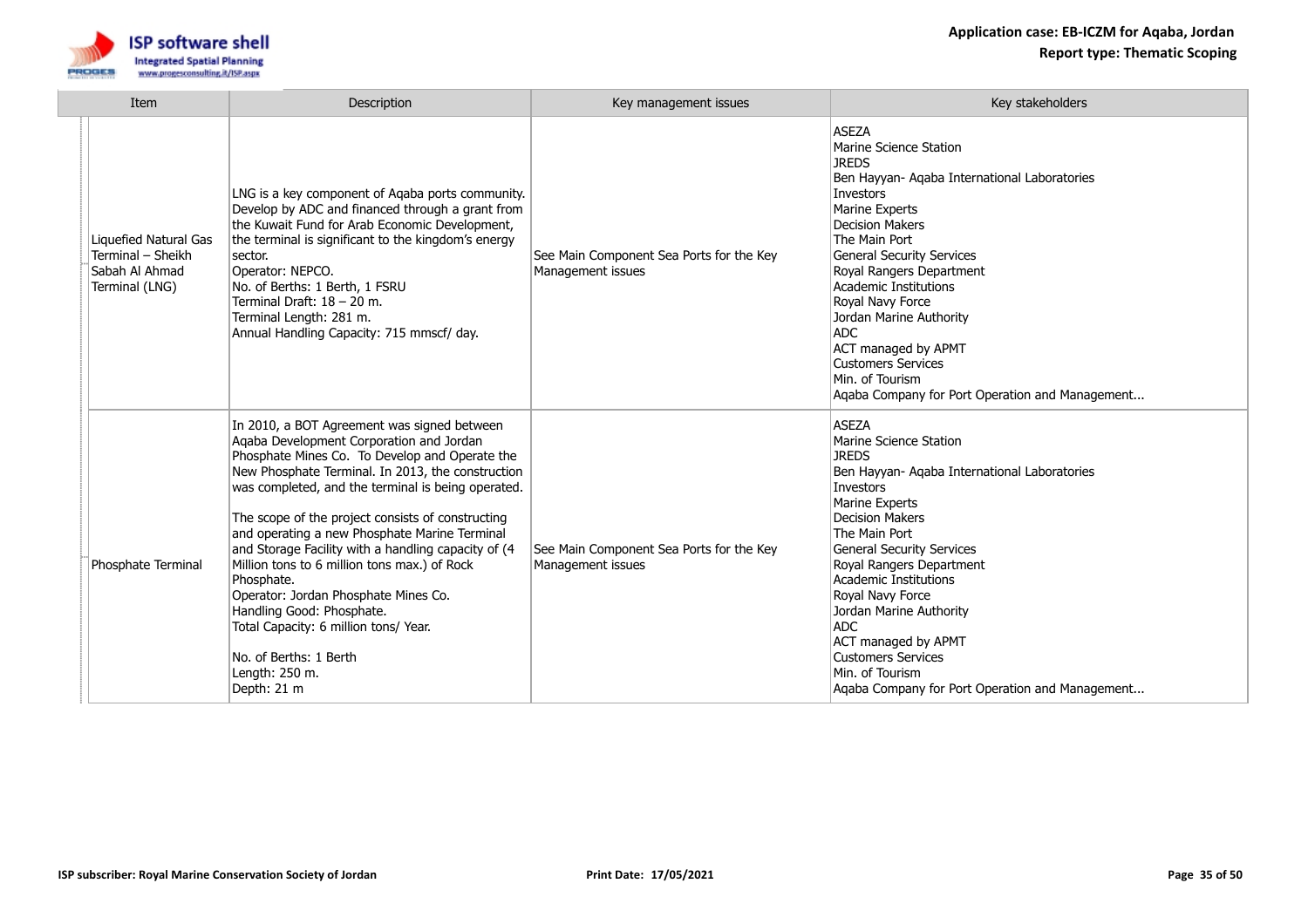

| Item                   | Description                                                                                                                                                                                                                                                                                                                                                                                                                                                                                                                                                                                             | Key management issues                                         | Key stakeholders                                                                                                                                                                                                                                                                                                                                                                                                                                                        |
|------------------------|---------------------------------------------------------------------------------------------------------------------------------------------------------------------------------------------------------------------------------------------------------------------------------------------------------------------------------------------------------------------------------------------------------------------------------------------------------------------------------------------------------------------------------------------------------------------------------------------------------|---------------------------------------------------------------|-------------------------------------------------------------------------------------------------------------------------------------------------------------------------------------------------------------------------------------------------------------------------------------------------------------------------------------------------------------------------------------------------------------------------------------------------------------------------|
| Industrial Port        | The Industrial Terminal rehabilitated and upgraded<br>to meet highest safely and environmental<br>standards, and recently equipped with an additional<br>Jetty, handles industrial liquids and dry bulk<br>including ammonia, fuel oil, sulfur, phosphoric acid,<br>potash, fertilizers, di-ammonium phosphate and<br>salt. Terminal's jetty is connected via conveying<br>system and pipelines to the handling and storage<br>facilities.<br>Operator: JIPC.<br>No. of Berths: 3 Berth<br>Terminal Draft: $11.5 - 24$ m.<br>Terminal Length: 669 m.<br>Annual Handling Capacity: 9 million tons/ Year. | See Main Component Sea Ports for the Key<br>Management issues | <b>ASEZA</b><br>Marine Science Station<br><b>JREDS</b><br>Ben Hayyan- Aqaba International Laboratories<br>Investors<br>Marine Experts<br><b>Decision Makers</b><br>The Main Port<br><b>General Security Services</b><br>Royal Rangers Department<br>Academic Institutions<br>Royal Navy Force<br>Jordan Marine Authority<br><b>ADC</b><br><b>ACT managed by APMT</b><br><b>Customers Services</b><br>Min. of Tourism<br>Aqaba Company for Port Operation and Management |
| <b>Marine Services</b> | APMSCO is a joint venture between ADC and SL<br>Jordan (Smith Lamnalco and Jordan National<br>Shipping Lines Company). It serves Aqaba ports'<br>community through two state-of-the-art marine<br>services facilities one of which is located as part of<br>Agaba New Port premises, while the second is<br>dedicated for the LNG terminal.<br>PPP: ADC, SL Jordan<br>Services: Pilotage, Tugboats, Mooring, Linesmen,<br>VTS, Slipway, Salvage, Towing.<br>Fleet: 8 Tugboats, 2 Mooring, 2 Pilotage, 1 Launch.                                                                                         | See Main Component Sea Ports for the Key<br>Management issues | <b>ASEZA</b><br>Marine Science Station<br><b>JREDS</b><br>Ben Hayyan- Aqaba International Laboratories<br>Investors<br><b>Marine Experts</b><br><b>Decision Makers</b><br>The Main Port<br><b>General Security Services</b><br>Royal Rangers Department<br>Academic Institutions<br>Royal Navy Force<br>Jordan Marine Authority<br><b>ADC</b><br>ACT managed by APMT<br><b>Customers Services</b><br>Min. of Tourism<br>Aqaba Company for Port Operation and Management |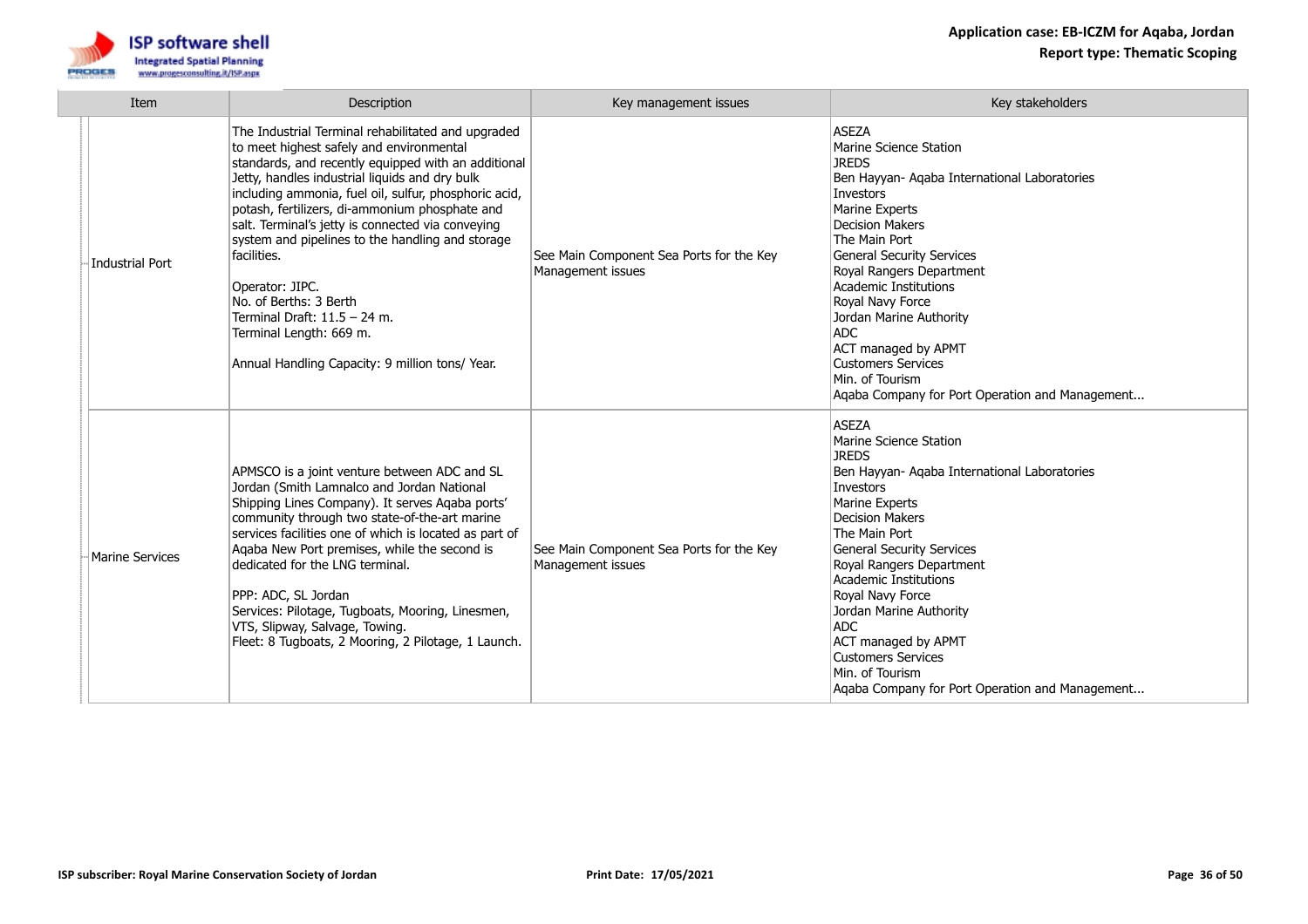

| Item          | Description                                                                                                                                                                                                                                                                                                                                                                                                                                                                                                                                                                                                                                                                                                                                                                                                                                                                                                                                                                                                                                                                                                                                                                                                                                                                                               | Key management issues                                         | Key stakeholders                                                                                                                                                                                                                                                                                                                                                                                                                                                               |
|---------------|-----------------------------------------------------------------------------------------------------------------------------------------------------------------------------------------------------------------------------------------------------------------------------------------------------------------------------------------------------------------------------------------------------------------------------------------------------------------------------------------------------------------------------------------------------------------------------------------------------------------------------------------------------------------------------------------------------------------------------------------------------------------------------------------------------------------------------------------------------------------------------------------------------------------------------------------------------------------------------------------------------------------------------------------------------------------------------------------------------------------------------------------------------------------------------------------------------------------------------------------------------------------------------------------------------------|---------------------------------------------------------------|--------------------------------------------------------------------------------------------------------------------------------------------------------------------------------------------------------------------------------------------------------------------------------------------------------------------------------------------------------------------------------------------------------------------------------------------------------------------------------|
| New Main Port | The Aqaba Special Economic Zone master plan<br>doubted in 2002 calls for the relocation of the Main<br>port located adjacent to the city of Aqaba. Aqaba<br>New Port is currently being developed at the<br>Southern Industrial Zone. The New Port of Aqaba<br>project (NPA) is considered one of the major<br>economic projects that Agaba Special Economic<br>Zone Authority (ASEZA) and Agaba Development<br>Corporation (ADC) seek to implement within its<br>master plan. It will contribute to the development of<br>the city of Aqaba and convert it into a gateway for<br>logistics and multi-model transfer. Consequently, it<br>will contribute to raising the capacity of the<br>Jordanian ports, maximizing the logistic capacity of<br>the ASEZ, boosting the economic sectors, and<br>supporting the Jordanian market, and thereby<br>contributing to the development of the Agaba city<br>and putting it in the middle of the spotlight,<br>regionally and internationally, as a destination for<br>investment and a tourist attraction center.<br>Details of the project<br>Location: South of Agaba Zone.<br>Project Description: Constructing comprehensive<br>port facility for general cargo, RoRo & grain.<br>Project consists of the following packages:<br>Package 1: Marine Works | See Main Component Sea Ports for the Key<br>Management issues | <b>ASEZA</b><br>Marine Science Station<br><b>JREDS</b><br>Ben Hayyan- Aqaba International Laboratories<br>Investors<br>Marine Experts<br>Decision Makers<br>The Main Port<br><b>General Security Services</b><br>Royal Rangers Department<br>Academic Institutions<br>Royal Navy Force<br>Jordan Marine Authority<br>ADC.<br>ACT managed by APMT<br><b>Customers Services</b><br>Min. of Tourism<br>Agaba Company for Port Operation and Management<br>Ministry of Environment |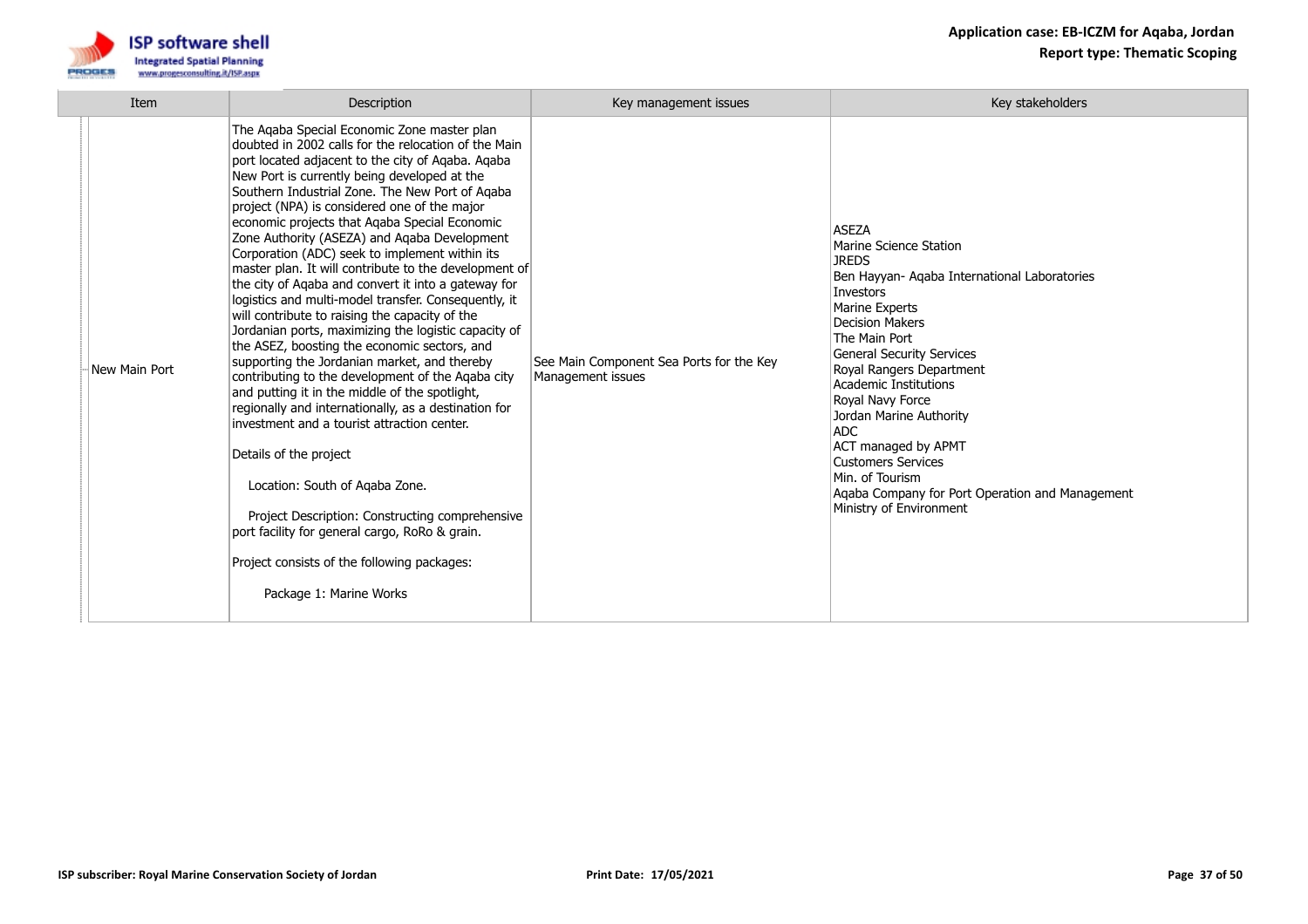

| Item                       |                                                 | Description                                                                                                                                                                                                                                                                                                                                                                                                                                                                                                                                                                                                                                                                                                                                                                                    | Key management issues                                                                                                                                                                                                                        | Key stakeholders                                                                                                                                                                                                                                                                                                                                                                                                                                                                                   |
|----------------------------|-------------------------------------------------|------------------------------------------------------------------------------------------------------------------------------------------------------------------------------------------------------------------------------------------------------------------------------------------------------------------------------------------------------------------------------------------------------------------------------------------------------------------------------------------------------------------------------------------------------------------------------------------------------------------------------------------------------------------------------------------------------------------------------------------------------------------------------------------------|----------------------------------------------------------------------------------------------------------------------------------------------------------------------------------------------------------------------------------------------|----------------------------------------------------------------------------------------------------------------------------------------------------------------------------------------------------------------------------------------------------------------------------------------------------------------------------------------------------------------------------------------------------------------------------------------------------------------------------------------------------|
|                            | <b>Future Miscellaneous</b><br>Liquids Terminal | In order to accommodate the growth in importing<br>crude oil, light products and miscellaneous liquids,<br>ADC had defined the construction of miscellaneous<br>terminal as an opportunity for the private sector<br>participation in ports development and construction.<br>The new terminal will be used to handle the<br>following allowed products in sufficient quantities<br>meeting kingdom's needs and transhipment<br>activities for Chemical Liquid Bulk, Liquid Petroleum<br>Gas LPG, White Products (oil derivatives), e.g.,<br>benzene and diesel, and Liquid substances of<br>mineral & vegetable oils.<br>A BOT agreement has been reached and signed<br>with the investors in importing miscellaneous<br>liquids.<br>Operator: United Miscellaneous Liquid Terminal<br>Company | See Main Component Sea Ports for the Key<br>Management issues                                                                                                                                                                                | <b>ASEZA</b><br>Marine Science Station<br><b>IRFDS</b><br>Ben Hayyan- Aqaba International Laboratories<br>Investors<br>Marine Experts<br><b>Decision Makers</b><br>The Main Port<br><b>General Security Services</b><br>Royal Rangers Department<br><b>Academic Institutions</b><br>Royal Navy Force<br>Jordan Marine Authority<br><b>ADC</b><br>ACT managed by APMT<br><b>Customers Services</b><br>Min. of Tourism<br>Aqaba Company for Port Operation and Management<br>Ministry of Environment |
|                            | New Port Passenger<br>Terminal                  | <b>Project Components:</b><br>Construction of:<br>• Four new berths.<br>• Land border crossing terminal.<br>• Ferry Terminal.<br>• Passenger buildings for departure and arrival.<br><b>Current Status:</b><br>Under assessment and studies                                                                                                                                                                                                                                                                                                                                                                                                                                                                                                                                                    | See Main Component Sea Ports for the Key<br>Management issues                                                                                                                                                                                | <b>ASEZA</b><br>Marine Science Station<br><b>JREDS</b><br>Ben Hayyan- Aqaba International Laboratories<br>Investors<br>Marine Experts<br><b>Decision Makers</b><br>The Main Port<br><b>General Security Services</b><br>Royal Rangers Department<br><b>Academic Institutions</b><br>Royal Navy Force<br>Jordan Marine Authority<br><b>ADC</b><br>ACT managed by APMT<br><b>Customers Services</b><br>Min. of Tourism<br>Aqaba Company for Port Operation and Management                            |
| <b>Economic activities</b> |                                                 | Identify the main sectors of economic activities<br>(e.g. agriculture; livestock; industry; fisheries;<br>aquaculture; energy production; transport;<br>tourism).                                                                                                                                                                                                                                                                                                                                                                                                                                                                                                                                                                                                                              | <b>Identify the most important management</b><br>issues (e.g. ecological problems/threats related<br>to the given economic activity) and try to<br>associate them with the related "biophysical<br>component" by listing each of them in the | Identify the most important stakeholders (e.g. institutional<br>management, data provider, economic actor) and try to associate<br>them with the related "biophysical component" by listing each of<br>them in the same line as that of the related component.                                                                                                                                                                                                                                     |
|                            | $\dot{\boxdot}$ Tourism                         |                                                                                                                                                                                                                                                                                                                                                                                                                                                                                                                                                                                                                                                                                                                                                                                                |                                                                                                                                                                                                                                              |                                                                                                                                                                                                                                                                                                                                                                                                                                                                                                    |
|                            |                                                 |                                                                                                                                                                                                                                                                                                                                                                                                                                                                                                                                                                                                                                                                                                                                                                                                |                                                                                                                                                                                                                                              |                                                                                                                                                                                                                                                                                                                                                                                                                                                                                                    |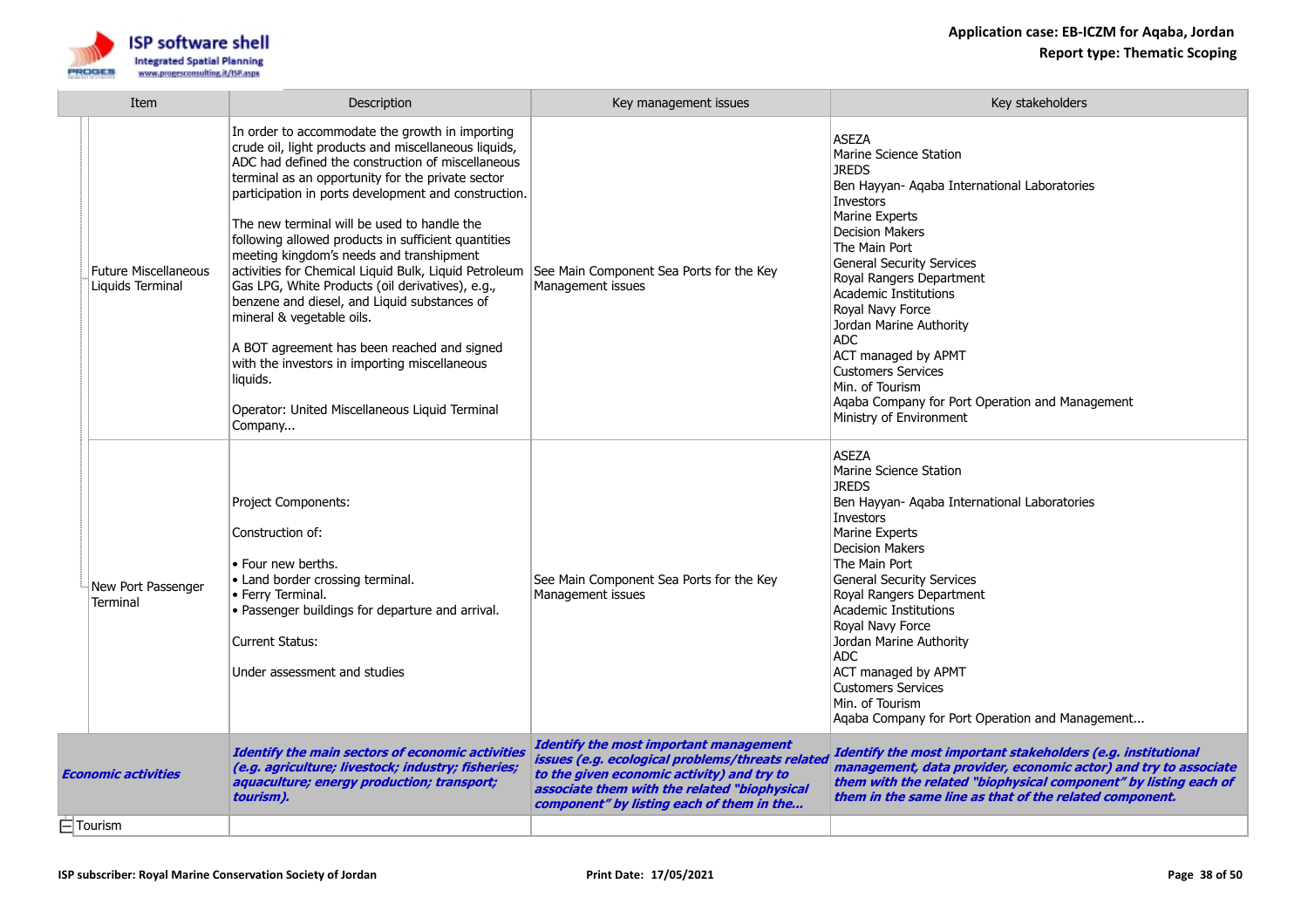

| Item<br><b>Description</b> |                   |                                        | Key management issues                                                                                                                                                                                                                                                                                                                                                                                                                                                                                                                       | Key stakeholders                                                                                                                                                                                                                                                                                                                                                                                                                                               |
|----------------------------|-------------------|----------------------------------------|---------------------------------------------------------------------------------------------------------------------------------------------------------------------------------------------------------------------------------------------------------------------------------------------------------------------------------------------------------------------------------------------------------------------------------------------------------------------------------------------------------------------------------------------|----------------------------------------------------------------------------------------------------------------------------------------------------------------------------------------------------------------------------------------------------------------------------------------------------------------------------------------------------------------------------------------------------------------------------------------------------------------|
|                            | $\Box$ North area |                                        |                                                                                                                                                                                                                                                                                                                                                                                                                                                                                                                                             | Aqaba Special Economic Zone Authority (ASEZA)<br>The Royal Marine Conservation Society of Jordan<br>(JREDS).<br>Investors.<br>Marine Experts (Universities and freelancers).<br>Decision Makers.<br>Local community.<br>Arabs and Foreigners Tourists.<br>Media - all forms.<br>Royal Navy Force.<br>Environmental Police.<br>Marine science Station.<br>Agaba National Laboratories.<br>For the South beach: Ministry of Environment (MPA) and Civil Defence. |
|                            | Saraya            | Saraya: it has a monitoring programme. | Ecolabel certificate (blue flag - beach and water<br>qualities-, green key).<br>Around one million square metres in construction:<br>apartment, beaches, aquapark, and so on.<br>Five star hotels: impacts on local communities.<br>They are not allowed to fish in the areas, the local<br>boats and people cannot have access to beach and<br>sea without paying a fee.<br>Cooperation between the hotels and small<br>businesses is difficult.<br>Saraya and all the 5 start hotels: they have enough<br>lifeguards, constantly present. | Aqaba Special Economic Zone Authority (ASEZA)<br>The Royal Marine Conservation Society of Jordan<br>(JREDS).<br>Investors.<br>Marine Experts (Universities and freelancers).<br>Decision Makers.<br>Local community.<br>Arabs and Foreigners Tourists.<br>Media - all forms.<br>Royal Navy Force.<br>Environmental Police.<br>Marine science Station.<br>Agaba National Laboratories.<br>For the South beach: Ministry of Environment (MPA) and Civil Defence. |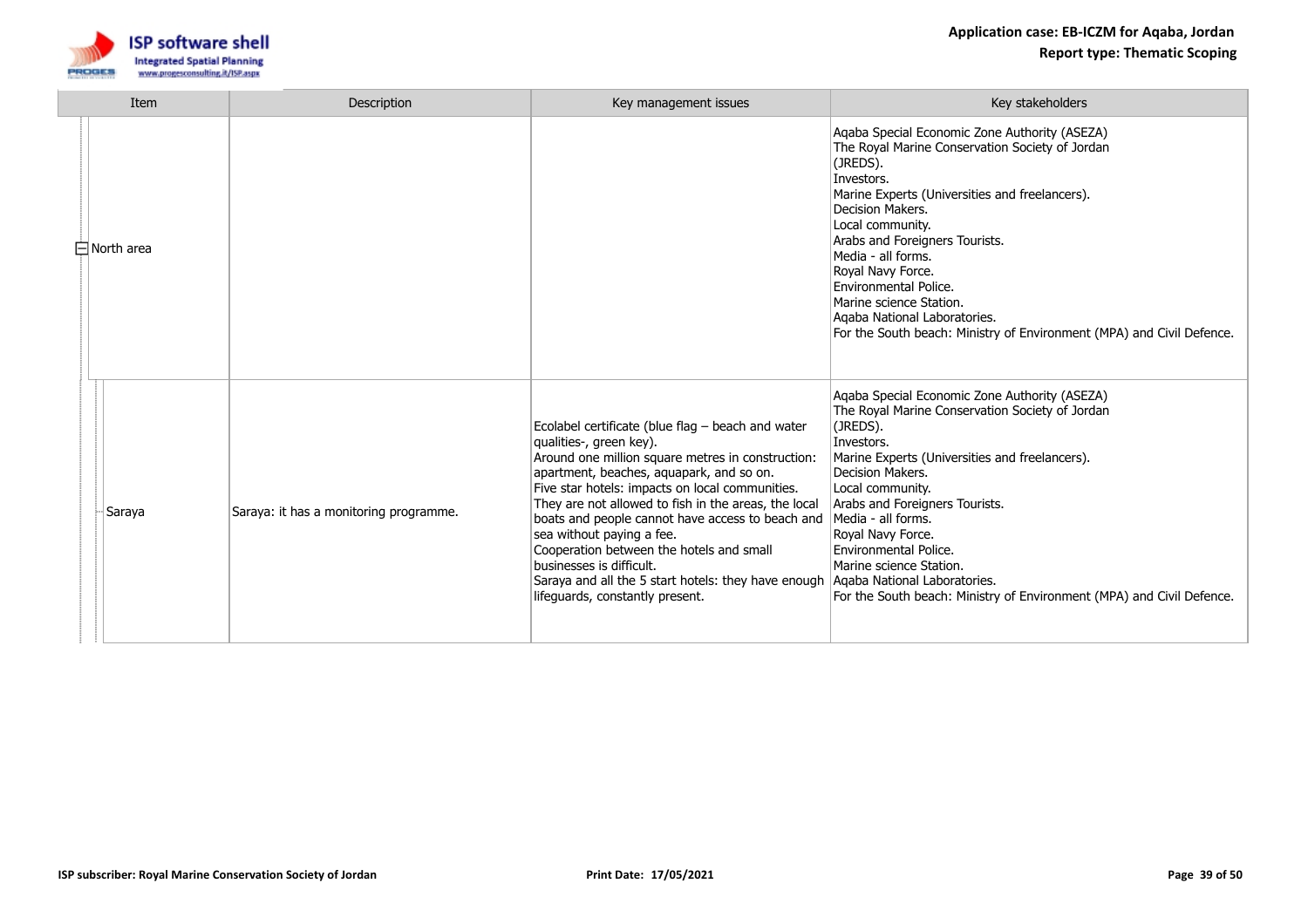

| Item |                  | Description                                                                                                                                                                   | Key management issues                                                                                                                                                                                                                                                                                                                                                                                                                                                                                                                       | Key stakeholders                                                                                                                                                                                                                                                                                                                                                                                                                                               |
|------|------------------|-------------------------------------------------------------------------------------------------------------------------------------------------------------------------------|---------------------------------------------------------------------------------------------------------------------------------------------------------------------------------------------------------------------------------------------------------------------------------------------------------------------------------------------------------------------------------------------------------------------------------------------------------------------------------------------------------------------------------------------|----------------------------------------------------------------------------------------------------------------------------------------------------------------------------------------------------------------------------------------------------------------------------------------------------------------------------------------------------------------------------------------------------------------------------------------------------------------|
|      | -  Ayla          | Eyla: 17 Km of artificial beach in Aqaba, Artificial<br>lagoons. Environmental management plan, env.<br>Programme (involvement local communities),<br>monthly water analysis. | Ecolabel certificate (blue flag - beach and water<br>qualities-, green key).<br>Around one million square metres in construction:<br>apartment, beaches, aquapark, and so on.<br>Five star hotels: impacts on local communities.<br>They are not allowed to fish in the areas, the local<br>boats and people cannot have access to beach and<br>sea without paying a fee.<br>Cooperation between the hotels and small<br>businesses is difficult.<br>Saraya and all the 5 start hotels: they have enough<br>lifeguards, constantly present. | Aqaba Special Economic Zone Authority (ASEZA)<br>The Royal Marine Conservation Society of Jordan<br>(JREDS).<br>Investors.<br>Marine Experts (Universities and freelancers).<br>Decision Makers.<br>Local community.<br>Arabs and Foreigners Tourists.<br>Media - all forms.<br>Royal Navy Force.<br>Environmental Police.<br>Marine science Station.<br>Agaba National Laboratories.<br>For the South beach: Ministry of Environment (MPA) and Civil Defence. |
|      | Five star hotels |                                                                                                                                                                               | Ecolabel certificate (blue flag - beach and water<br>qualities-, green key).<br>Around one million square metres in construction:<br>apartment, beaches, aquapark, and so on.<br>Five star hotels: impacts on local communities.<br>They are not allowed to fish in the areas, the local<br>boats and people cannot have access to beach and<br>sea without paying a fee.<br>Cooperation between the hotels and small<br>businesses is difficult.<br>Saraya and all the 5 start hotels: they have enough<br>lifequards, constantly present. | Aqaba Special Economic Zone Authority (ASEZA)<br>The Royal Marine Conservation Society of Jordan<br>(JREDS).<br>Investors.<br>Marine Experts (Universities and freelancers).<br>Decision Makers.<br>Local community.<br>Arabs and Foreigners Tourists.<br>Media - all forms.<br>Royal Navy Force.<br>Environmental Police.<br>Marine science Station.<br>Agaba National Laboratories.<br>For the South beach: Ministry of Environment (MPA) and Civil Defence. |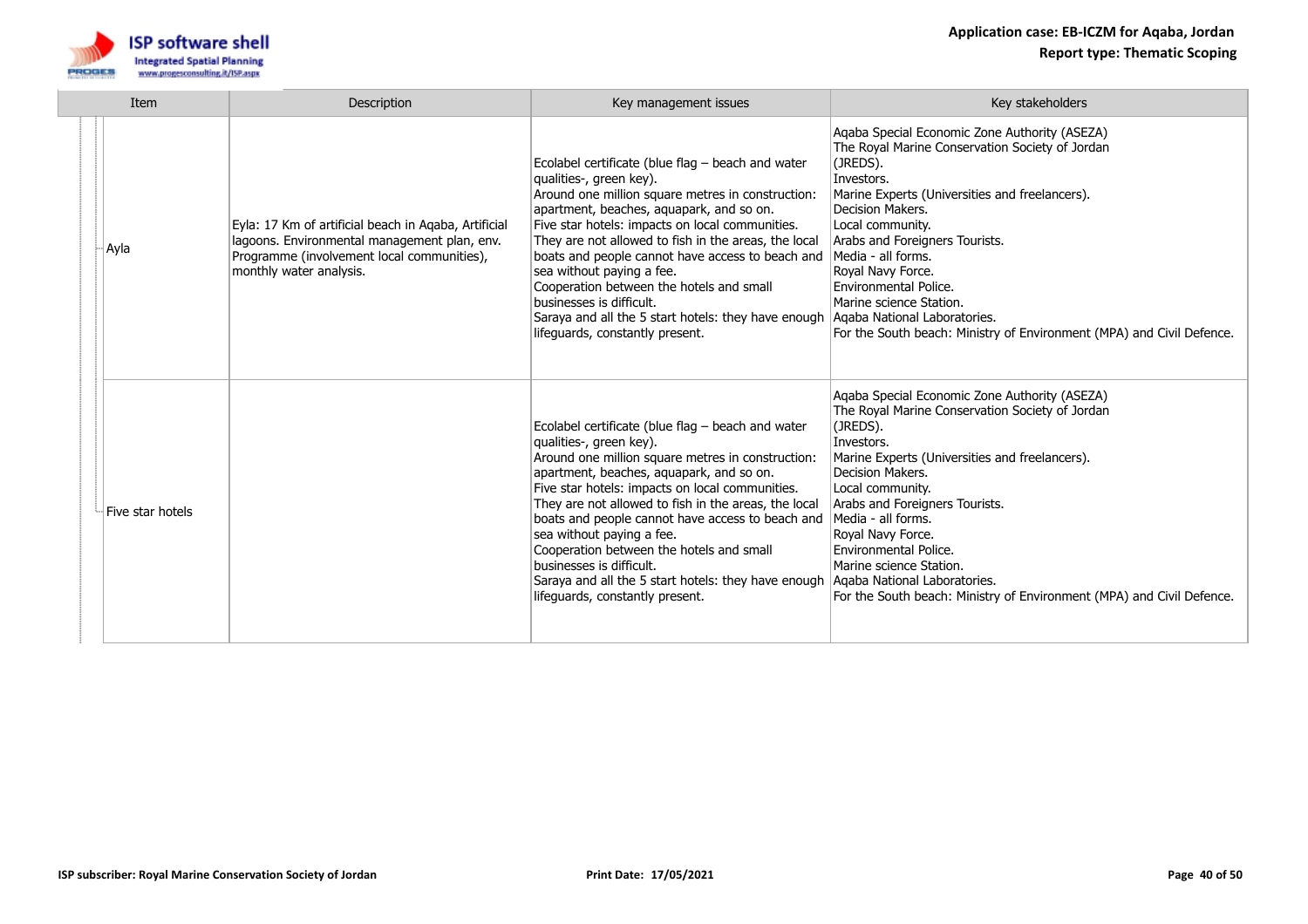

| Item |                    | Description                                                                | Key management issues                                                                                                                                                                                                                                                                                                                                                                                                               | Key stakeholders                                                                                                                                                                                                                                                                                                                                                                                                                                                      |
|------|--------------------|----------------------------------------------------------------------------|-------------------------------------------------------------------------------------------------------------------------------------------------------------------------------------------------------------------------------------------------------------------------------------------------------------------------------------------------------------------------------------------------------------------------------------|-----------------------------------------------------------------------------------------------------------------------------------------------------------------------------------------------------------------------------------------------------------------------------------------------------------------------------------------------------------------------------------------------------------------------------------------------------------------------|
|      | $\Box$ South beach | South beach corresponds with the Marine Protected<br>Area.<br>Small hotel. |                                                                                                                                                                                                                                                                                                                                                                                                                                     | Agaba Special Economic Zone Authority (ASEZA)<br>The Royal Marine Conservation Society of Jordan<br>(JREDS).<br>Investors.<br>Marine Experts (Universities and freelancers).<br>Decision Makers.<br>Local community.<br>Arabs and Foreigners Tourists.<br>Media - all forms.<br>Royal Navy Force.<br><b>Environmental Police.</b><br>Marine science Station.<br>Agaba National Laboratories.<br>For the South beach: Ministry of Environment (MPA) and Civil Defence. |
|      | <b>Baranis</b>     |                                                                            | Some of the hotels have blue flags and green keys.<br>Low cooperation between local communities and<br>hotels (referred to business competition and areas<br>around the hotels where fishing is forbidden).<br>They are not allowed to fish in the areas, the local<br>boats and people cannot have access to beach and<br>sea without paying a fee.<br>All the 5 start hotels: they have enough lifeguards,<br>constantly present. | Aqaba Special Economic Zone Authority (ASEZA)<br>The Royal Marine Conservation Society of Jordan<br>(JREDS).<br>Investors.<br>Marine Experts (Universities and freelancers).<br>Decision Makers.<br>Local community.<br>Arabs and Foreigners Tourists.<br>Media - all forms.<br>Royal Navy Force.<br>Environmental Police.<br>Marine science Station.<br>Agaba National Laboratories.<br>For the South beach: Ministry of Environment (MPA) and Civil Defence.        |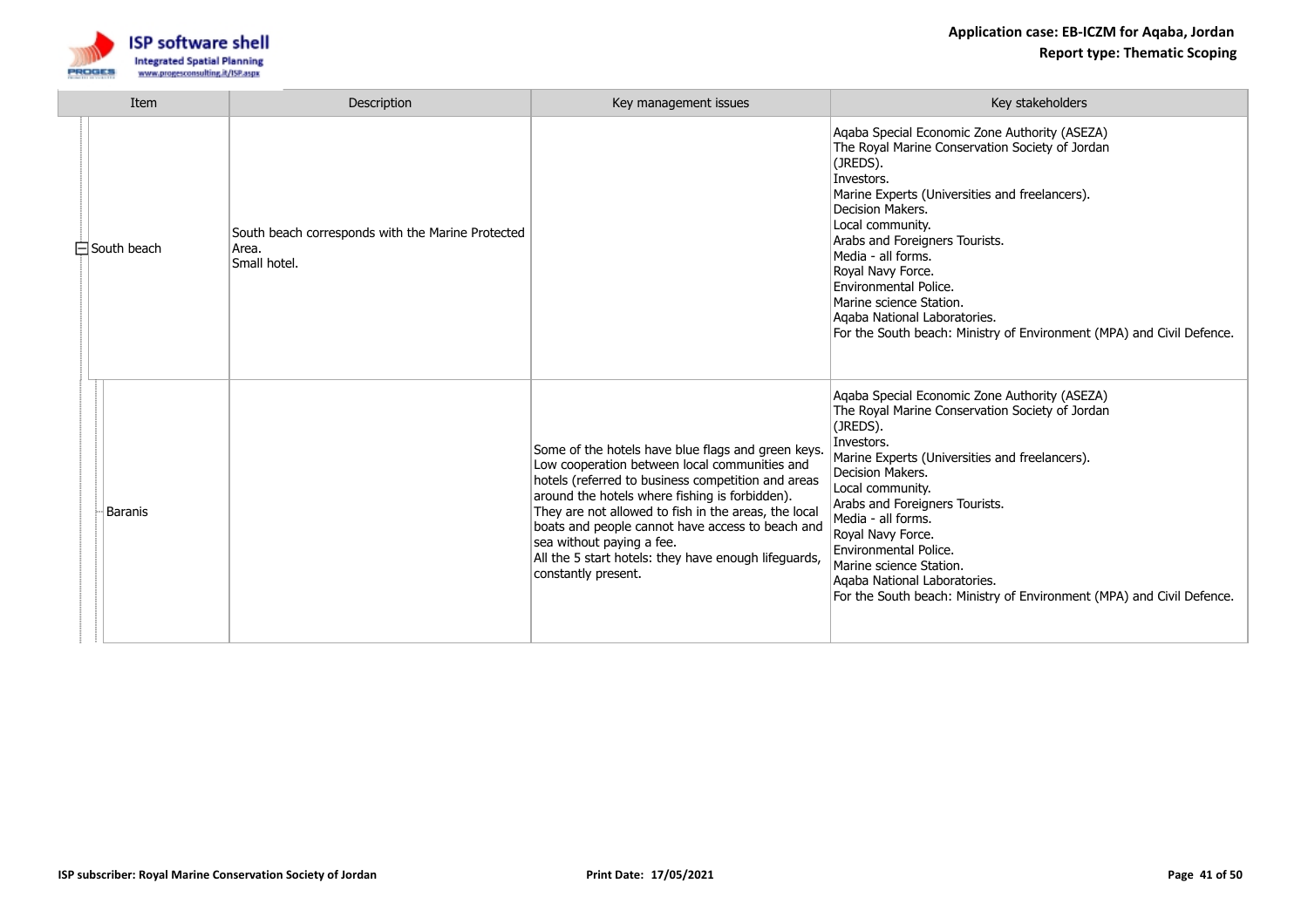

| Item |              | Description                                              | Key management issues                                                                                                                                                                                                                                                                                                                                                                                                               | Key stakeholders                                                                                                                                                                                                                                                                                                                                                                                                                                               |
|------|--------------|----------------------------------------------------------|-------------------------------------------------------------------------------------------------------------------------------------------------------------------------------------------------------------------------------------------------------------------------------------------------------------------------------------------------------------------------------------------------------------------------------------|----------------------------------------------------------------------------------------------------------------------------------------------------------------------------------------------------------------------------------------------------------------------------------------------------------------------------------------------------------------------------------------------------------------------------------------------------------------|
|      | Talabe       | Five star beach 600m.<br>Mega touristic project (2000m,) | Some of the hotels have blue flags and green keys.<br>Low cooperation between local communities and<br>hotels (referred to business competition and areas<br>around the hotels where fishing is forbidden).<br>They are not allowed to fish in the areas, the local<br>boats and people cannot have access to beach and<br>sea without paying a fee.<br>All the 5 start hotels: they have enough lifeguards,<br>constantly present. | Aqaba Special Economic Zone Authority (ASEZA)<br>The Royal Marine Conservation Society of Jordan<br>(JREDS).<br>Investors.<br>Marine Experts (Universities and freelancers).<br>Decision Makers.<br>Local community.<br>Arabs and Foreigners Tourists.<br>Media - all forms.<br>Royal Navy Force.<br>Environmental Police.<br>Marine science Station.<br>Agaba National Laboratories.<br>For the South beach: Ministry of Environment (MPA) and Civil Defence. |
|      | Beach Hotels |                                                          | Some of the hotels have blue flags and green keys.<br>Low cooperation between local communities and<br>hotels (referred to business competition and areas<br>around the hotels where fishing is forbidden).<br>They are not allowed to fish in the areas, the local<br>boats and people cannot have access to beach and<br>sea without paying a fee.<br>All the 5 start hotels: they have enough lifeguards,<br>constantly present. | Aqaba Special Economic Zone Authority (ASEZA)<br>The Royal Marine Conservation Society of Jordan<br>(JREDS).<br>Investors.<br>Marine Experts (Universities and freelancers).<br>Decision Makers.<br>Local community.<br>Arabs and Foreigners Tourists.<br>Media - all forms.<br>Royal Navy Force.<br>Environmental Police.<br>Marine science Station.<br>Agaba National Laboratories.<br>For the South beach: Ministry of Environment (MPA) and Civil Defence. |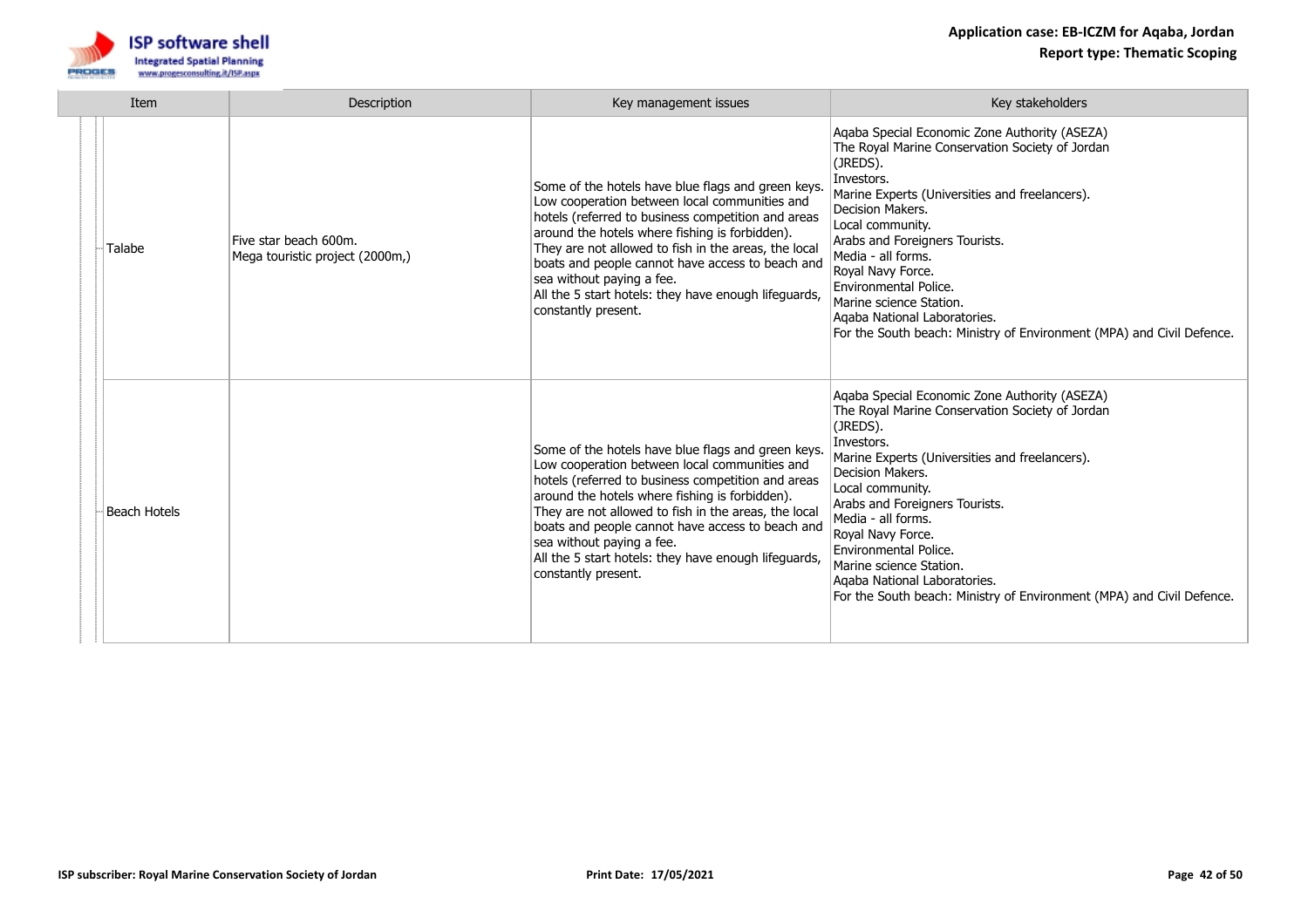

| Item |  |                                        | Description                                                                                                                                                                                       | Key management issues                                                                                                                                                                                                                                                                                                                                                                                                                                   | Key stakeholders                                                                                                                                                                                                                                                                                                                                                                                                                                               |
|------|--|----------------------------------------|---------------------------------------------------------------------------------------------------------------------------------------------------------------------------------------------------|---------------------------------------------------------------------------------------------------------------------------------------------------------------------------------------------------------------------------------------------------------------------------------------------------------------------------------------------------------------------------------------------------------------------------------------------------------|----------------------------------------------------------------------------------------------------------------------------------------------------------------------------------------------------------------------------------------------------------------------------------------------------------------------------------------------------------------------------------------------------------------------------------------------------------------|
|      |  | <b>Touristic Resort and</b><br>Village |                                                                                                                                                                                                   | Some of the hotels have blue flags and green keys.<br>Low cooperation between local communities and<br>hotels (referred to business competition and areas<br>around the hotels where fishing is forbidden).<br>They are not allowed to fish in the areas, the local<br>boats and people cannot have access to beach and<br>sea without paying a fee.<br>All the 5 start hotels: they have enough lifeguards,<br>constantly present.                     | Aqaba Special Economic Zone Authority (ASEZA)<br>The Royal Marine Conservation Society of Jordan<br>(JREDS).<br>Investors.<br>Marine Experts (Universities and freelancers).<br>Decision Makers.<br>Local community.<br>Arabs and Foreigners Tourists.<br>Media - all forms.<br>Royal Navy Force.<br>Environmental Police.<br>Marine science Station.<br>Agaba National Laboratories.<br>For the South beach: Ministry of Environment (MPA) and Civil Defence. |
|      |  | Hotel                                  |                                                                                                                                                                                                   | Some of the hotels have blue flags and green keys.<br>Low cooperation between local communities and<br>hotels (referred to business competition and areas<br>around the hotels where fishing is forbidden).<br>They are not allowed to fish in the areas, the local<br>boats and people cannot have access to beach and<br>sea without paying a fee.<br>All the 5 start hotels: they have enough lifeguards,<br>constantly present.                     | Aqaba Special Economic Zone Authority (ASEZA)<br>The Royal Marine Conservation Society of Jordan<br>(JREDS).<br>Investors.<br>Marine Experts (Universities and freelancers).<br>Decision Makers.<br>Local community.<br>Arabs and Foreigners Tourists.<br>Media - all forms.<br>Royal Navy Force.<br>Environmental Police.<br>Marine science Station.<br>Agaba National Laboratories.<br>For the South beach: Ministry of Environment (MPA) and Civil Defence. |
|      |  | $\Box$ Public Beach                    | Public services (e.g. umbrellas, toilets).<br>Local cafés are present in both the areas (north and to sustain the lifeguards"). Civil Defence present.<br>south).<br>Minimarket, touristic booths | Solid waste, main source of marine litter<br>Misuse of public services (e.g. toilet; fires; parking<br>areas).<br>There is an existing infrastructure for the<br>lifeguards, but not a working service yet ("We need<br>A clinic inside the Navy (7 minutes from public<br>beach), there are emergency services, but the<br>people is not aware.<br>Ambulance boats of Navy, close to dive sites and<br>public beaches, located at the N and S beaches. | Agaba Special Economic Zone Authority (ASEZA)<br>The Royal Marine Conservation Society of Jordan<br>(JREDS).<br>Marine Experts (Universities and freelancers).<br>Decision Makers.<br>Local community.<br>Arabs and Foreigners Tourists.<br>Media - all forms.<br>Royal Navy Force.<br>Environmental Police.<br>Marine science Station.<br>Agaba National Laboratories.<br>Civil Defence.                                                                      |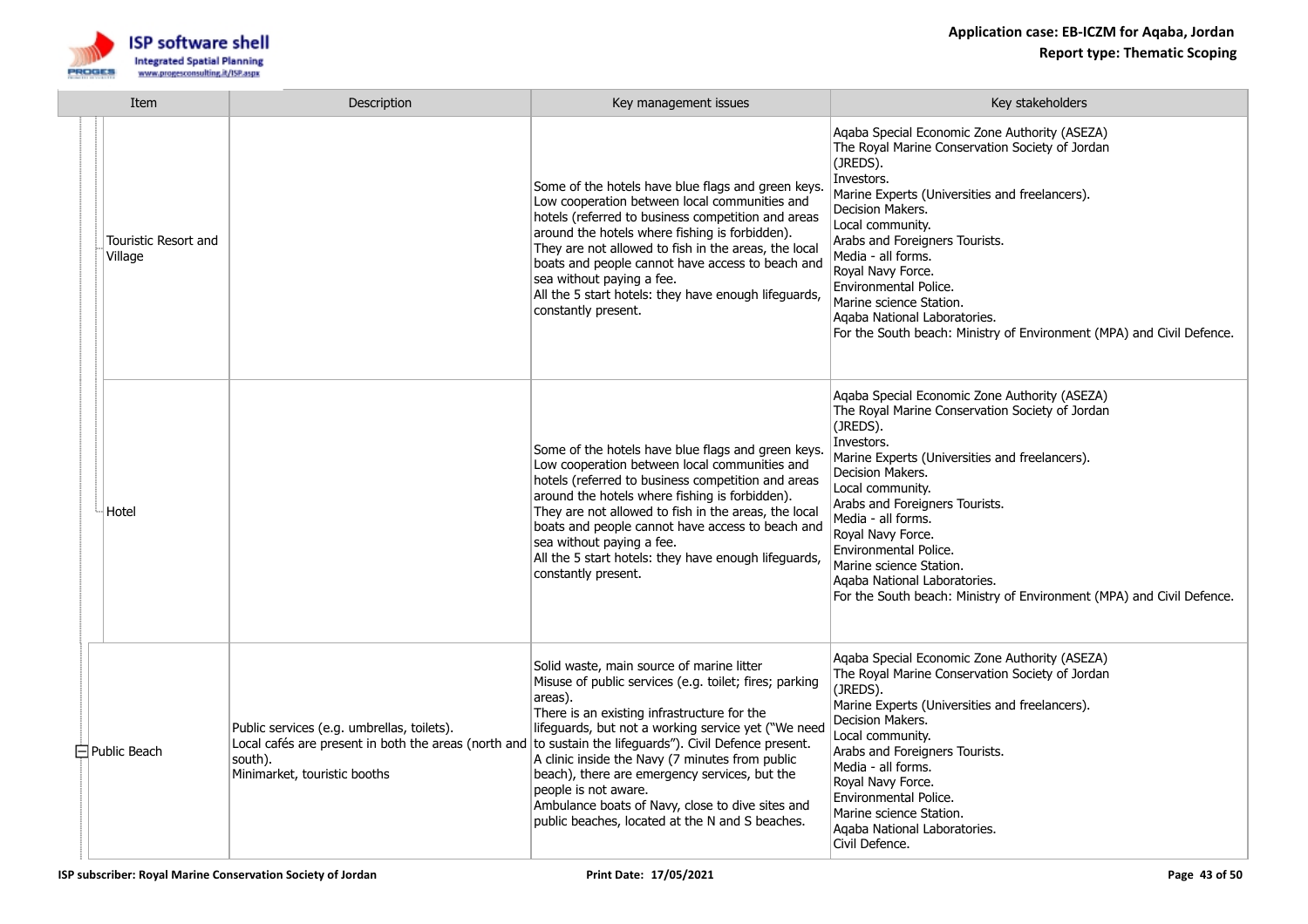

| Item |                    | Description | Key management issues | Key stakeholders                                                                                                                                                                                                                                                                                                                                                                          |
|------|--------------------|-------------|-----------------------|-------------------------------------------------------------------------------------------------------------------------------------------------------------------------------------------------------------------------------------------------------------------------------------------------------------------------------------------------------------------------------------------|
|      | North public beach |             |                       | Agaba Special Economic Zone Authority (ASEZA)<br>The Royal Marine Conservation Society of Jordan<br>(JREDS).<br>Marine Experts (Universities and freelancers).<br>Decision Makers.<br>Local community.<br>Arabs and Foreigners Tourists.<br>Media - all forms.<br>Royal Navy Force.<br>Environmental Police.<br>Marine science Station.<br>Agaba National Laboratories.<br>Civil Defence. |
|      | South public beach |             |                       | Aqaba Special Economic Zone Authority (ASEZA)<br>The Royal Marine Conservation Society of Jordan<br>(JREDS).<br>Marine Experts (Universities and freelancers).<br>Decision Makers.<br>Local community.<br>Arabs and Foreigners Tourists.<br>Media - all forms.<br>Royal Navy Force.<br>Environmental Police.<br>Marine science Station.<br>Aqaba National Laboratories.<br>Civil Defence. |
|      | Camping Area       |             |                       | Aqaba Special Economic Zone Authority (ASEZA)<br>The Royal Marine Conservation Society of Jordan<br>(JREDS).<br>Marine Experts (Universities and freelancers).<br>Decision Makers.<br>Local community.<br>Arabs and Foreigners Tourists.<br>Media - all forms.<br>Royal Navy Force.<br>Environmental Police.<br>Marine science Station.<br>Agaba National Laboratories.<br>Civil Defence. |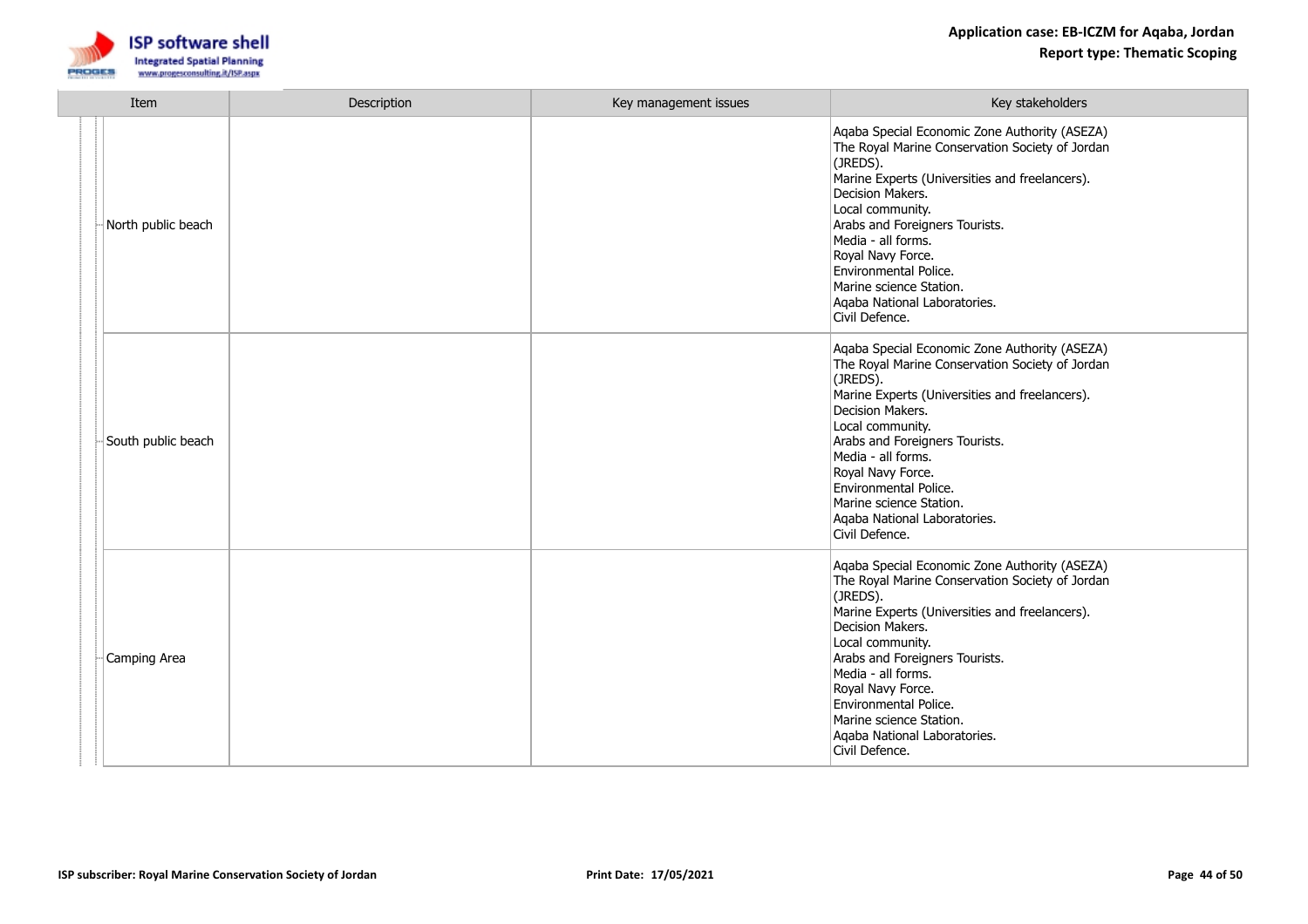

| Item                     | Description                                                                                | Key management issues | Key stakeholders                                                                                                                                                                                                                                                                                                                                                                          |
|--------------------------|--------------------------------------------------------------------------------------------|-----------------------|-------------------------------------------------------------------------------------------------------------------------------------------------------------------------------------------------------------------------------------------------------------------------------------------------------------------------------------------------------------------------------------------|
| Local Cafè               |                                                                                            |                       | Aqaba Special Economic Zone Authority (ASEZA)<br>The Royal Marine Conservation Society of Jordan<br>(JREDS).<br>Marine Experts (Universities and freelancers).<br>Decision Makers.<br>Local community.<br>Arabs and Foreigners Tourists.<br>Media - all forms.<br>Royal Navy Force.<br>Environmental Police.<br>Marine science Station.<br>Aqaba National Laboratories.<br>Civil Defence. |
| Private touristic area   | Private chalet for security purposes                                                       |                       | Marine science Station.<br>ASEZA.<br>Royal Navy Force.<br>Owners.                                                                                                                                                                                                                                                                                                                         |
| $\Box$ Diving activities | 30 dive centres<br>33 dive sites inside the Aqaba MPA<br>3 dive sites outside of Agaba MPA |                       | Dive Centres.<br>Local community: NGO.<br>Fishermen.<br>Users.<br>ASEZA.<br>Decision makers.<br>Ministry of Tourism.<br>Royal Navy.<br>Env. Police.                                                                                                                                                                                                                                       |
| Diving Centre            |                                                                                            |                       | Dive Centres.<br>Local community: NGO.<br>Fishermen.<br>Users.<br>ASEZA.<br>Decision makers.<br>Ministry of Tourism.<br>Royal Navy.<br>Env. Police.                                                                                                                                                                                                                                       |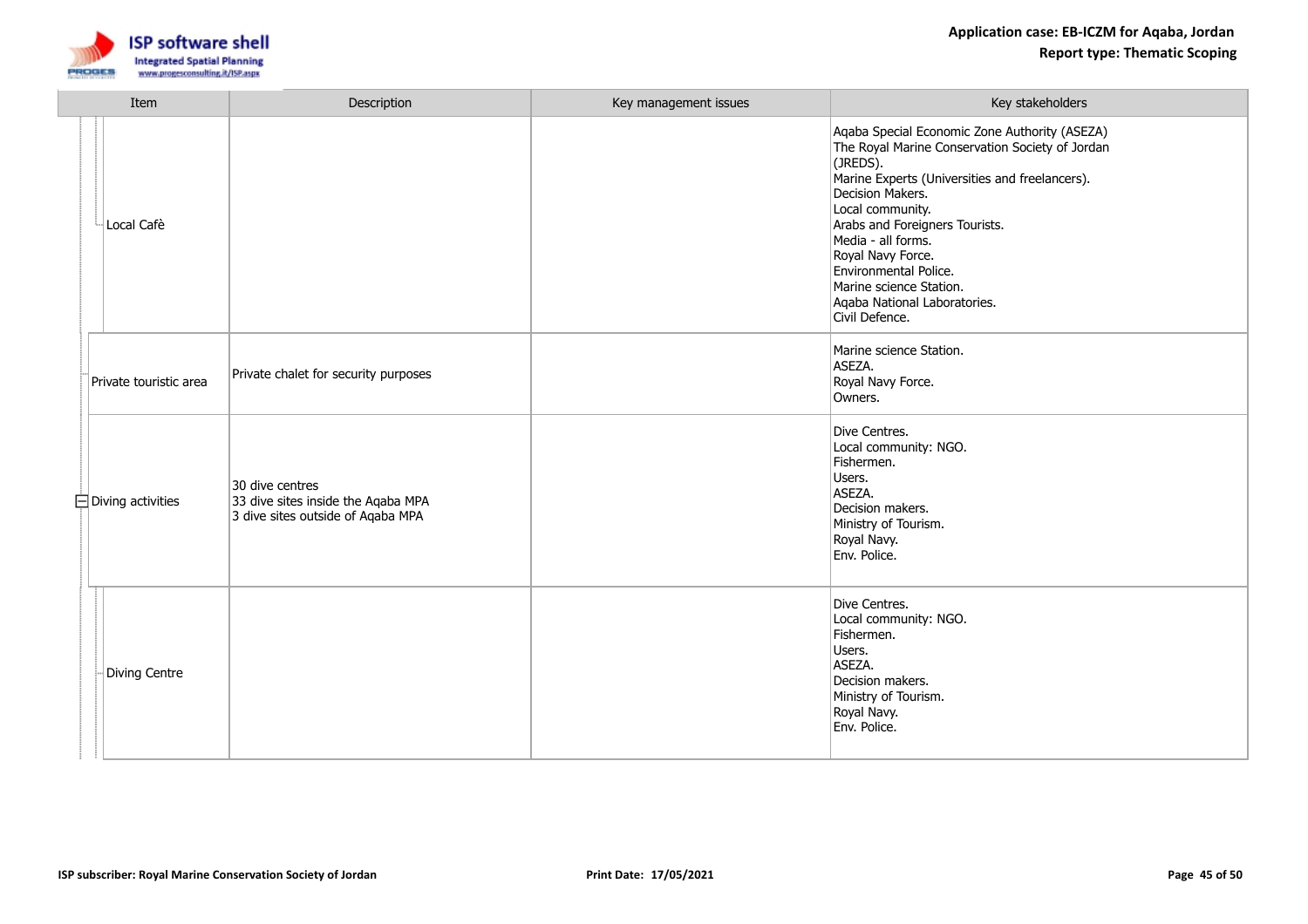

| Item                       | Description                                                                                                                                        | Key management issues                                                            | Key stakeholders                                                                                                                                    |
|----------------------------|----------------------------------------------------------------------------------------------------------------------------------------------------|----------------------------------------------------------------------------------|-----------------------------------------------------------------------------------------------------------------------------------------------------|
| <b>Diving Sites</b>        |                                                                                                                                                    |                                                                                  | Dive Centres.<br>Local community: NGO.<br>Fishermen.<br>Users.<br>ASEZA.<br>Decision makers.<br>Ministry of Tourism.<br>Royal Navy.<br>Env. Police. |
| Snorkeling                 |                                                                                                                                                    |                                                                                  | Dive Centres.<br>Local community: NGO.<br>Fishermen.<br>Users.<br>ASEZA.<br>Decision makers.<br>Ministry of Tourism.<br>Royal Navy.<br>Env. Police. |
| <b>Water Sports</b>        | Jet sky<br>Banana boat<br>Parasailing<br>Water skying<br>Kitesurf<br>Sailing boats<br>Windsurf                                                     | Present in both areas (south and north)<br>Kitesurf mainly in the South area.    | Investors.<br>ASEZA.<br>Royal Navy.<br>Touristic and Env. Police.<br>Users.<br>Maritime Commission.                                                 |
| Other touristic activities | Glass bottom boats<br>Speed boats<br>Pedal boats<br>Yacht<br>Submarine<br>Transportation between Egypt and Jordan (Ferries)<br>Aquapark<br>Baggies | Ferries: very active line before pandemic, used by<br>tourists and local people. | Boat Glass Owners<br>Associations.<br>Users.<br>Investors.<br>ASEZA.<br>Royal Navy.<br>Touristic and Env. Police.<br>Maritime Commission.           |
| Cruise ships               |                                                                                                                                                    | Ongoing project close to the old seaport                                         | <b>ASEZA</b><br>ADC (Aqaba Development Company)<br>Maritime Commission<br>Ministry of Tourism)<br>Royal Navy<br>Touristic and Env. Police.          |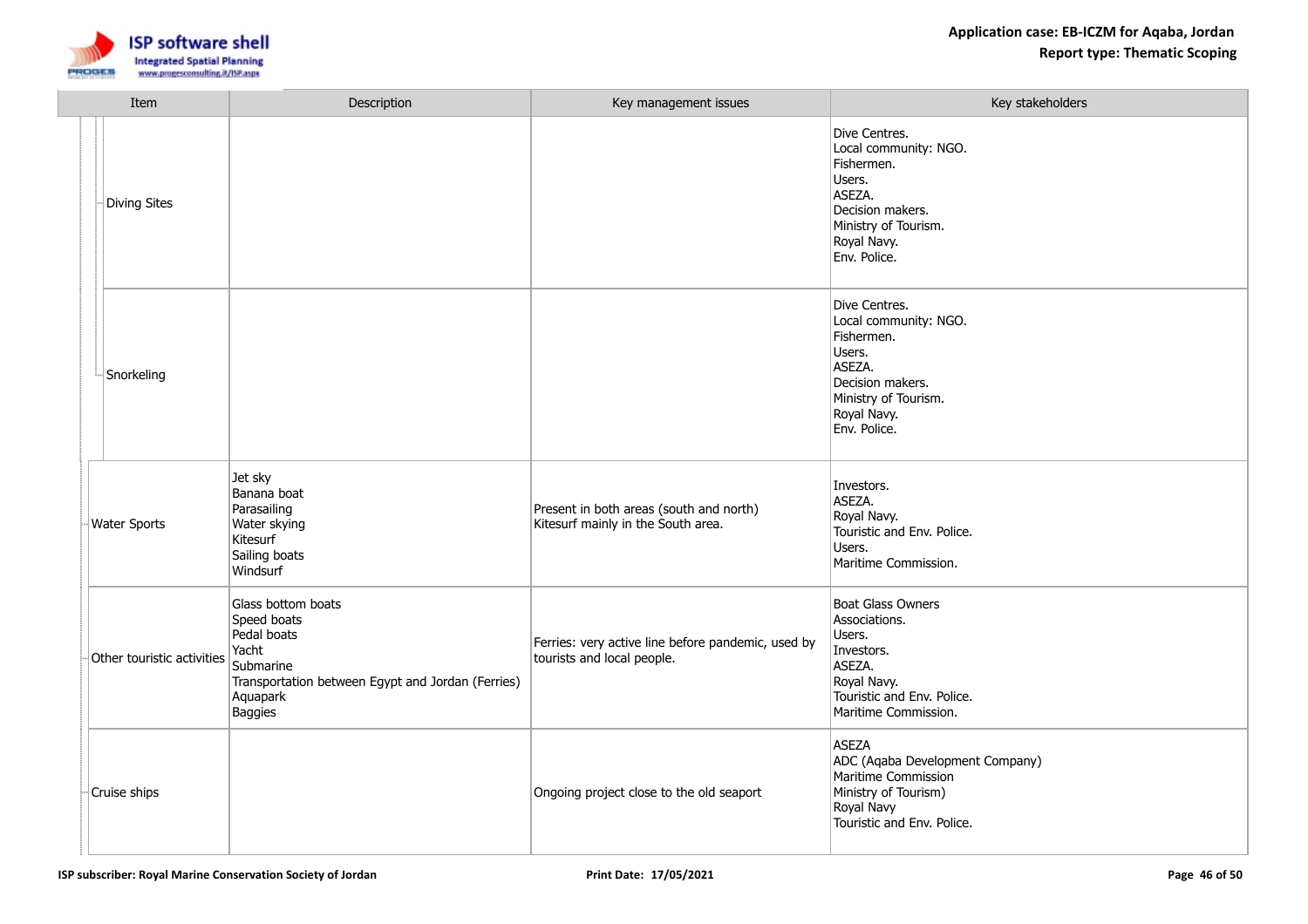

| Item |                             | Description                                                                                                                                                         | Key management issues | Key stakeholders                                                                                                                                                                                                                                                                              |
|------|-----------------------------|---------------------------------------------------------------------------------------------------------------------------------------------------------------------|-----------------------|-----------------------------------------------------------------------------------------------------------------------------------------------------------------------------------------------------------------------------------------------------------------------------------------------|
|      | Aquarium                    | Located at the Marine Science Station                                                                                                                               |                       | Marine Science Station.<br>ASEZA.<br>Users/Visitors.<br>Ministry of Tourism.<br>Jordan Tourism Board (JTB).<br>Media.<br>Local community.                                                                                                                                                     |
|      | $\Box$ Archaeological sites | At least four sites in Aqaba: Aqaba Islamic City,<br>Church, Aqaba Castle, ,  Included visits to<br>Petra/ Wadi Rum, one of the destinations of cruise<br>tourists. |                       | Ministry Tourism.<br>JTB<br><b>ASEZA</b><br>Department of antiquities.<br>Visitors.<br>Decision makers.<br>Touristic and Env. Police.                                                                                                                                                         |
|      | Aqaba Museum                |                                                                                                                                                                     |                       | Ministry Tourism.<br>JTB<br>ASEZA<br>Department of antiquities.<br>Visitors.<br>Decision makers.<br>Touristic and Env. Police.                                                                                                                                                                |
|      | Security Point              | Security point for the beach, managed by touristic<br>police                                                                                                        |                       | Royal Navy.<br>Touristic and Env. Police.<br>Civil Defence.<br>ASEZA.                                                                                                                                                                                                                         |
|      | <b>Fisheries</b>            |                                                                                                                                                                     |                       |                                                                                                                                                                                                                                                                                               |
|      | $\Box$ Fishing activities   |                                                                                                                                                                     |                       | Fisherman's Associations<br><b>ASEZA</b><br>Navy<br>Environmental and Touristic Police<br>Aqaba Governorate<br>Maritime Authority<br>Fishing Committee (ASEZA, Fisherman's Associations, JREDS, Academic<br>Institutions, Min. of Agriculture and Navy)<br>Min. of Tourism<br>Security Sector |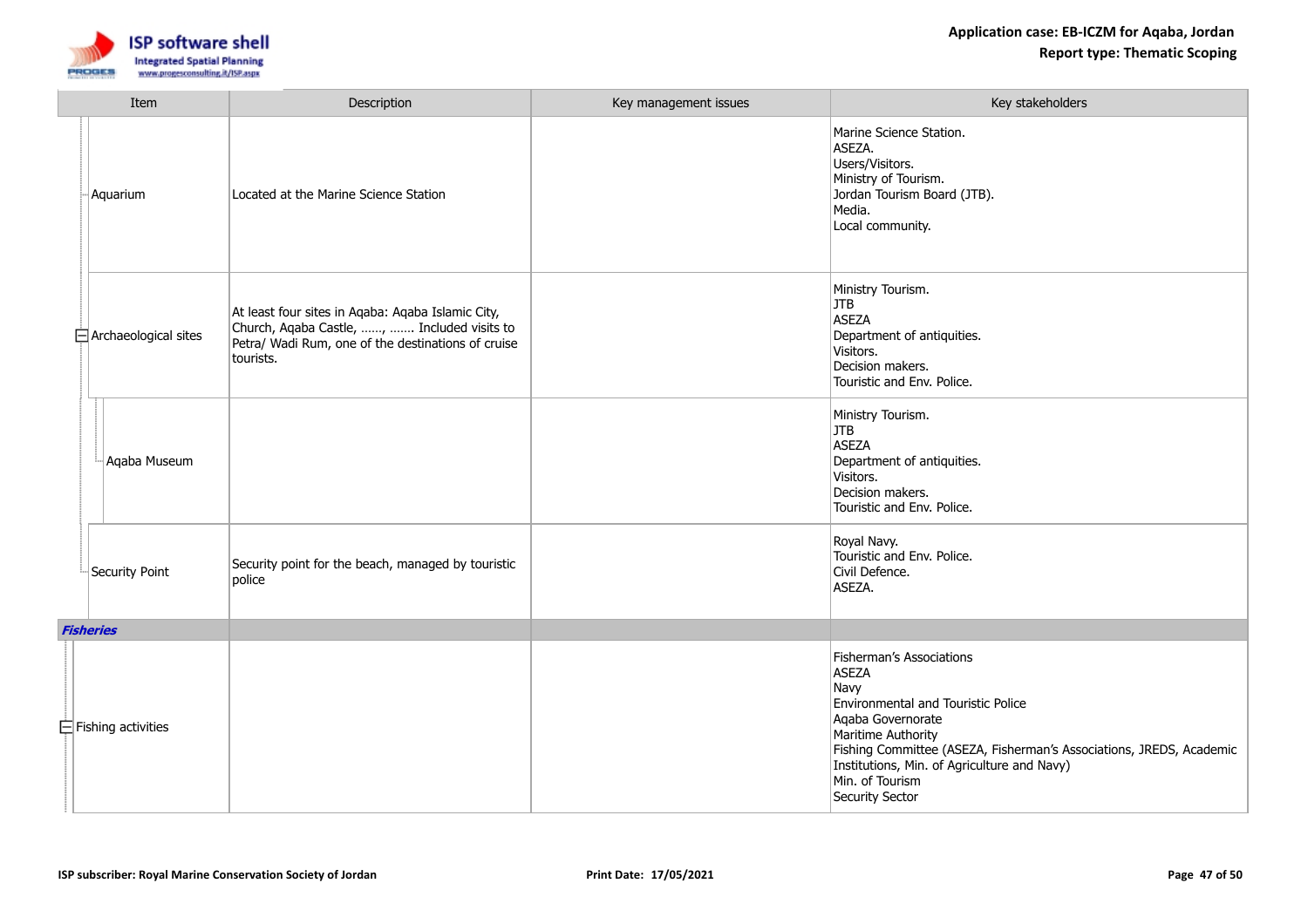

| Item |                                              | Description                                                                                                                                                                                                                                                                                                                                                                                                                   | Key management issues                                                                                                                                                                                                                                                                                                                                                                                                                    | Key stakeholders                                                                                                                                                                                                                                                                                            |
|------|----------------------------------------------|-------------------------------------------------------------------------------------------------------------------------------------------------------------------------------------------------------------------------------------------------------------------------------------------------------------------------------------------------------------------------------------------------------------------------------|------------------------------------------------------------------------------------------------------------------------------------------------------------------------------------------------------------------------------------------------------------------------------------------------------------------------------------------------------------------------------------------------------------------------------------------|-------------------------------------------------------------------------------------------------------------------------------------------------------------------------------------------------------------------------------------------------------------------------------------------------------------|
|      | Industrial Fishing                           | Two association of fisherman (around 300<br>members) all the fishermen are certified by govern.<br>and security sector. All has 3 licences or certificates<br>(fishing, fishing boat, sailing license) The boat used<br>are very traditional (3 to 6 mt. length). Simple<br>fishing gear is used (fishing lines, cages, nets).<br>Dynamite and toxins are not allowed. One landing<br>area (north area of the gulf of Aqaba). | All fishing activities are during the day, night-time it ASEZA<br>is not allowed. Problems to collect the baits, limited Navy<br>fishing sites (too high density of fishing boats<br>related to the area available), Weather conditions<br>(wind direction 70% is N to S) now ASEZA and ADC Maritime Authority<br>create a new marina for the recovery of small<br>boats. List of Policy and Regulations controlling<br>fishing process. | Fisherman's Associations<br><b>Environmental and Touristic Police</b><br>Agaba Governorate<br>Fishing Committee (ASEZA, Fisherman's Associations, JREDS, Academic<br>Institutions, Min. of Agriculture and Navy)<br>Min. of Tourism<br>Security Sector                                                      |
|      | Recreational Fishing<br>(boats and visitors) | Pleasure boats<br>Regulations over recreational and sport fishing in<br>under ASEZA evaluation.                                                                                                                                                                                                                                                                                                                               | Control over recreational and sport fishing gears by<br>Navy and ASEZA (only lines equipment is allowed).<br>Only some species of fishes are catchable.                                                                                                                                                                                                                                                                                  | <b>Fisherman's Associations</b><br><b>ASEZA</b><br>Navy<br><b>Environmental and Touristic Police</b><br>Agaba Governorate<br>Maritime Authority<br>Fishing Committee (ASEZA, Fisherman's Associations, JREDS, Academic<br>Institutions, Min. of Agriculture and Navy)<br>Min. of Tourism<br>Security Sector |
|      | Sport Fishing                                | Certified Pleasure Boats can have guest or tourist<br>for fishing activities, also including the fishing<br>competitions activities. Max 2 or 3 big events.                                                                                                                                                                                                                                                                   | Control over recreational and sport fishing gears by<br>Navy and ASEZA (only lines equipment is allowed)                                                                                                                                                                                                                                                                                                                                 | <b>Fisherman's Associations</b><br><b>ASEZA</b><br>Navv<br>Environmental and Touristic Police<br>Agaba Governorate<br><b>Maritime Authority</b><br>Fishing Committee (ASEZA, Fisherman's Associations, JREDS, Academic<br>Institutions, Min. of Agriculture and Navy)<br>Min. of Tourism<br>Security Sector |
|      | Illegal Fishing                              |                                                                                                                                                                                                                                                                                                                                                                                                                               | Visitors and Local people use to fish from the<br>beaches (also during the night).<br>Uncontrolled fishing gears waste disposal.<br>Destruction of corals due to unproper use of fishing<br>lines.                                                                                                                                                                                                                                       | <b>Fisherman's Associations</b><br>ASEZA<br>Navy<br>Environmental and Touristic Police<br>Agaba Governorate<br><b>Maritime Authority</b><br>Fishing Committee (ASEZA, Fisherman's Associations, JREDS, Academic<br>Institutions, Min. of Agriculture and Navy)<br>Min. of Tourism<br>Security Sector        |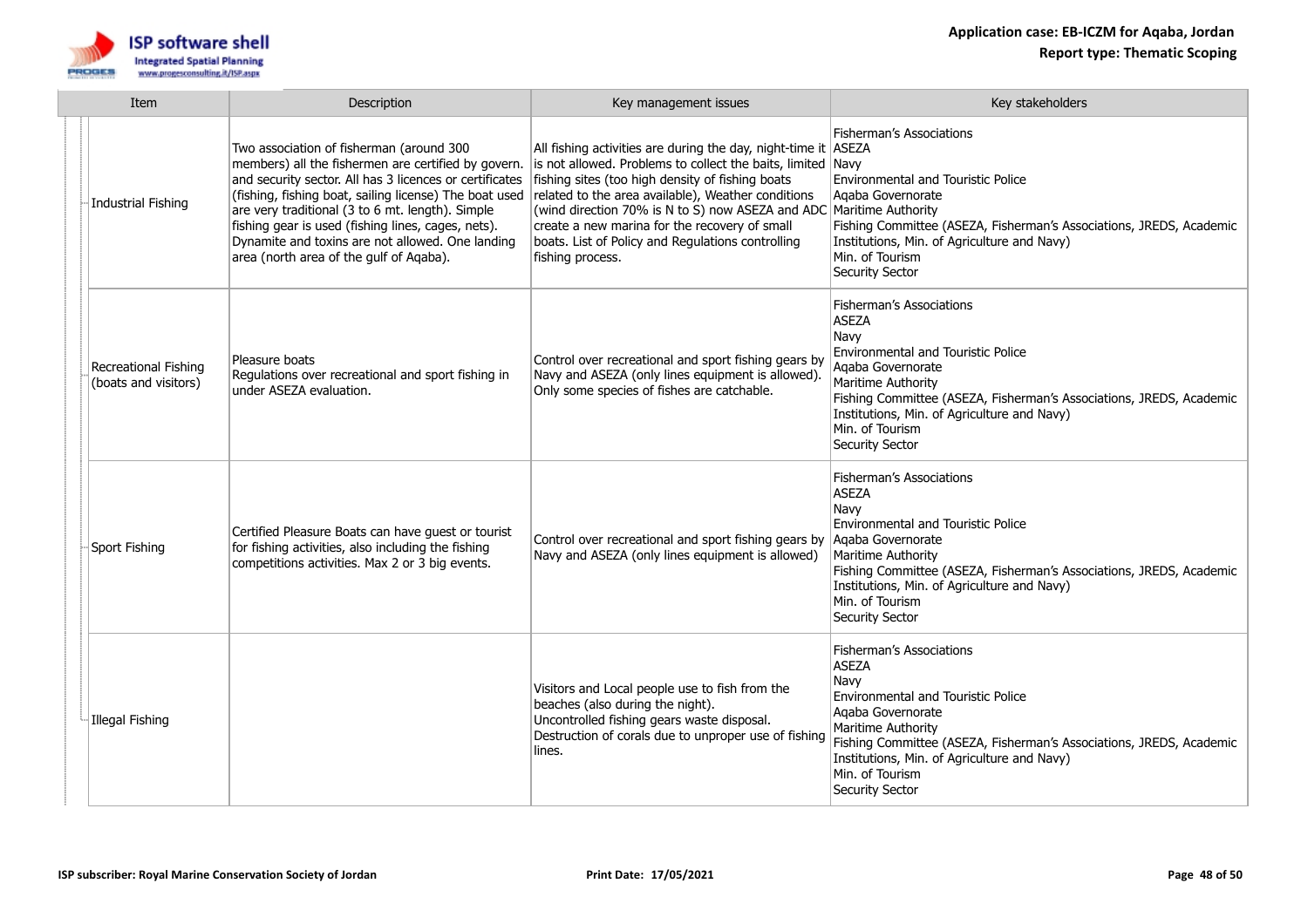

| Item |                           | Description                                                                                                                                                                                                                                                               | Key management issues                                                                                                                                                                                                            | Key stakeholders                                                                                                                                                                                                                            |
|------|---------------------------|---------------------------------------------------------------------------------------------------------------------------------------------------------------------------------------------------------------------------------------------------------------------------|----------------------------------------------------------------------------------------------------------------------------------------------------------------------------------------------------------------------------------|---------------------------------------------------------------------------------------------------------------------------------------------------------------------------------------------------------------------------------------------|
|      | $\Box$ Fishing Facilities |                                                                                                                                                                                                                                                                           |                                                                                                                                                                                                                                  | Fisherman's Associations<br><b>ASEZA</b><br>Navv<br>Environmental and Touristic Police<br>Agaba Governorate<br>Maritime Authority<br>ADC (Aqaba Development Company)<br>Min. of Tourism<br><b>Decision Makers</b><br>Security Sector        |
|      | Fisherman Harbour         | Fishermen boats are allowed to leave from the<br>harbour only between sunrise and sunset. They<br>need to inform the Navy regards their movements.                                                                                                                        |                                                                                                                                                                                                                                  | Fisherman's Associations<br><b>ASEZA</b><br>Navy<br><b>Environmental and Touristic Police</b><br>Agaba Governorate<br>Maritime Authority<br>ADC (Agaba Development Company)<br>Min. of Tourism<br>Decision Makers<br>Security Sector        |
|      | Fish Markets              | More than 20 local fish markets.                                                                                                                                                                                                                                          | Fisherman association ask for the creation of a<br>refrigerated storing area near to landing area (1 km<br>far).<br>Proposal of establish a tax for the imported fish<br>from Egypt (subsidy to Jordan Industrial<br>Fishermen). | Fisherman's Associations<br><b>ASEZA</b><br>Navy<br><b>Environmental and Touristic Police</b><br>Agaba Governorate<br>Maritime Authority<br>ADC (Agaba Development Company)<br>Min. of Tourism<br><b>Decision Makers</b><br>Security Sector |
|      | $\Box$ Fishing Sites      |                                                                                                                                                                                                                                                                           |                                                                                                                                                                                                                                  | Navy<br><b>ASEZA</b><br>Security Sector<br>Maritime Authority<br><b>JREDS</b><br>Fishery comity                                                                                                                                             |
|      | Industrial Fishing Area   | It is forbidden to fish in: Private security beach,<br>port, all terminals, shallow coral reef, coral reef,<br>inside 350mt. from Agaba Protection Area,<br>International/Regional Border (500mt.), Industrial<br>area until Saudi Border, 150mt. from anchored<br>ships. | Navy have the responsibility to control all the<br>fishing activities.                                                                                                                                                           | Navy<br><b>ASEZA</b><br>Security Sector<br>Maritime Authority<br><b>JREDS</b><br>Fishery comity                                                                                                                                             |